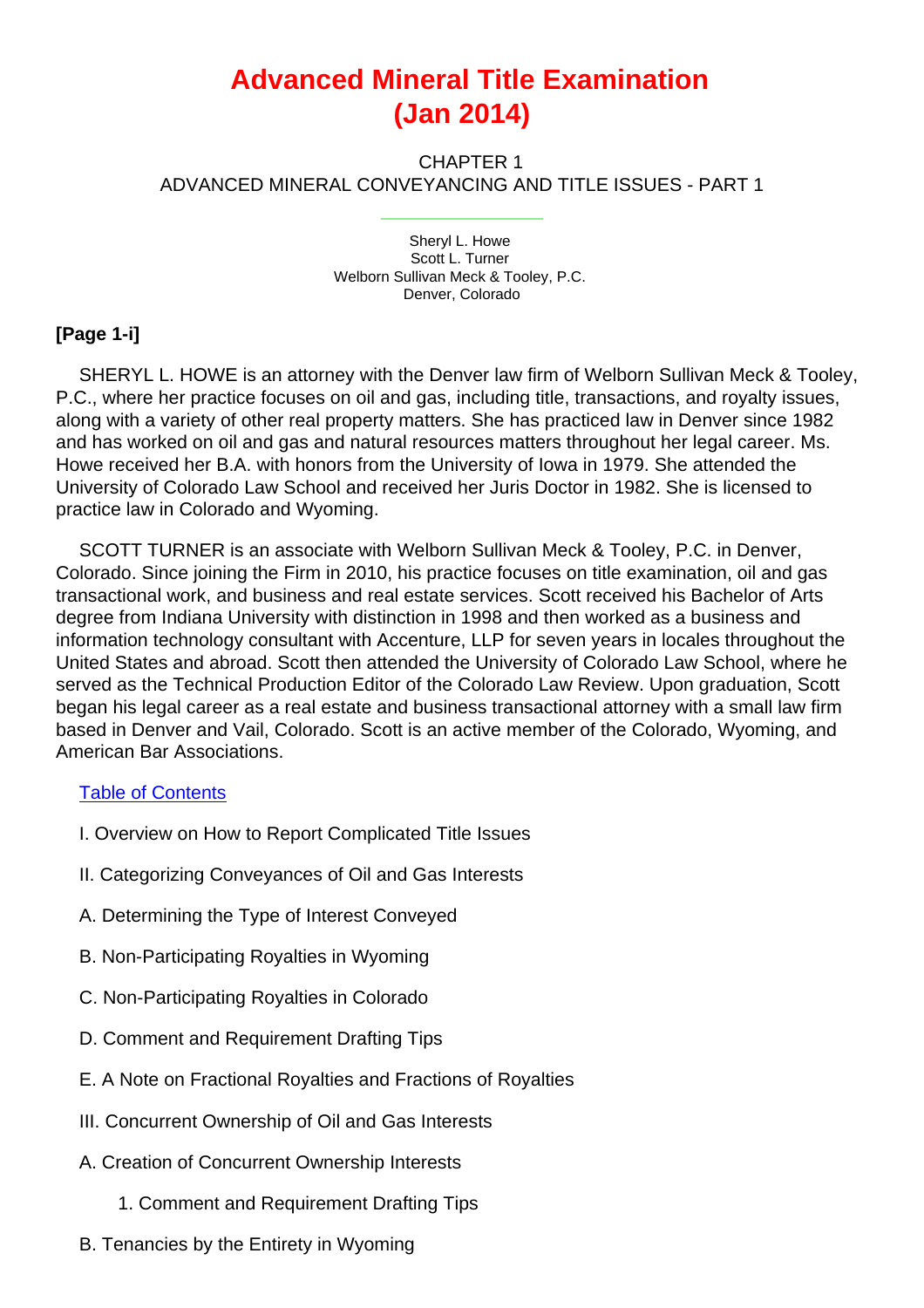- 1. Comment and Requirement Drafting Tips
- C. Reservations to Strangers to Title
	- 1. Comment and Requirement Drafting Tips
- D. A Note on Oil and Gas Leases Executed by Both Spouses
- IV. Future Rights and Successive Interests
- A. The Rule Against Perpetuities
	- 1. Comment and Requirement Drafting Tips
- B. Life Estates and Future Interests
	- 1. Leasing Successive Interests
	- 2. Allocation of Proceeds
	- 3. Comment and Requirement Drafting Tips
- V. Complicated Conveyances
- A. The Duhig Rule: Fulfilling the Grant and Reservation
	- 1. Comment and Requirement Drafting Tips
- B. Simultaneous Conveyances
	- 1. Comment and Requirement Drafting Tips
- C. Effective Dates
	- 1. Comment and Requirement Drafting Tips
- D. After-Acquired Title
	- 1. Comment and Requirement Drafting Tips
- E. A Note on Multiple Recorded Counterparts
- VI. Anti-Washout Provisions, a.k.a. Extension and Renewal Clauses
- A. Overview
- B. Specific Issues Regarding Extension and Renewal Clauses
	- 1. Is the New Lease an "Extension or Renewal"?
	- 2. Effect of Royalty Increases on "Inclusive" Overriding Royalties

# **[Page 1-ii]**

- 3. Comment and Requirement Drafting Tips
- VII. Community Leasing and Community Title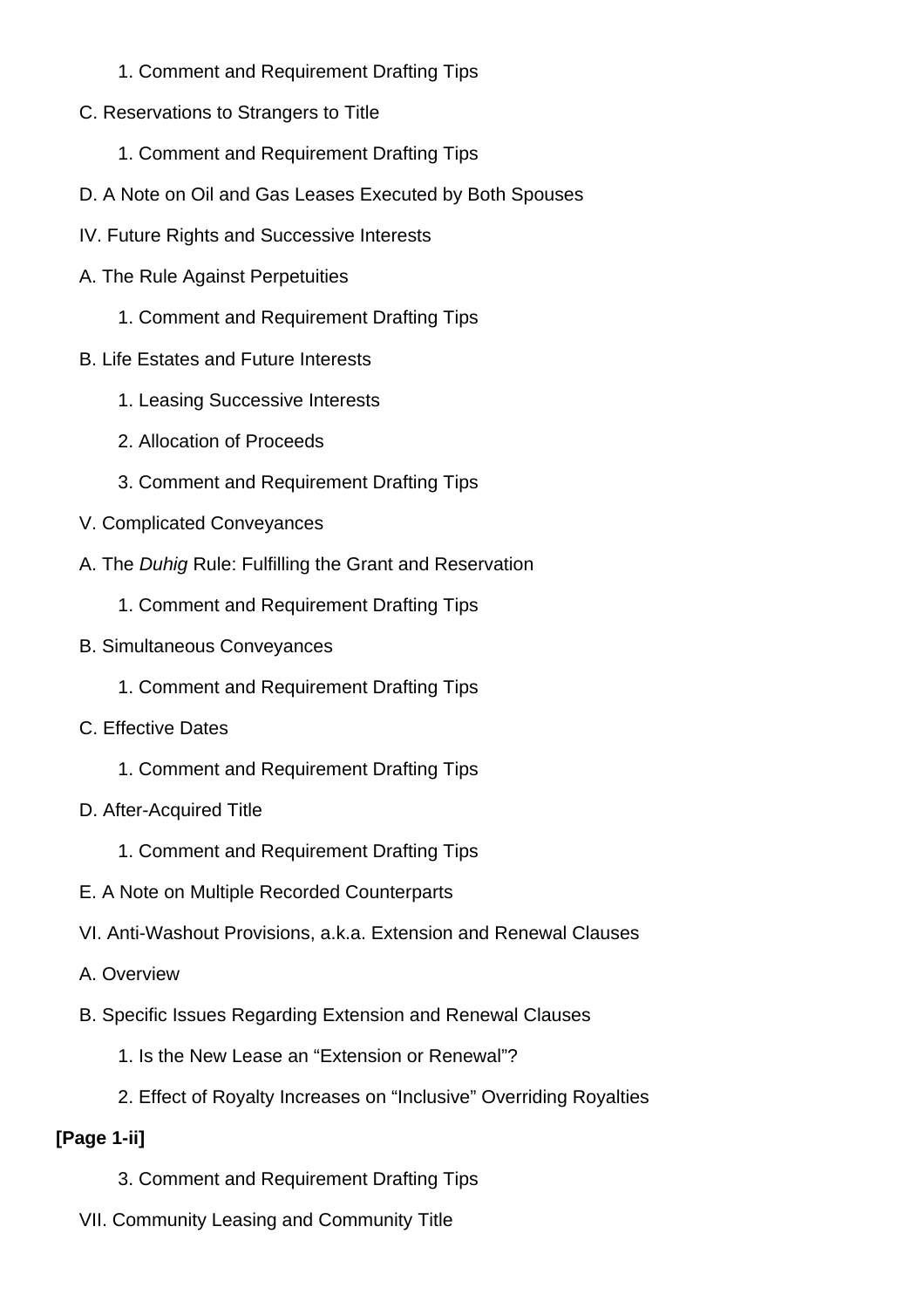#### A. When Is a Lease a Community Lease?

- 1. Comment and Requirement Drafting Tips
- B. How Are Royalties Apportioned in a Community Lease?
	- 1. Comment and Requirement Drafting Tips
- C. Cross-Assignments of Interests
	- 1. Comment and Requirement Drafting Tips

VIII. Conclusion

# **[Page 1-1]**

# **I. Overview on How to Report Complicated Title Issues**

The first step in addressing tricky title issues is to recognize any complex or advanced issues in the chain of title. Often, these arise from documents where you read the document and wonder "what were they trying to do here?" or "how can they do that, they don't have that much mineral interest left?" Then, assuming that these issues are not resolved in the later chain of title, you need to analyze the issue, decide your interpretation for purposes of scheduling the ownership and then make a comment and requirement.

The keys to drafting comments and requirements are to make them clear and concise. Those two words sometimes are at odds; in a complex issue, the facts and discussion are necessarily going to be longer than they would be for a simple issue. Nevertheless, it is important to continue to work to keep the comment and requirement clear and concise. This is not new advice. A 1977 paper states "[t]he discussion on title exceptions should be concise and to the point. The requirement should be specific. The title opinion is not the appropriate place for the attorney to expound his 'learning'. A long legal dissertation relative to the problem or problems encountered in the chain of title may be beneficial to the attorney in reaching his conclusion, but the proper place for it is in the title opinion file as a memo and not in the opinion itself."<sup>1</sup> As noted in the 1977 paper, the discussion should be practical and you should try to keep it readable.

<span id="page-2-0"></span>While keeping in mind that the comment and requirement should be clear and concise, in the comment you need to include the relevant facts, such as the language in the pertinent documents, which caused the problem. Then, you need to discuss the law; there is no need to brief the issue, but it is often helpful to cite the most relevant cases. At times the landman will be taking the comment and requirement to the legal department and the case citations may be particularly helpful to those reviewing lawyers.

Different title examiners have different styles, but we generally discuss the issue in the comment and state the way to resolve the problem in the requirement. Thus, the requirement should not include any new facts or discussion. Often, the requirement will state alternative ways to resolve the issue.

<sup>[\[1\]](#page-2-0)</sup> Lewis C. Cox, Jr., "Scope, Content, and Form of Title Opinions" Mineral Title Examination Institute, Paper 2, page 2-13 (Rocky Mnt. Min. L. Fdn. 1977).

# **[Page 1-2]**

**II. Categorizing Conveyances of Oil and Gas Interests**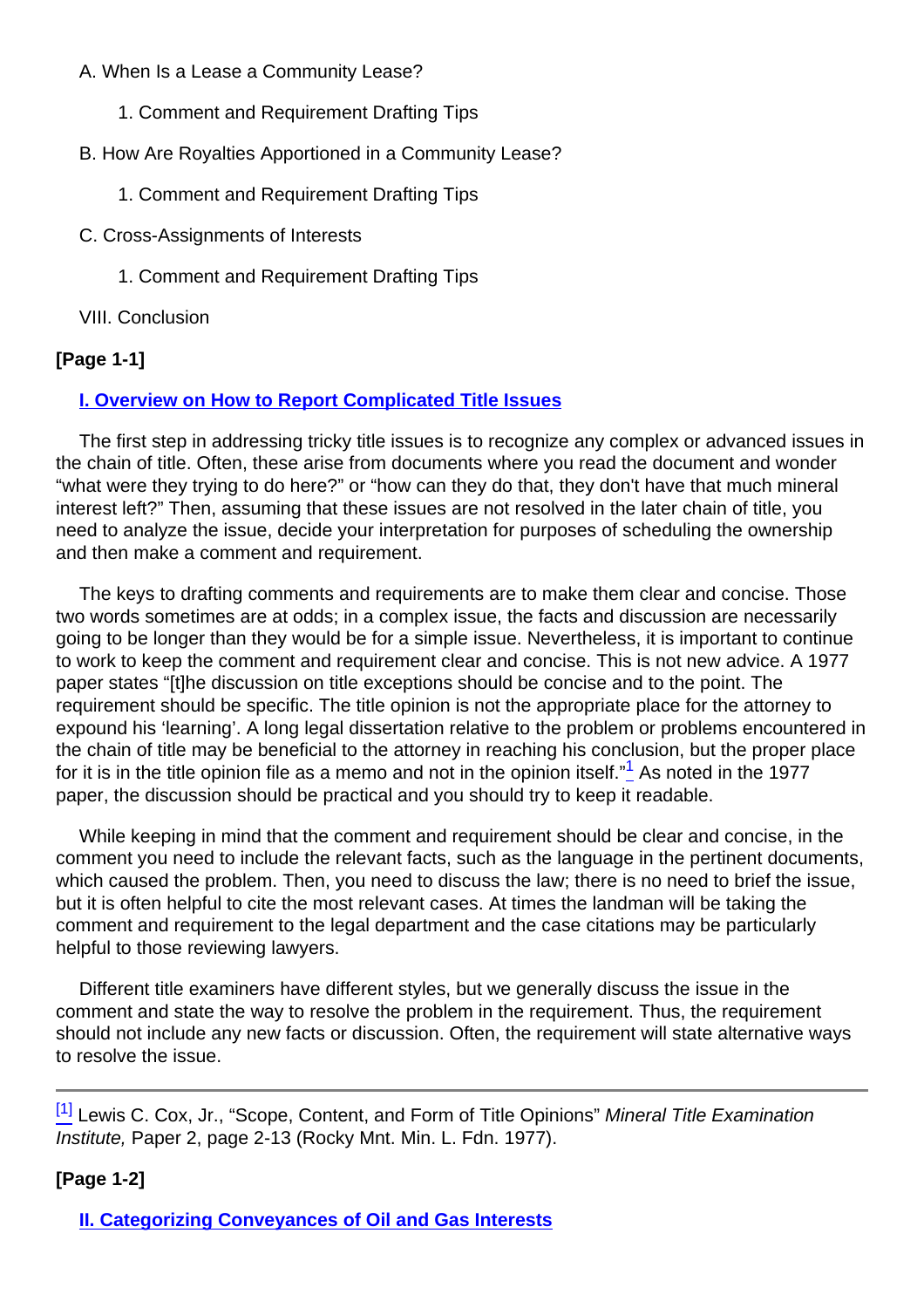#### A. Determining the Type of Interest Conveyed

<span id="page-3-1"></span><span id="page-3-0"></span>Title examiners often face difficult issues determining whether a conveyance is of a nonparticipating royalty or a mineral interest. Typically, an instrument that grants or reserves "the oil, gas and other minerals in, on and under" or "in and under and that may be produced from" the subject lands without further description creates a mineral interest.<sup>2</sup> The conveyance of a fractional interest in minerals "produced" or "produced and saved" from lands, with a reservation of bonus, rental and executive rights creates a royalty interest.<sup>3</sup> A "royalty interest" in a mineral estate is nonparticipating in nature, and does not entitle the owner to any share of ordinary cash or other bonuses, or of delay rentals. $^{4}$  A non-participating royalty interest is "perpetual" when a habendum clause granting to the "assignee, his heirs, successors or assigns" is included in the conveyance.<sup>5</sup> The title examiner must be careful in categorizing interests as royalties or mineral interests in order to properly allocate production and costs of production.

<span id="page-3-4"></span><span id="page-3-3"></span><span id="page-3-2"></span>However, when grantors have used variations of the phrases above, used them together or added additional provisions, courts have found both mineral interests and royalty interests to be created, basing their decisions on the intent of the parties and other facts and circumstances surrounding the conveyance. Courts agree that an instrument's title is not determinative as to the interest conveyed, holding that a "Mineral Deed" has created a royalty interest and a "Royalty Conveyance" has created a mineral interest. $6$  The form of the creation of the interest is also indeterminate, as a mineral interest or royalty can be created by grant or reservation or a royalty can be created by reservation to a lessor under an oil and gas lease.<sup>7</sup> The difficulty that courts have had classifying an oil and gas interest is well illustrated by court interpretations of "nonparticipating royalties" in Wyoming and Colorado.

#### <span id="page-3-5"></span>B. Non-Participating Royalties in Wyoming

<span id="page-3-7"></span><span id="page-3-6"></span>Unlike in Colorado, Wyoming courts have clearly defined the requirements necessary for creating a non-participating royalty interest. A non-participating royalty interest is created through instruments that purport to convey "oil and gas produced and saved" from the subject lands.  $8\bar{ }$  The non-participating royalty becomes perpetual upon the inclusion of a habendum clause conveying the interest to the "assignee and his heirs, successors and assigns."<sup>9</sup> The reservation or grant of a royalty interest prior to the lease of the mineral interest "is generally termed a non-participating royalty, if no right is granted or reserved to participate in the making of future leases."<sup>10</sup> Distinguishing characteristics of a non-participating royalty interest in

<span id="page-3-8"></span> $\frac{[2]}{[2]}$  $\frac{[2]}{[2]}$  $\frac{[2]}{[2]}$  I Williams & Meyers, Oil and Gas Law (hereinafter "Williams & Meyers") § 304.4 (2010).

<sup>[\[3\]](#page-3-1)</sup> See Brian R. Biella, "Advanced Mineral Conveyancing and Title Issues (Tough Titles Top Twelve)," Mineral Title Examination, Fundamentals for Practice in the 21st Century, Paper 9, page 9-1 (Rocky Mnt. Min. L. Fdn. 2007).

 $^{[4]}$  $^{[4]}$  $^{[4]}$  38 Am. Jur. 2d Gas and Oil § 196 (2013).

 $[5]$  See Bjella, supra note 3, at 9-2.

 $^{[6]}$  $^{[6]}$  $^{[6]}$  I Williams & Meyers § 304.1 (2010).

 $^{[7]}$  $^{[7]}$  $^{[7]}$  3A Summers Oil and Gas § 32:5 (3d ed., 2013).

 $^{[8]}$  $^{[8]}$  $^{[8]}$  See Boley v. Greenough, [22 P.3d 854](http://links.casemakerlegal.com/books/Case_Law/results?ci=45ampsearch[Cite]=22+P.3d+854ampfn=2014%20Jan%20(Advanced%20Mineral%20Title%20Examination)) (Wyo. 2001).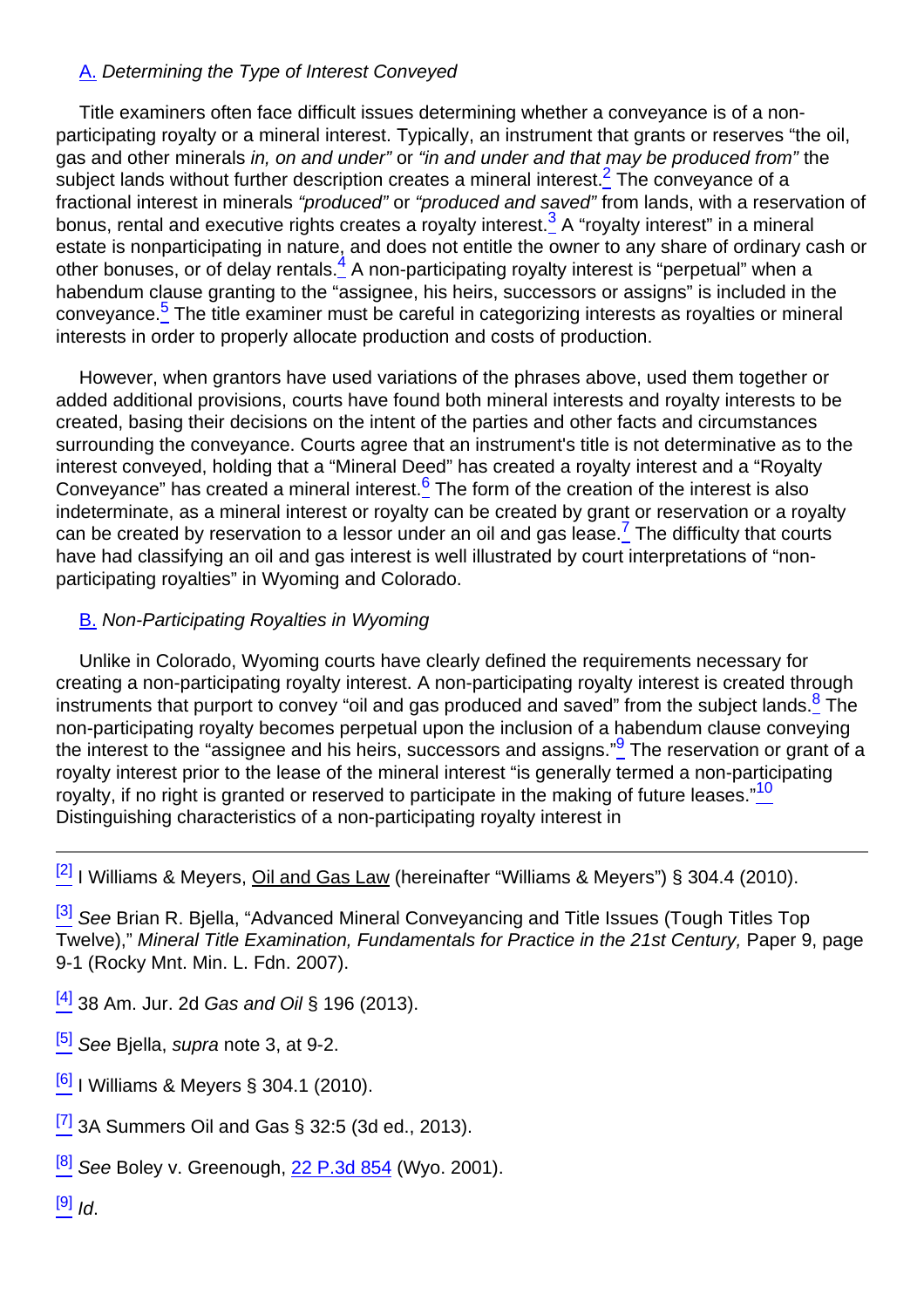# **[Page 1-3]**

<span id="page-4-1"></span><span id="page-4-0"></span>Wyoming include (1) that the interest is not subject to costs of discovery or production; (2) that the assignee has no exploration or production rights; (3) that the owner has no right to grant leases; and  $(4)$  that the owner has no right to bonuses and delay rentals.<sup>11</sup> These characteristics are evidence of a non-participating royalty interest, even when the interest may be mislabeled as an "overriding royalty interest."<sup>12</sup> If the conveyance creating the interest is ambiguous, the Wyoming courts allow extrinsic evidence to show the intent of the parties. Because Wyoming has clearly defined rules regarding the classification of non-participating royalty interests, the title examiner has excellent guidelines to follow to assist her in properly identifying the mineral interest conveyed.

#### C. Non-Participating Royalties in Colorado

<span id="page-4-3"></span><span id="page-4-2"></span>In Colorado, however, the courts have struggled to classify a non-participating royalty. Colorado courts have held that, at common law, the right to a share of profits from a mineral fee estate equals an ownership share in the mineral fee estate. $\frac{13}{2}$  The application of this rule has surprising results. For example, assume O was the owner of a  $100\%$  mineral interest in the subject lands.<sup>14</sup> O desires to convey to his child ("C") an undivided 1/2 non-participating royalty interest from any oil and gas lease entered into upon these lands. To this end, O conveys C "a 6¼% royalty interest in oil and gas" together with the statement that "it is the intent to convey hereby one-half of the normal 12½% landowner's royalty in the subject lands." L then obtains a lease from O on the lands, and, out of an abundance of caution, a secondary lease from C, both of which contain proportionate reduction clauses. Under the early Colorado rule set forth in Corlette and Simson, the courts would hold that C has a 6¼% share of the mineral interest because C has a share in the mineral profits. When this interpretation is coupled with the proportionate reduction clause in the lease, C would only receive 6¼% of the royalty interest of 12½% (or 0.78125%), and not a 6¼% royalty as O intended.

<span id="page-4-5"></span><span id="page-4-4"></span>In an attempt to clarify the rule, the Colorado legislature expressly allowed for the creation of a non-participating perpetual royalty by statute in 1991, and now they can be created using express language of the same. $15$  The statute, however, does not expressly state that it has a retroactive effect. The Colorado Court of Appeals has more recently held that an interest described in a 1972 deed was a non-participating royalty, and that such royalties were legally permissible prior to enactment of the 1991 statute.<sup>16</sup> While the Keller Cattle Co. case criticizes and distinguishes the earlier cases that essentially convert non-participating royalty interests into mineral fee estates, Colorado has not expressly abandoned the old rule as applied retroactively and does not explain when and how a non-participating royalty would have been created prior to 1991. As a result, the Corlett and Simson rules may apply to older attempts to convey non-participating perpetual royalties in Colorado. Title examiners in Colorado should be aware of the pitfalls related to this rule.

 $[11]$  Id.

 $[12]$  Id.

[\[13\]](#page-4-2) See Corlett v. Cox, [333 P.2d 619](http://links.casemakerlegal.com/books/Case_Law/results?ci=45ampsearch[Cite]=333+P.2d+619ampfn=2014%20Jan%20(Advanced%20Mineral%20Title%20Examination)) (Colo. 1958) and Simson v. Langholf, [293 P.2d 302](http://links.casemakerlegal.com/books/Case_Law/results?ci=45ampsearch[Cite]=293+P.2d+302ampfn=2014%20Jan%20(Advanced%20Mineral%20Title%20Examination)) (Colo. 1956).

 $\frac{[14]}{[14]}$  $\frac{[14]}{[14]}$  $\frac{[14]}{[14]}$  This hypothetical is based upon *Corlett*, 333 P.2d. 619. See 1B Colo. Prac., Methods of Practice § 10:2 (6th ed., 2013) for a much more detailed example.

[\[15\]](#page-4-4) [Colo. Rev. Stat. Ann. § 38-30-107.5](http://links.casemakerlegal.com/states/CO/books/Statutes/browse?ci=45ampcodesec=38-30-107.5ampTitle=38ampfn=2014%20Jan%20(Advanced%20Mineral%20Title%20Examination)) (West 2013) (effective July 1, 1991).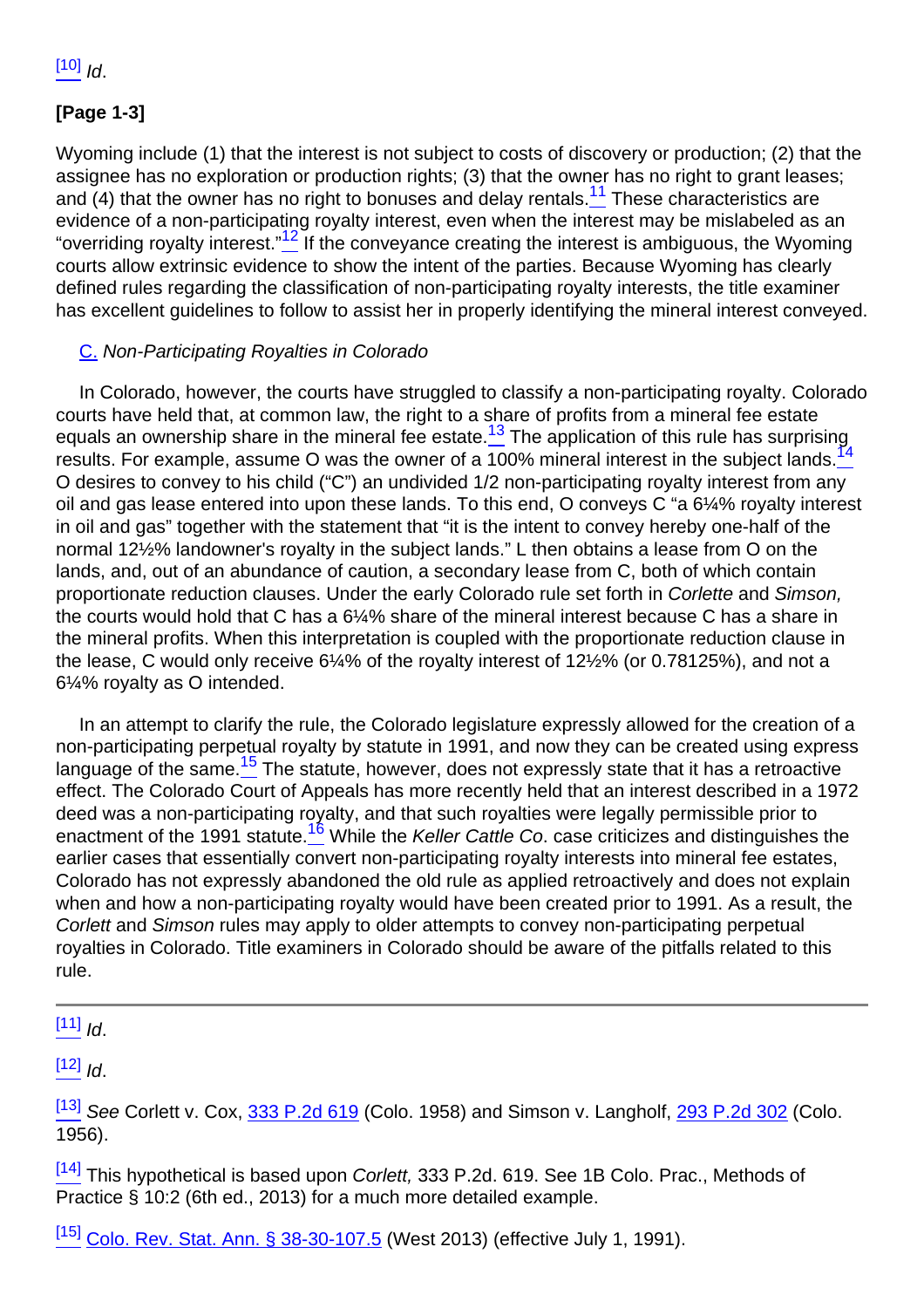<sup>[\[16\]](#page-4-5)</sup> See Keller Cattle Co. v. Allison, [55 P.3d 257](http://links.casemakerlegal.com/books/Case_Law/results?ci=45ampsearch[Cite]=55+P.3d+257ampfn=2014%20Jan%20(Advanced%20Mineral%20Title%20Examination)) (Colo. App. 2002).

# **[Page 1-4]**

### D. Comment and Requirement Drafting Tips

As illustrated by the Wyoming and Colorado examples above, the title examiner should first familiarize herself with the relevant case law and statutes of her state. The title examiner should then always look to the language of the conveyance to determine the grantor's intent to convey a mineral interest or royalty interest. In her comment, she should describe the relevant language used in the conveyance and whether it is ambiguous. If it is ambiguous, the title examiner should set forth all relevant facts and circumstances that support her finding of the conveyance to be either a mineral or royalty interest. The title examiner should then conclude as to what type of interest was most likely intended to be conveyed and prepare her ownership schedules based upon that conclusion. She should recommend that the client suspend payment on the interest pending the receipt of a properly executed and recorded amendment of the deed or assignment or a stipulation of interests signed by all parties to the original conveyance which created the interest or the current owners of those interests. The title examiner should also inform the client that, if the parties intended to convey a different type of interest than what she concluded it to be, she should be advised and will update the ownership schedules and make additional requirements as necessary.

In Colorado, if a pre-1991 conveyance is unclear as to whether a mineral interest or a nonparticipating royalty interest was intended to be conveyed, a protective oil and gas lease or a ratification of the existing oil and gas lease should be obtained from the current owner of the uncertain interest.

#### E. A Note on Fractional Royalties and Fractions of Royalties

<span id="page-5-0"></span>Title examiners, when analyzing royalty interests, should always closely examine the language creating the royalty to determine if it is a "fractional royalty" or a "fraction of royalty." A "fractional royalty" is a share of the gross production from the lands, while a "fraction of royalty" is a fraction of a fractional royalty, or share of gross production multiplied by a fractional interest.<sup>17</sup> For example, a fractional royalty might be created as "an undivided 1/8 royalty interest" or a "5% royalty of all of the oil and gas produced and saved." A fraction of royalty might be created as "1/8 of all royalty" or "an undivided one-half interest in and to all of the royalty." While the difference in language is subtle, the result of misinterpreting the language can be major. For example, a fractional royalty of 1/8 is much different than a fraction of royalty of 1/8, as the fraction of royalty would equal 1/8 times whatever royalty rate is in effect.

<span id="page-5-2"></span><span id="page-5-1"></span>This is very important because a misinterpretation of this distinction may expose the title attorney to malpractice liability, as illustrated in Gavenda v. Strata Energy, Inc.<sup>18</sup> There, an attorney was hired by the operators to draft a title opinion. By a conveyance, the Gavendas reserved "an undivided one-half (1/2) non-participating royalty" in the subject lands.<sup>19</sup> Finding that amount to be remarkably high, the title attorney assumed that the Gavendas meant to reserve

 $\frac{[17]}{[17]}$  $\frac{[17]}{[17]}$  $\frac{[17]}{[17]}$  2 Williams & Meyers, §§ 327.1, 327.2 (2012).

<sup>[\[18\]](#page-5-1)</sup> [705 S.W. 690](http://links.casemakerlegal.com/books/Case_Law/results?ci=45ampsearch[Cite]=705+S.W.+690ampfn=2014%20Jan%20(Advanced%20Mineral%20Title%20Examination)) (Tex. 1986).

 $[19]$  *Id.* at 690-691.

**[Page 1-5]**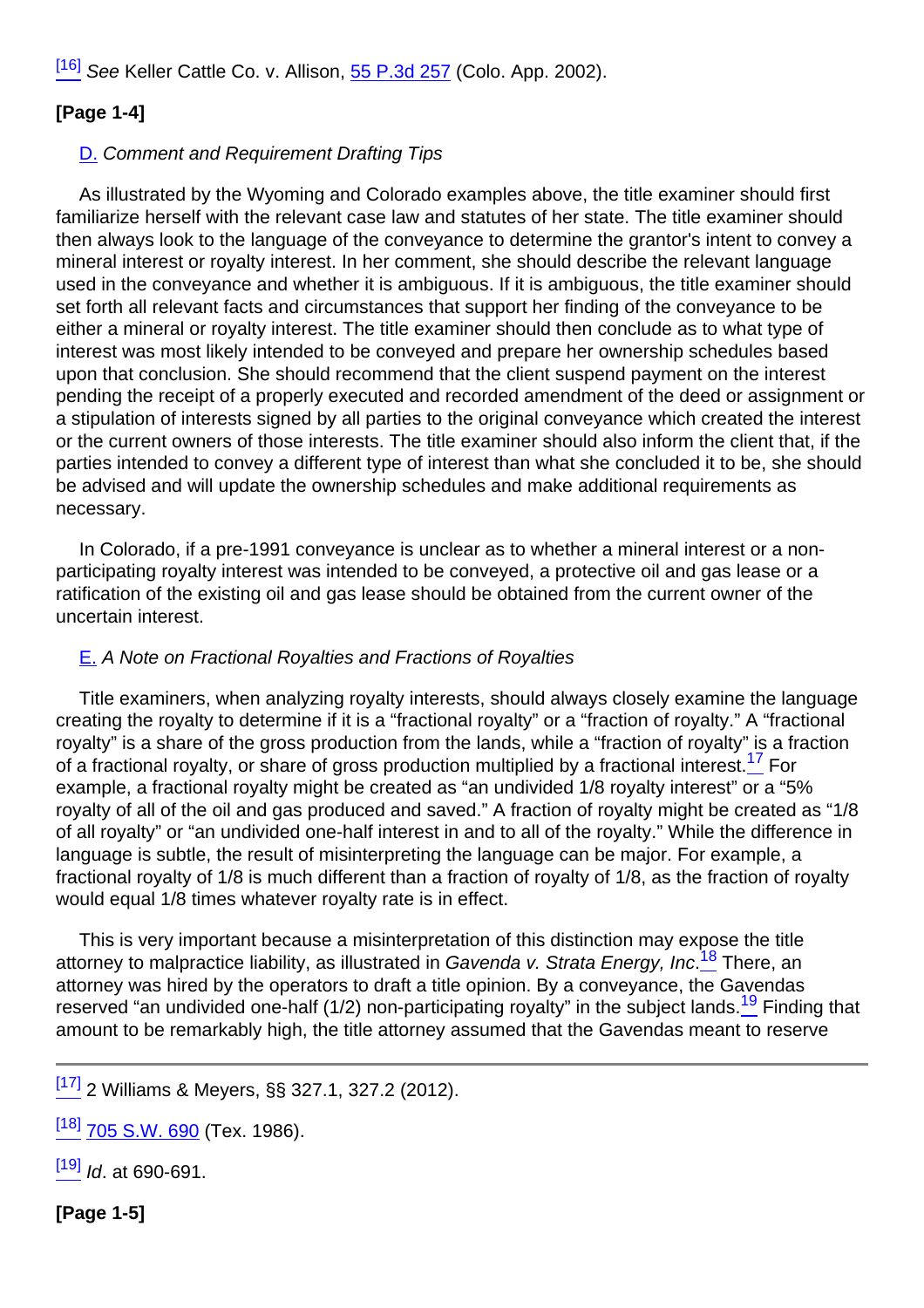<span id="page-6-3"></span><span id="page-6-2"></span><span id="page-6-1"></span><span id="page-6-0"></span>one-half (1/2) of the one-eighth (1/8) royalty.<sup>20</sup> The title opinion was issued, the division orders were prepared and signed, and payments were made based upon that incorrect assumption.<sup>21</sup> Subsequently, the Gavendas revoked the division order and filed suit, claiming a full one-half (1/2) royalty interest.<sup>22</sup> Because the operators prepared the erroneous division orders and retained the benefits, the court held that the division orders were not binding and rendered judgment against the operators for the amount of the underpayment from date of first production (approximately \$2.4 million).<sup>23</sup> The court also noted that the operators had filed a malpractice third-party cross-action against the attorney who rendered the opinion.<sup>24</sup> To avoid similar liability, a title examiner should always carefully read royalty conveyances closely and, if any ambiguity exists, should comment on the ambiguity and require that the conveyance is corrected by a properly executed and recorded corrective deed or assignment.

#### <span id="page-6-4"></span>**III. Concurrent Ownership of Oil and Gas Interests**

During the preparation of a title opinion, complicated issues can arise based upon joint ownership of mineral interests. Under common law, the grant of an estate to more than one person with concurrent rights of possession can take one of three forms: tenancy in common, joint tenancy or tenancy by the entirety. The primary distinction between tenancy in common and other forms of tenancy is that joint tenants and tenants by the entirety both have rights of survivorship. A joint tenant may sever or eliminate the right of survivorship unilaterally, effectively converting that person's relationship with the other tenant(s) into a tenancy in common. Tenants by the entirety must be husband and wife, and an act of both parties is required to eliminate the right of survivorship.

<span id="page-6-5"></span>The common law presumption that a concurrent estate was intended to be a joint tenancy absent evidence to the contrary has been abolished by statute in many jurisdictions, but they continue to recognize a joint tenancy with right of survivorship if the instrument creating the estate expresses a specific intent to grant a right of survivorship. At common law a joint tenancy required unities of time, title, interest and possession, and a tenancy by the entirety required those plus the additional unity of marriage. $25$  A tenancy by the entirety is recognized in the Rocky Mountain region by only Wyoming today.<sup>26</sup> Title issues arising from these concurrent ownership forms are typically related to their creation, oil and gas use and waste, and ownership severance. Several complicated issues arising from concurrent ownership are set forth as follows.

#### <span id="page-6-6"></span>A. Creation of Concurrent Ownership Interests

In most states today, a conveyance to multiple grantees results in a tenancy in common, and whenever a class of heirs receives mineral interests by inheritance under laws of intestacy,

 $\frac{[20]}{[20]}$  $\frac{[20]}{[20]}$  $\frac{[20]}{[20]}$  *Id.* at 690 - 691.

 $[21]$   $\overline{1}$ 

 $[22]$   $\overline{1}$ 

 $[23]$  *Id.* at 693.

 $[24]$  *Id.* at 693.

 $[25]$  See 1 Patton and Palomar on Land Titles §§ 222 - 224 (3d ed., 2003).

<sup>[\[26\]](#page-6-6)</sup> See Maria E. Mansfield, A Tale of Two Owners: Real Property Co-Ownership and Mineral Development, 43 Rocky Mnt. Min. L. Inst. 20 (1997).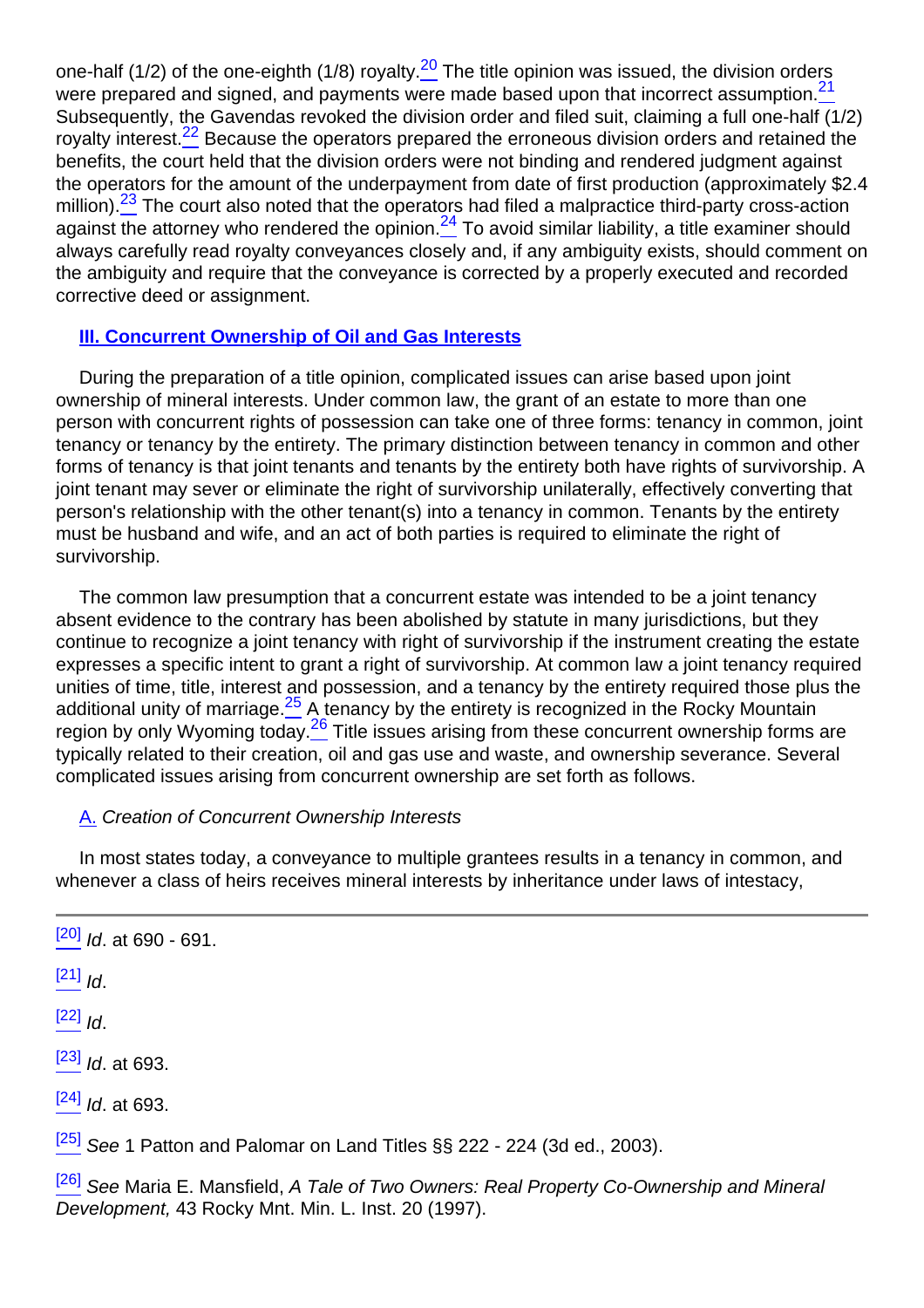# **[Page 1-6]**

<span id="page-7-2"></span><span id="page-7-1"></span><span id="page-7-0"></span>they take their property as tenants in common.<sup>27</sup> A joint tenancy, on the other hand, requires express language of survivorship to be created. This can be done using the phrase "as joint tenants with rights of survivorship" or using the abbreviation for the same, "JTWROS." $\frac{28}{3}$  As noted above, the common law requires that a joint tenancy has the four unities of title: time, title, interest and possession. However, many states have abolished the unities of time and title so as to avoid the need to use a straw man to create a joint tenancy.<sup>29</sup> For example, the Colorado joint tenancy statute, enacted in 2008, allows that the interests of joint tenants no longer need to be equal, requiring only that their interests total 100%.<sup>30</sup> Ultimately, the grantor's clearly expressed intent is required to create a joint tenancy. When the grantor's intent is unclear, various title issues may arise.

<span id="page-7-4"></span><span id="page-7-3"></span>Often times, a simple drafting variation may result in a difficult title issue. For example, a conveyance of record purports to create concurrent ownership in a mineral interest, describing the grantees as "John Smith or Mary Smith" or "John Smith and/or Mary Smith." Based upon the plain language of the conveyance, most jurisdictions would view this as a tenancy in common and not a joint tenancy because words of grant of the right of survivorship are not included. In states that do not have this language requirement, an argument could be made that a joint tenancy exists because the conveyance has all four unities of title. A similar issue may arise when a conveyance is made to "John Smith and Mary Smith, jointly" or to "John Smith and Mary Smith, as joint tenants" in a jurisdiction where express language regarding the right of survivorship is required. $\frac{31}{2}$ Even though the intent was to create a joint tenancy, a court may adhere to the strict letter of the law and deny its creation because words of survivorship were not clearly demonstrated.<sup>32</sup> However, at least one court has gone so far to allow for the creation of joint tenancy even though the required statutory form was not followed based upon the intent of the parties. $33$ 

#### <span id="page-7-5"></span>1. Comment and Requirement Drafting Tips

<span id="page-7-6"></span>When a conveyance is ambiguous as to the intended concurrent ownership status, a title examiner should first familiarize herself with relevant state statutes, case law and title standards applicable to concurrent ownership, and apply them to the ambiguity. If this authority does not resolve the issue, the title examiner should then look to subsequent conveyances by one or more of the concurrent owners. The ensuing actions of the concurrent owners may help to resolve the issue. For example, in the conveyance to "John Smith or Mary Smith" described above, the title examiner could pass title if the Smiths joined in a subsequent conveyance, or, perhaps, if one of

<sup>[\[27\]](#page-7-0)</sup> 1 Patton and Palomar on Land Titles § 222 (3d ed., 2003).

 $[28]$   $Id.$ 

[\[29\]](#page-7-2) See. e.g., Kan. Stat. Ann. § 58-501 (West 2013); [N.M. Stat. Ann. §§ 47-1-36,](http://links.casemakerlegal.com/states/NM/books/Statutes/browse?codesec=47-1-36ampci=45amptitle=47ampfn=2014%20Jan%20(Advanced%20Mineral%20Title%20Examination)) 47-1-35 (2013); [Utah Code Ann. § 57-1-5](http://links.casemakerlegal.com/states/UT/books/Code/browse?ci=45ampcodesec=57-1-5ampTitle=57ampfn=2014%20Jan%20(Advanced%20Mineral%20Title%20Examination)) (2013) (joint tenancy presumed if conveyance to husband and wife); [Wyo. Stat. Ann. § 34-1-140](http://links.casemakerlegal.com/states/WY/books/Statutes/browse?codesec=34-1-140ampci=45amptitle=34ampfn=2014%20Jan%20(Advanced%20Mineral%20Title%20Examination)) (2013).

[\[30\]](#page-7-3) [Colo. Rev. Stat. Ann. § 38-31-101](http://links.casemakerlegal.com/states/CO/books/Statutes/browse?ci=45ampcodesec=38-31-101ampTitle=38ampfn=2014%20Jan%20(Advanced%20Mineral%20Title%20Examination)) (West 2013).

 $\frac{[31]}{[31]}$  $\frac{[31]}{[31]}$  $\frac{[31]}{[31]}$  48A C.J.S. Joint Tenancy § 10 (2013).

 $[32]$  Id.  $\&$  9.

[\[33\]](#page-7-6) Id., citing In re Kas' Estate, [303 N.E.2d 201](http://links.casemakerlegal.com/books/Case_Law/results?ci=45ampsearch[Cite]=303+N.E.2d+201ampfn=2014%20Jan%20(Advanced%20Mineral%20Title%20Examination)) (III. App. 1st Dist. 1973).

**[Page 1-7]**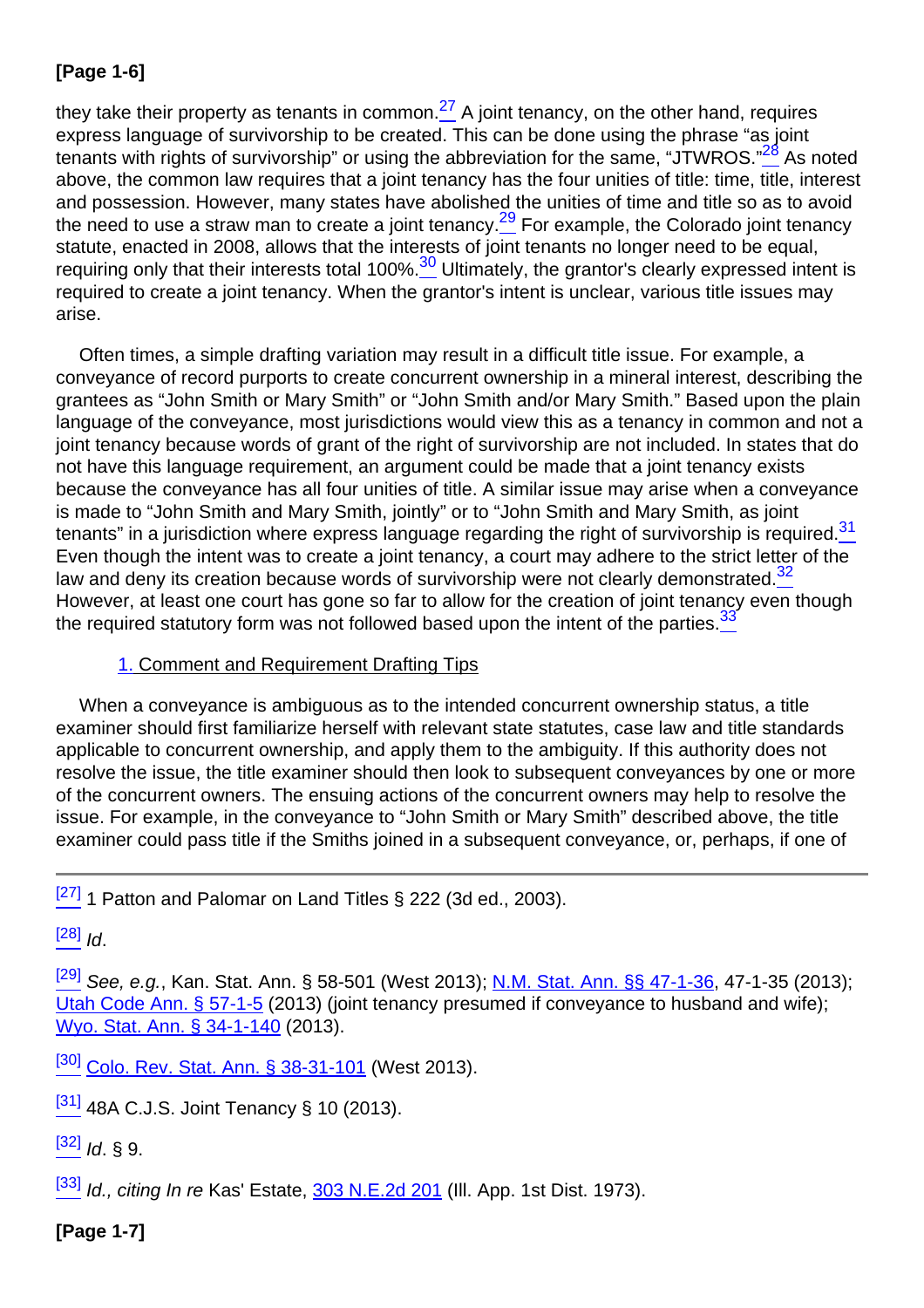<span id="page-8-0"></span>the grantees were deceased and the usual instruments are recorded to perfect title in the surviving joint tenant.<sup>34</sup>

If subsequent conveyances do not resolve the issue, the title examiner should examine any other relevant documentation that may shed light on the intent of the parties. She should describe the ambiguity and any evidence of intent that weighs towards defining what concurrent ownership exists and make a conclusion based upon the documents reviewed. If the necessary parties are available to resolve the issue, the title examiner should require that a stipulation and crossconveyance with words of grant clearly defining the form of concurrent ownership is properly executed and recorded. If the parties are not available, the title examiner should advise the client to weigh the risk the ambiguity places on its interest against the cost of a quiet title action, and to determine a course of action based upon that analysis.

#### **B.** Tenancies by the Entirety in Wyoming

<span id="page-8-2"></span><span id="page-8-1"></span>[Wyo. Stat. Ann. § 34-1-140](http://links.casemakerlegal.com/states/WY/books/Statutes/browse?codesec=34-1-140ampci=45amptitle=34ampfn=2014%20Jan%20(Advanced%20Mineral%20Title%20Examination)) provides that real persons may own real or personal property, including mineral interests, in the form of tenancy by the entirety. In order to create a tenancy by the entirety, there must exist either the four unities of interest, time, title and possession, plus the unity of person *(i.e., marriage), or, in the absence of one or more of the first four unities, it must be* evident from the language of the instrument itself that the parties intended to create a right of survivorship.<sup>35</sup> Wyoming courts have held that a conveyance to named persons recited to be husband and wife is presumed to create a tenancy by the entirety.<sup>36</sup> Unlike joint tenants, neither spouse can unilaterally sever the right of survivorship without the consent of the other; thus, the right of survivorship continues until there is a divorce, a death of one of the spouses, a joint conveyance, or an agreement to sever.<sup>37</sup> Most importantly, the conveyance or encumbrance of any mineral interest owned in tenancy by the entirety must be signed by both spouses to be effective.<sup>38</sup>

<span id="page-8-4"></span><span id="page-8-3"></span>Consequently, title issues arise when (1) a tenancy by the entirety is intended but is not created correctly, or (2) one tenant by the entirety purports to unilaterally convey or devise his or her interest without the consent of his or her spouse. If a tenancy by the entirety is intended but fails, it can have complicated unintended consequences. For example, A and B are conveyed a mineral interest by deed that does not identify them as husband and wife or otherwise purport to create an estate of joint tenancy or tenancy by the entirety. A and B enter into a subsequent lease as husband and wife. A then dies. B files an affidavit reciting the death of A that attempts to terminate the tenancy by the entirety and vest title in B. Even if A and B have the same last name and the lease lists them as husband and wife, Wyoming law would not create a tenancy by the entirety absent specific designation of a tenancy by the entirety in the original deed. Consequently, the affidavit would be insufficient to vest title in B. Similarly, if a link in the title

[\[34\]](#page-8-0) See Colorado Real Estate Title Standards, §§ 7.1.2, 7.2 (Rev. and eff. July 1, 2013). Some title examiners, including your authors, question whether this second portion of the Colorado Title Standard is an accurate and reliable statement of the law.

<sup>[\[35\]](#page-8-1)</sup> Wambeke v. Hopkin, [372 P.2d 470](http://links.casemakerlegal.com/books/Case_Law/results?ci=45ampsearch[Cite]=372+P.2d+470ampfn=2014%20Jan%20(Advanced%20Mineral%20Title%20Examination)), [475-](http://links.casemakerlegal.com/books/Case_Law/results?ci=45ampsearch[Cite]=372+P.2d+475#page475ampfn=2014%20Jan%20(Advanced%20Mineral%20Title%20Examination))[76](http://links.casemakerlegal.com/books/Case_Law/results?ci=45ampsearch[Cite]=372+P.2d+476#page476ampfn=2014%20Jan%20(Advanced%20Mineral%20Title%20Examination)) (Wyo. 1962).

<sup>[\[36\]](#page-8-2)</sup> See In re Anselmi, 52 Bankr. 479 (Bankr. D. Wyo. 1985); Witzel v. Witzel, [386 P.2d 103](http://links.casemakerlegal.com/books/Case_Law/results?ci=45ampsearch[Cite]=386+P.2d+103ampfn=2014%20Jan%20(Advanced%20Mineral%20Title%20Examination)) (Wyo. 1963).

 $\frac{[37]}{[37]}$  $\frac{[37]}{[37]}$  $\frac{[37]}{[37]}$  1 Patton and Palomar on Land Titles § 224 (3d ed., 2003).

 $[38]$   $\frac{1}{d}$ .

**[Page 1-8]**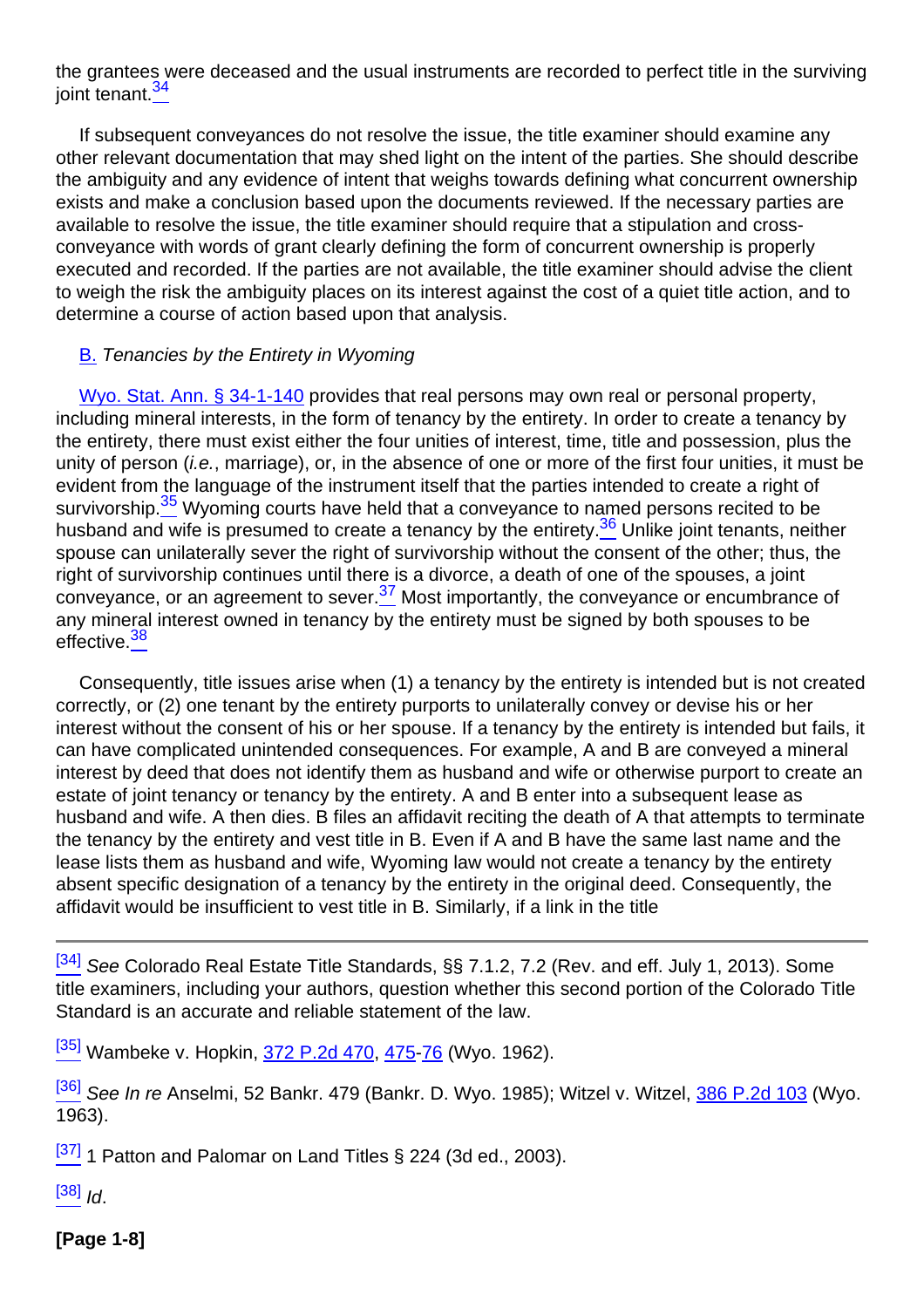chain is based upon a unilateral conveyance by only one spouse, the conveyance fails, and the title chain can be changed significantly.

#### 1. Comment and Requirement Drafting Tips

When the title examiner prepares an opinion in Wyoming, she should be acutely aware of the issues that arise from concurrent ownership by tenancy by the entirety. In addition to the steps described above, the title examiner should describe any instances where a tenancy by the entirety appears to have been intended but was not properly created. If the parties are deceased, she should recommend that appropriate probate or determination of heirship proceedings should be conducted and proper orders should be recorded. If a tenancy by the entirety is created and the chain of title relies upon a unilateral conveyance by one tenant by the entirety, the title examiner should recommend that the conveyance is amended to reflect the consent of both tenants to convey, and that such amendment is properly executed and recorded. If the conveyance is void and the tenants by the entirety are dead, the title examiner should comment on the same and schedule the interest in the heirs or devisees of the surviving tenant. Additionally, all oil and gas leases and division orders should be jointly executed by tenants by the entirety, and, if they are not, should be ratified by the non-executing spouse.

#### C. Reservations to Strangers to Title

Another complicated issue linked with joint ownership arises when a reservation is made in a third party. For example, assume A is granted an undivided 1/2 mineral interest and all of the surface rights in a tract of land. A is married to B, but B is not named in the conveyance to A. A and B then jointly execute a conveyance transferring all of the surface rights to C, excepting and reserving "unto Grantors, their heirs, personal representatives and assigns, all of the oil, gas, and other minerals" in the lands conveyed. Because B was never conveyed an interest in the undivided 1/2 mineral interest, the question remains whether that interest can be reserved to B in a subsequent conveyance.

<span id="page-9-1"></span><span id="page-9-0"></span>Under the common law, the "stranger to title" doctrine declared that no interest or estate in land could be created in favor of a stranger to title by reservation or exception in a conveyance or assignment.<sup>39</sup> As a result, B would hold no interest. Many states today, however, would allow B to reserve an interest. In North Dakota, for example, a reservation in a spouse is permitted when it is the grantor's intent. $\frac{40}{2}$  In Malloy v. Boettcher, $\frac{41}{2}$  the grantor and his wife conveyed an interest to their daughter, which "reserved to the parties of the first part a life estate." The Court held that the wife was not a stranger to title and was allowed to acquire an interest through a third party reservation as it was the intent of the parties. Wyoming has also rejected the stranger to title doctrine in the context of a conveyance by a partnership, with the Wyoming courts calling the stranger to title doctrine "an archaic and inappropriate feudalistic

<sup>[\[39\]](#page-9-0)</sup> Paul Upsons, *The Erosion of the Stranger to Title Doctrine*, The Rocky Mnt. Landman, December 2004, at 3.

 $[40]$  North Dakota Mineral Title Standards, § 3-06 (2002), states that "[a]n exception or reservation can be effective to convey a property interest to a spouse, who does not own an interest in the land prior to the deed, but joins in the execution of the deed, where it is determined to have been the grantor's intent."

 $\frac{[41]}{334}$  $\frac{[41]}{334}$  $\frac{[41]}{334}$  N.W.2d 8 (N.D. 1983).

# **[Page 1-9]**

<span id="page-9-2"></span>principle."<sup>42</sup> Similarly, Colorado and Montana courts have rejected the stranger to title doctrine in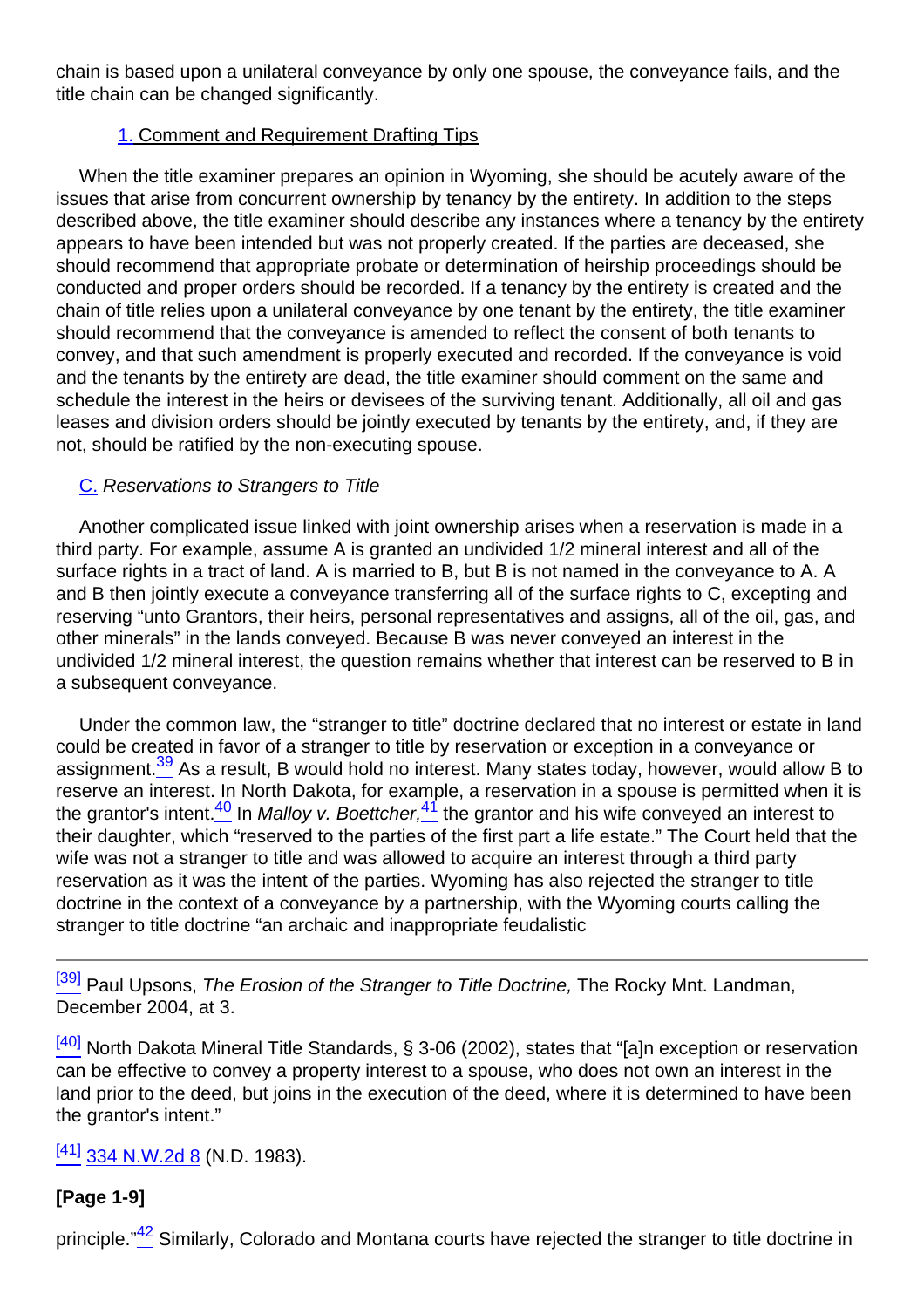<span id="page-10-0"></span>the context of an easement, holding that a deed conveying land to one person may validly reserve or except an easement in a third-party stranger to title.<sup>43</sup> While it is likely that the Wyoming, Colorado and Montana courts would extend this analysis to a reservation in a mineral deed or an oil and gas lease, there are no published opinions applying this analysis in the oil and gas context. In eschewing this doctrine, these courts agreed that the intent of the parties, and not the form of conveyance, was to be emphasized.<sup>44</sup>

<span id="page-10-1"></span>Thus, the crux of the analysis turns on whether A intended for B to obtain a mineral interest. If this intent is apparent from the plain language of the conveyance, then the title examiner does not need to look further. However, often times the deed is ambiguous as to the parties' intent. For example, the deed may be a pre-printed form where the husband and wife are collectively defined as "Grantor," and the reservation of a life estate in the mineral interest is to the "Grantor." While the intent of the husband and wife was probably to reserve an interest together, the grantee may argue that intent is ambiguous. If an ambiguity exists, the title examiner may look outside of the deed for evidence of the parties' intent at documents executed by both or either of the parties, including subsequent conveyances by either or both spouses, agreements entered into by both spouses, statements of claim, leases, or other relevant documentation.

#### 1. Comment and Requirement Drafting Tips

When drafting a comment regarding a reservation to a spouse or stranger to title, the title examiner should first confirm whether the stranger to title doctrine has been replaced by an intentbased analysis in the state where the lands lie. If so, and the reservation to the third party is ambiguous, the title examiner should lay out each ambiguity clearly and concisely. She should then advise the client to obtain and record a stipulation of interest including present words of grant between the spouses to establish ownership. If a lease is of record from one of the spouses, the title examiner should require that the lease is ratified by the second spouse, regardless of ownership. If the mineral interests in the stipulation are different than as set forth in the opinion, the title examiner should request that the client provide the stipulation and any other relevant documentation to her so that she can adjust the ownership schedules accordingly.

If one or both of the spouses are deceased, the issue often times is resolved by subsequent probate or intestacy proceedings where the surviving spouse inherits all right, title and interest of decedent, thereby rendering the issue moot. In addition, any subsequent conveyance from both spouses to a third party would eliminate the issue. An adverse possession claim or resolution through marketable title statutes may be other options to clear title, but only if the minerals have not been severed from the land. In the absence of any other solutions, the title examiner may require that an ambiguous reservation between spouses must be resolved by a quiet title action. However, if the ambiguity is ancient and the business risk of a stranger to title making a claim on

<sup>[\[42\]](#page-9-2)</sup> See Simpson v. Kistler Investment Company, **[713 P.2d 751](http://links.casemakerlegal.com/books/Case_Law/results?ci=45ampsearch[Cite]=713+P.2d+751ampfn=2014%20Jan%20(Advanced%20Mineral%20Title%20Examination))** (Wyo. 1986).

 $\frac{[43]}{[43]}$  $\frac{[43]}{[43]}$  $\frac{[43]}{[43]}$  See Michael J. Uhes, Ph.D., P.C., PROFIT SHARING PLAN & TRUST v. Blake,  $\frac{892}{[432]}$ (Colo. App. 1995); Kelly v. Wallace, [972 P.2d 1117](http://links.casemakerlegal.com/books/Case_Law/results?ci=45ampsearch[Cite]=972+P.2d+1117ampfn=2014%20Jan%20(Advanced%20Mineral%20Title%20Examination)) (Mont. 1998).

 $^{[44]}$  $^{[44]}$  $^{[44]}$  See Simpson v. Kistler Investment Company, [713 P.2d 751](http://links.casemakerlegal.com/books/Case_Law/results?ci=45ampsearch[Cite]=713+P.2d+751ampfn=2014%20Jan%20(Advanced%20Mineral%20Title%20Examination)) (Wyo. 1986); Michael J. Uhes, Ph.D., P.C., PROFIT SHARING PLAN & TRUST v. Blake, [892 P.2d 439](http://links.casemakerlegal.com/books/Case_Law/results?ci=45ampsearch[Cite]=892+P.2d+439ampfn=2014%20Jan%20(Advanced%20Mineral%20Title%20Examination)) (Colo. App. 1995).

#### **[Page 1-10]**

the property is outweighed by the cost of a quiet title action, then the client may choose to do nothing.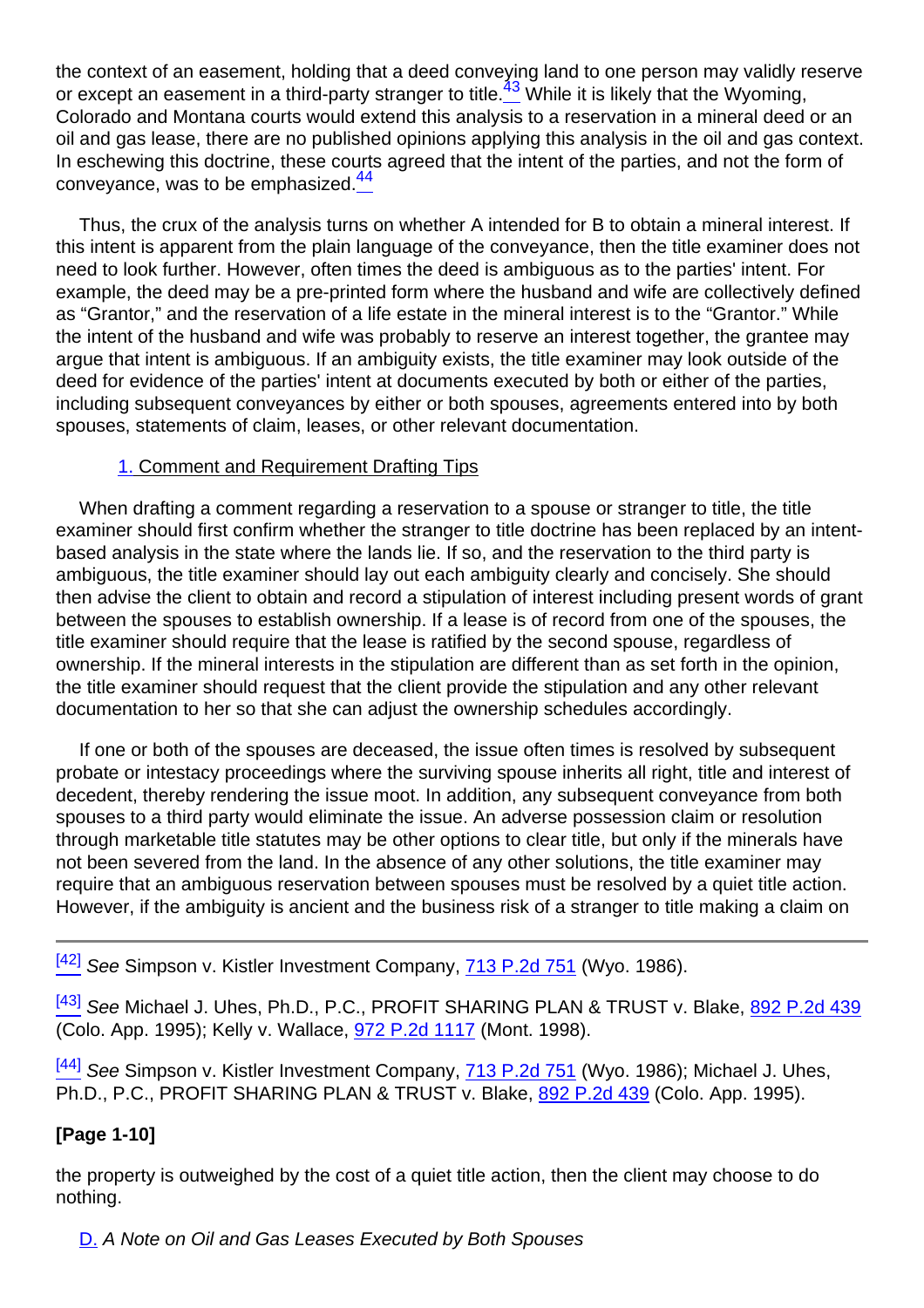In some instances, oil and gas leases are signed not only by the individual owner of the mineral interest but also by his or her spouse. Thus, if an owner spouse and non-owner spouse execute a lease together, the owner spouse might inadvertently create an ownership interest in the nonowner spouse. However, it is customary in the industry for a lessee to obtain the signature of a non-owner spouse on the lease in order to protect against possible homestead or other inchoate interests. In most cases, it cannot be assumed that naming of a non-owner spouse as co-lessor was intended to reserve a royalty interest in favor of the non-owner. If this is the case, the title examiner should advise the client to distribute the proceeds of production only in accordance with a written agreement or a division order signed by both spouses.

#### **IV. Future Rights and Successive Interests**

#### A. The Rule Against Perpetuities

<span id="page-11-0"></span>As most title examiners know, the traditional Rule Against Perpetuities is usually stated as follows (hereinafter, the "Rule"): "No interest is good unless it must vest, if at all, not later than twenty-one years after some life in being at the creation of the interest."<sup>45</sup> The Rule traditionally voids executory interests and contingent remainders that may not vest within "twenty-one years after some life in being at the creation of the interest." The intended purpose of the rule is to balance land owner interests with the free alienability of land. Historically, the application of the Rule by courts was inflexible, holding the letter of the law to be paramount over the intent of the parties conveying the interest. However, courts have always been hesitant to apply the rule to mineral interest conveyances, and it has fallen out of favor in many states.

<span id="page-11-2"></span><span id="page-11-1"></span>For example, most courts have held that the Rule does not apply to "no-term" oil and gas leases, $\frac{46}{2}$  perpetual non-participating royalty interests, $\frac{47}{2}$  overriding royalty interests, $\frac{48}{2}$ reservations or grants of the executive power to lease the minerals and distribute royalties to the lessor, $\frac{49}{2}$  net profits interests, $\frac{50}{2}$  and defeasible (or term) mineral or royalty interests. $\frac{51}{2}$  In

[\[45\]](#page-11-0) Bruce M. Kramer, Modern Applications of the Rule Against Perpetuities to Oil and Gas Transactions: What the Duke of Norfolk Didn't Tell You, 37 Nat'l Resources J. 281, 281 (1997), quoting John Chapman Gray, The Rule Against Perpetuities 2001 (4th 3d. 1942).

 $[46]$  *Id.*, at 286.

[\[47\]](#page-11-1) See, e.g., Luecke v. Wallace, **[951 S.W.2d 267](http://links.casemakerlegal.com/books/Case_Law/results?ci=45ampsearch[Cite]=951+S.W.2d+267ampfn=2014%20Jan%20(Advanced%20Mineral%20Title%20Examination)), [274](http://links.casemakerlegal.com/books/Case_Law/results?ci=45ampsearch[Cite]=951+S.W.2d+274#page274ampfn=2014%20Jan%20(Advanced%20Mineral%20Title%20Examination))** (Tex. App. 1997); Price v. Atlantic Refining Co., [447 P.2d 509](http://links.casemakerlegal.com/books/Case_Law/results?ci=45ampsearch[Cite]=447+P.2d+509ampfn=2014%20Jan%20(Advanced%20Mineral%20Title%20Examination)) (N.M. 1968); J. M. Huber Corp. v. Square Enterprises, Inc., [645 S.W.2d 410](http://links.casemakerlegal.com/books/Case_Law/results?ci=45ampsearch[Cite]=645+S.W.2d+410ampfn=2014%20Jan%20(Advanced%20Mineral%20Title%20Examination)) (Tenn. App. 1982); and McGinnis v. McGinnis, [391 P.2d 927](http://links.casemakerlegal.com/books/Case_Law/results?ci=45ampsearch[Cite]=391+P.2d+927ampfn=2014%20Jan%20(Advanced%20Mineral%20Title%20Examination)) (Wyo. 1964). Kansas was the only state to hold that a perpetual non-participating royalty may violate the Rule, but appears to have recently rejected that proposition. See Rucker v. DeLay, [295 Kan. 826](http://links.casemakerlegal.com/books/Case_Law/results?ci=45ampsearch[Cite]=295+Kan.+826ampfn=2014%20Jan%20(Advanced%20Mineral%20Title%20Examination)) (2012).

[\[48\]](#page-11-1) J. Hovev Kemp and J. Forbes Newman, Hidden Rule Against Perpetuities Problems in Oil and Gas Transactions, 32 Rocky Mnt. Min. L. Inst. 16, 9 (1986).

<sup>[\[49\]](#page-11-2)</sup> See C. J. Meyers, The Effect of the Rule Against Perpetuities on Perpetual Non-Participating Royalty and Kindred Interests, 32 Tex. L. Rev. 369, 408-25 (1954); Elick v. Champlin Petroleum Co., [697 S.W.2d 1](http://links.casemakerlegal.com/books/Case_Law/results?ci=45ampsearch[Cite]=697+S.W.2d+1ampfn=2014%20Jan%20(Advanced%20Mineral%20Title%20Examination)), [4](http://links.casemakerlegal.com/books/Case_Law/results?ci=45ampsearch[Cite]=697+S.W.2d+4#page4ampfn=2014%20Jan%20(Advanced%20Mineral%20Title%20Examination))[-5](http://links.casemakerlegal.com/books/Case_Law/results?ci=45ampsearch[Cite]=697+S.W.25#page5ampfn=2014%20Jan%20(Advanced%20Mineral%20Title%20Examination)) (Tex. App. 1985).

<sup>[\[50\]](#page-11-2)</sup> See Grynberg v. Amerada Hess Corp., **[342 F. Supp. 1314](http://links.casemakerlegal.com/books/Case_Law/results?ci=45ampsearch[Cite]=342+F.SUPP.+1314ampfn=2014%20Jan%20(Advanced%20Mineral%20Title%20Examination))** (D. Colo. 1972).

 $[51]$  See Williams v. Watt, [668 P.2d 620](http://links.casemakerlegal.com/books/Case_Law/results?ci=45ampsearch[Cite]=668+P.2d+620ampfn=2014%20Jan%20(Advanced%20Mineral%20Title%20Examination)) (Wvo. 1983); Kramer, supra note 45, at 294-295.

**[Page 1-11]**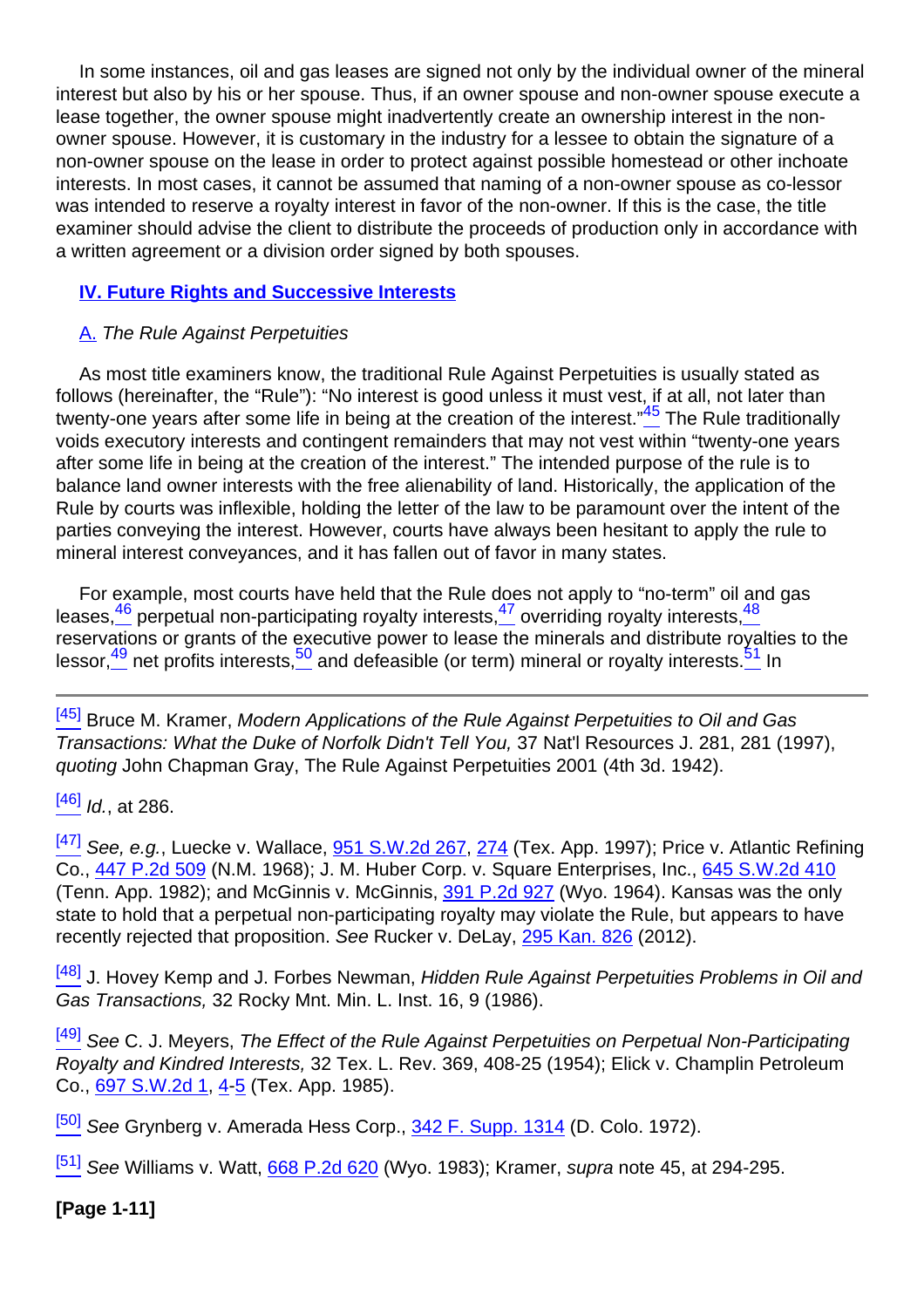<span id="page-12-3"></span><span id="page-12-2"></span><span id="page-12-1"></span><span id="page-12-0"></span>addition, the Rule has been statutorily abolished in some states, $52$  and most Rocky Mountain states have adopted a version of the Uniform Statutory Rule Against Perpetuities ("USRAP").<sup>53</sup> The USRAP provides a "wait-and-see" approach, which allows for the validity of a suspect future interest to be determined based on the facts as they exist at the end of the measuring life or lives, and not at the time the interest is created.<sup>54</sup> As adopted in some states, the USRAP is not automatically retroactive, and the common law rule applies to older conveyances.<sup>55</sup> However, the USRAP as adopted in most states directs the court to reform instruments that contain a violation of the common law rule by inserting a savings clause that most closely preserves the grantor's original intent in certain instances.<sup>56</sup> Although it has been limited statutorily and by case law, the Rule often applies to executory interests and contingent remainders, as well as to top leases that do not have a defined term.

<span id="page-12-4"></span>Accordingly, a title examiner must be mindful of any conveyance that purports to convey an executory interest or contingent remainder. For example, assume O conveys land to A, reserving to himself all right, title and interest to oil, gas and other minerals under the land, so long as a specific oil and gas lease is in effect. If the oil and gas lease lapses, then all oil, gas and other mineral interests would be transferred to a third-party, B. In this scenario, assume the oil and gas lease habendum clause is for "five (5) years and so long thereafter oil and gas is produced therefrom." Under the common law rule, the executory interest in B would be void ab initio because production under the lease could extend beyond twenty-one years after some life in being. A court would strike the clause that violates the Rule, which in this case would be the clause that transfers the mineral interests to B. O would remain the owner of the mineral interest, even if the lease lapsed at the end of its five year term. Under the "wait and see" doctrine, B's interest would not be void unless the lease was held by production for the length of the statutory period, which is up to 1,000 years in some jurisdictions.<sup>57</sup> Thus, the mineral interest would be transferred to B if production was not obtained at the end of the five year lease term, or at the end of the extended lease term if it is less than the statutory wait and see period.

<sup>[\[53\]](#page-12-1)</sup> Arizona (Are. Rev. Stat. Ann. § 33-261; 14-2901 (2013)), California ([Cal. Prob. Code §§ 21200](http://links.casemakerlegal.com/states/CA/books/Code/browse?codesec=21200amptitle=california%20probate%20codeampci=45ampfn=2014%20Jan%20(Advanced%20Mineral%20Title%20Examination)) , [21205](http://links.casemakerlegal.com/states/CA/books/Code/browse?codesec=21205amptitle=california%20probate%20codeampci=45ampfn=2014%20Jan%20(Advanced%20Mineral%20Title%20Examination)), [21206](http://links.casemakerlegal.com/states/CA/books/Code/browse?codesec=21206amptitle=california%20probate%20codeampci=45ampfn=2014%20Jan%20(Advanced%20Mineral%20Title%20Examination)), [21207](http://links.casemakerlegal.com/states/CA/books/Code/browse?codesec=21207amptitle=california%20probate%20codeampci=45ampfn=2014%20Jan%20(Advanced%20Mineral%20Title%20Examination)) (West 2013)), Colorado [\(Colo. Rev. Stat. Ann. § 15-11-1102.5](http://links.casemakerlegal.com/states/CO/books/Statutes/browse?ci=45ampcodesec=15-11-1102.5ampTitle=15ampfn=2014%20Jan%20(Advanced%20Mineral%20Title%20Examination)) (West 2013)), Kansas (Kans. Stat. Ann. § 59-3401 (West 2013)), Montana (Mont. Code Ann. 72-2-1002 (West 2012)), Nebraska ([Neb. Rev. Stat. Ann. § 76-2002](http://links.casemakerlegal.com/states/NE/books/Statutes/browse?ci=45ampcodesec=76-2002ampTitle=76ampfn=2014%20Jan%20(Advanced%20Mineral%20Title%20Examination)) (West 2013), New Mexico ([N.M. Stat.](http://links.casemakerlegal.com/states/NM/books/Statutes/browse?codesec=45-2-901ampci=45amptitle=45ampfn=2014%20Jan%20(Advanced%20Mineral%20Title%20Examination)) [Ann. § 45-2-901](http://links.casemakerlegal.com/states/NM/books/Statutes/browse?codesec=45-2-901ampci=45amptitle=45ampfn=2014%20Jan%20(Advanced%20Mineral%20Title%20Examination)) (West 2013)), North Dakota (N.D. Cent. Code Ann. § 47-02-27.1 (West 2013)), and Utah [\(Utah Code Ann. § 75-2-1203](http://links.casemakerlegal.com/states/UT/books/Code/browse?ci=45ampcodesec=75-2-1203ampTitle=75ampfn=2014%20Jan%20(Advanced%20Mineral%20Title%20Examination)) (West 2013)) have all adopted the USRAP in some form.

 $\frac{54}{2}$  2A Colo. Prac., Methods Of Practice § 72:30 (6th ed., West 2013)

[\[55\]](#page-12-3) For example, the Utah statute applies the "wait and see" doctrine only to interests created after December 31, 2003, subject to exclusions and exceptions from the rule. [Utah Code Ann. § 75-2-](http://links.casemakerlegal.com/states/UT/books/Code/browse?ci=45ampcodesec=75-2-107ampTitle=75ampfn=2014%20Jan%20(Advanced%20Mineral%20Title%20Examination)) [107](http://links.casemakerlegal.com/states/UT/books/Code/browse?ci=45ampcodesec=75-2-107ampTitle=75ampfn=2014%20Jan%20(Advanced%20Mineral%20Title%20Examination)) (West 2013).

[\[56\]](#page-12-4) [Colo. Rev. Stat. Ann. § 15-11-1106](http://links.casemakerlegal.com/states/CO/books/Statutes/browse?ci=45ampcodesec=15-11-1106ampTitle=15ampfn=2014%20Jan%20(Advanced%20Mineral%20Title%20Examination)) (West 2013), Utah Code Ann. § § 75-2-1207 (West 2013). The Colorado Supreme Court will soon address the issue of whether the Statutory Rule against Perpetuities Act's reformation provision, [Colo. Rev. Stat. § 15-11-1106\(2\)](http://links.casemakerlegal.com/states/CO/books/Statutes/browse?ci=45ampcodesec=15-11-1106ampTitle=15#15-11-1106(2)ampfn=2014%20Jan%20(Advanced%20Mineral%20Title%20Examination)) (2009), authorizes a court to reform a non-donative, commercial option created prior to the effective date of the Act in order to bring it into compliance with the common law rule against perpetuities. See Whiting Oil & Gas Corp. v. AU. Richfield Co., No. 09CA1081, 2010 WL 3432211, --- P.3d ---, (Colo. Ct. App., Sept. 2, 2010), cert, granted, No. 10SC688, 2011 WL 3276261 (Colo., Aug. 1, 2011).

<span id="page-12-5"></span>[<sup>\[52\]</sup>](#page-12-0) Alaska (Alaska. Stat. Ann. §§ 34.27.051, 34.27.075 (West 2013)), Idaho (I.C. § 55-111(2008)), South Dakota [\(S.D. Codified Laws § 43-5-8](http://links.casemakerlegal.com/states/SD/books/Statutes/browse?ci=45ampcodesec=43-5-8ampTitle=43ampfn=2014%20Jan%20(Advanced%20Mineral%20Title%20Examination)) (2013)) and Pennsylvania (20 Pa. Cons. Stat. Ann. § 6104 (2013)).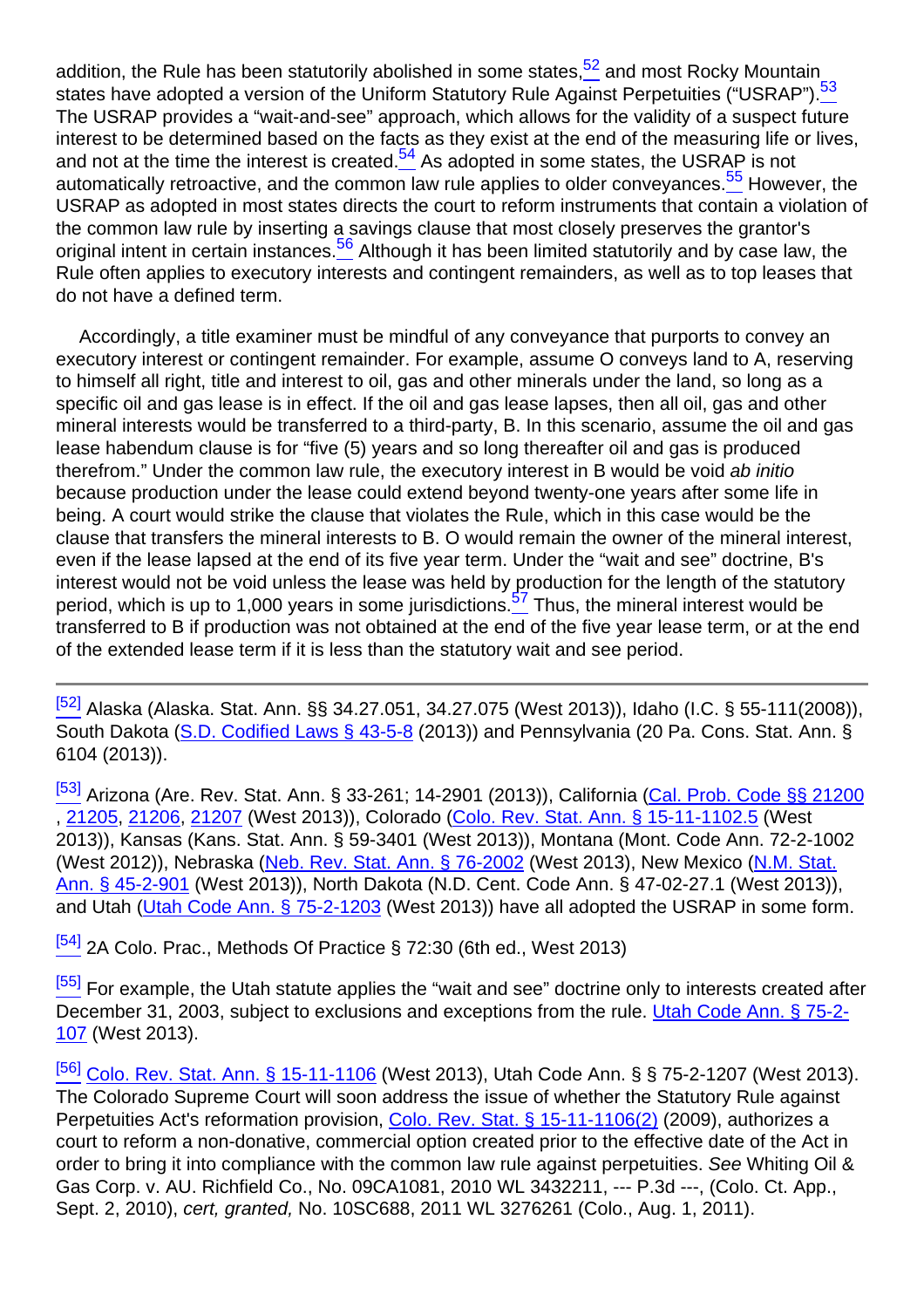[\[57\]](#page-12-5) Colorado and Utah each have a statutory "wait and see" period of 1,000 years. [Colo. Rev.](http://links.casemakerlegal.com/states/CO/books/Statutes/browse?ci=45ampcodesec=15-11-1102.5ampTitle=15ampfn=2014%20Jan%20(Advanced%20Mineral%20Title%20Examination)) [Stat. Ann. § 15-11-1102.5](http://links.casemakerlegal.com/states/CO/books/Statutes/browse?ci=45ampcodesec=15-11-1102.5ampTitle=15ampfn=2014%20Jan%20(Advanced%20Mineral%20Title%20Examination)) (West 2013), [Utah Code Ann. § 75-2-1203](http://links.casemakerlegal.com/states/UT/books/Code/browse?ci=45ampcodesec=75-2-1203ampTitle=75ampfn=2014%20Jan%20(Advanced%20Mineral%20Title%20Examination)) (West 2013).

#### **[Page 1-12]**

<span id="page-13-0"></span>In states that have adopted the USRAP, the date of the conveyance could be important to the title examiner. Under Utah law, for example, B would need to petition a court to reform the instrument if the interest was created before December 31, 2003 because the common law still applies to certain conveyances preceding that date. $\frac{58}{5}$  However, if the interest was created after that date, B would not need to petition the court to reform the instrument and the "wait and see" rule would apply.

#### 1. Comment and Requirement Drafting Tips

Because the Rule is inherently complex and has been modified statutorily and by case law in most states, the title examiner should be deliberate in commenting on the same. The title examiner should confirm that the executory interest or contingent remainder is of the type that is subject to the Rule. As noted above, many oil and gas interests (perpetual royalties, overriding royalties, net profits interests) do not violate the Rule in most jurisdictions. If the conveyance is a violation of the common law rule, the title examiner should determine if the "wait and see" doctrine was in effect at the time the interest was created, and, if so, whether the interest has vested, rendering the violation moot.

If the title examiner is certain a violation exists, she should quote the clause that violates the Rule, and explain what effect the violation would have upon the ownership schedule. If the subject lands of the opinion are in a "wait and see" jurisdiction, the examiner may wish to comment on any grants or reservations that would violate the common law rule but for the newly adopted statute. If the parties are available, the title examiner should suggest a revision to the conveyance that would have the same effect without violating the rule, and request the client obtain a properly executed and recorded amendment to the conveyance. If the wait and see period is for an extended period ( e.g. 1,000 years), the title examiner may wish to comment on the issue, but not require that the client take any action, as the well likely would not produce for such a long time period. In the absence of viable alternatives, the title examiner may require that the client resolve the title issue through a quiet title action, if it is necessary and cost efficient to do so.

#### **B.** Life Estates and Future Interests

A title examiner will often see conveyances creating successive interests, such as those of a life tenant and future interest holder, or remainderman. Title issues most commonly arise from this type of ownership (1) where the owner of the life estate or the remainderman attempts to enter into an oil and gas lease without the consent of the other, and (2) when proceeds from an oil and gas lease are to be divided between the life tenant and the remainderman without a binding agreement.

#### 1. Leasing Successive Interests

Under the common law, the life tenant typically does not have the right to enter into an oil and gas lease to develop the minerals, as this constitutes waste of the estate of the

**[Page 1-13]**

<sup>&</sup>lt;sup>[\[58\]](#page-13-0)</sup> [Utah Code Ann. §§ 75-2-1207](http://links.casemakerlegal.com/states/UT/books/Code/browse?ci=45ampcodesec=75-2-1207ampTitle=75ampfn=2014%20Jan%20(Advanced%20Mineral%20Title%20Examination)) (West 2013). This default rule is subiect to a petition for court reformation under [Utah Code Ann. §§ 75-2-1205](http://links.casemakerlegal.com/states/UT/books/Code/browse?ci=45ampcodesec=75-2-1205ampTitle=75ampfn=2014%20Jan%20(Advanced%20Mineral%20Title%20Examination)) .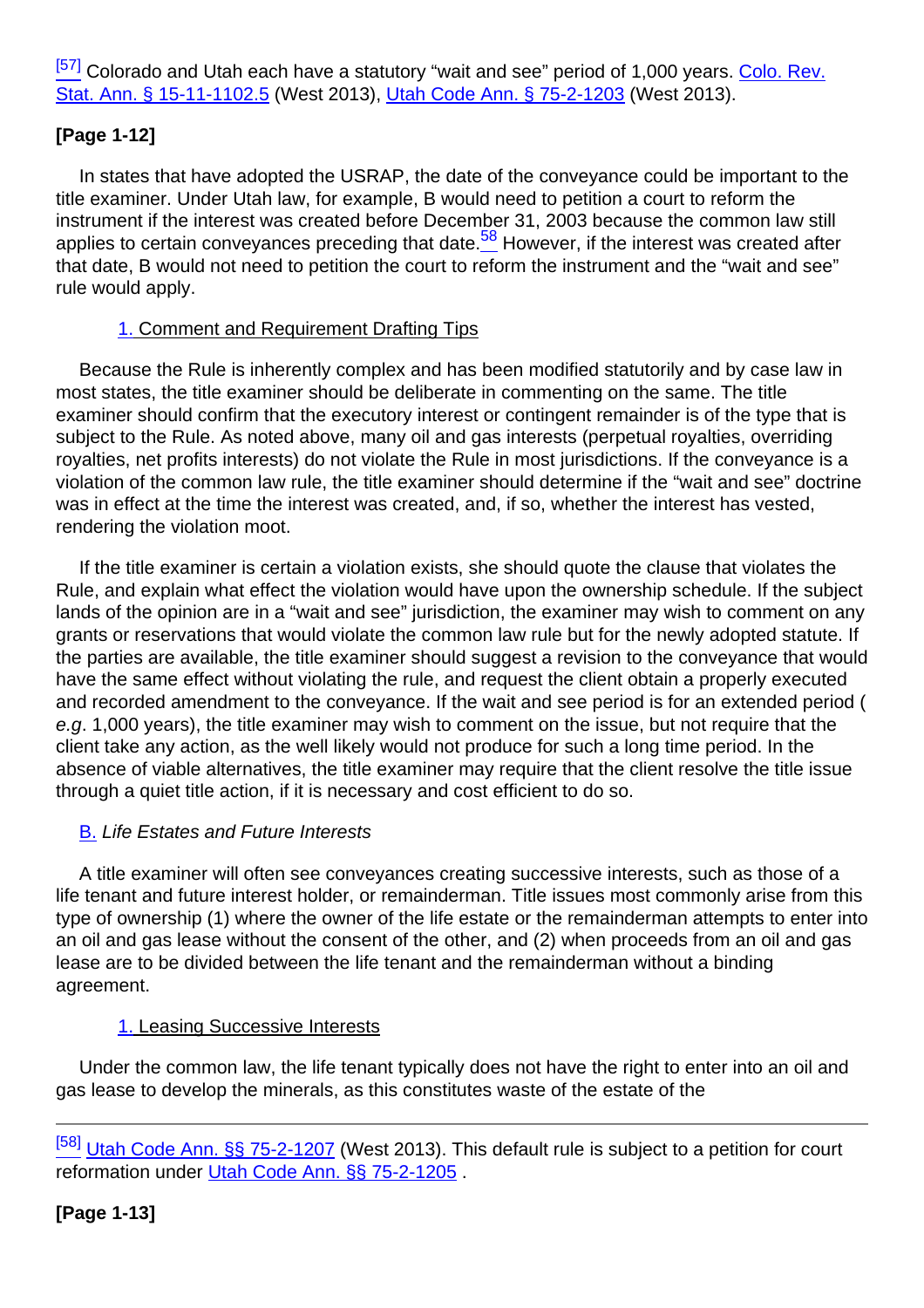<span id="page-14-3"></span><span id="page-14-2"></span><span id="page-14-1"></span><span id="page-14-0"></span>remainderman.<sup>59</sup> Likewise, the owner of a future interest also does not have the right to develop the land because he does not have a right to possession or present use of the mineral interest.<sup>60</sup> However, the parties may jointly lease the land and have the right to enter into an agreement allocating the right to lease to either party. $61$  In addition, if the conveyance specifically grants the life tenant the right to lease or dispose of the property, then the life tenant will have the right to lease the property even though it may extend beyond his life.<sup>62</sup> If the life tenancy is granted "without impeachment for waste," the life tenant has no duty to protect the minerals from waste, but courts have not ruled on whether this language grants the life tenant the right to lease beyond his lifetime.<sup>63</sup> Most states follow these common law rules, with the exception of Louisiana.<sup>64</sup>

<span id="page-14-4"></span>Because they require the consent of the life tenant and remainderman, oil and gas leases are obtained in a variety of ways. Both the life tenant and remainderman may sign the same lease, or enter into two separate leases. The life tenant may execute a lease, and the remainderman may ratify the same. Oil companies tend to prefer the lease and ratification method because the life tenant is clearly identified as the payee under the lease, and the ratification by the remainderman may set forth which party is paid the payments under the lease, including bonuses or shut-in royalties. However, this is not always the case, as some ratifications act as if the remainderman was a party and signatory to the original lease.

Any of these leasing scenarios can cause problems. If the life tenant and remainderman enter into a joint lease that is silent regarding payment, the lessee (and the title examiner) will not know how to allocate bonuses, rentals and royalties. If the life tenant and remainderman execute separate leases, the lessee may have trouble reconciling royalty payments or resolving conflicting provisions across the leases. Even when a lease is ratified, the lessee must ensure that the remainderman is aware of all of the terms of the lease to avoid any future fraud or misrepresentation claims, and it is best if the ratification specifies to whom the various types of payments should be made.

#### 2. Allocation of Proceeds

<span id="page-14-6"></span><span id="page-14-5"></span>Life tenants and remaindermen frequently enter into oil and gas leases without specifying how bonuses, delay rentals and (most importantly for the title examiner) royalties will be allocated. When this happens, courts typically have held that the life tenant is not entitled to any part of the royalty itself, but is only entitled to income or interest earned from the same. $65$  The royalty is viewed as corpus that must be preserved for the benefit of the remainderman.<sup>66</sup> Generally, the life tenant is paid delay rentals, but Arkansas and Oklahoma allocate the life

<sup>[\[59\]](#page-14-0)</sup> See Welborn v. Tidewater Associated Oil Co., [217 F.2d 509](http://links.casemakerlegal.com/books/Case_Law/results?ci=45ampsearch[Cite]=217+F.2d+509ampfn=2014%20Jan%20(Advanced%20Mineral%20Title%20Examination)) (10th Cir. 1954). 2 Williams & Meyers, § 512.1, at 638 - 639, fnt. 1 (2012) contains an extensive list of relevant cases.

 $[60]$  2 Williams & Meyers, § 512.1, at 638 (2012).

 $[61]$  Id. at 638 -639.

 $[62]$  *Id.* § 512.1, at 638 - 639.

 $^{[63]}$  $^{[63]}$  $^{[63]}$  Id. § 512.1, at 639.

 $\frac{[64]}{[64]}$  $\frac{[64]}{[64]}$  $\frac{[64]}{[64]}$  See id. § 512.3, at 645. Louisiana uses usufruct and naked owner instead of life tenant and remainderman, and the usufruct generally only has a right to use the surface.

<sup>[\[65\]](#page-14-5)</sup> Ernest R. Fleck, Selected Leasing Problems - Protection Leases, Life Estate and Remainder Interest, Interest in a Particular Stratum, 15 Rocky Mnt. Min. Law Inst. 9, 5 (1969).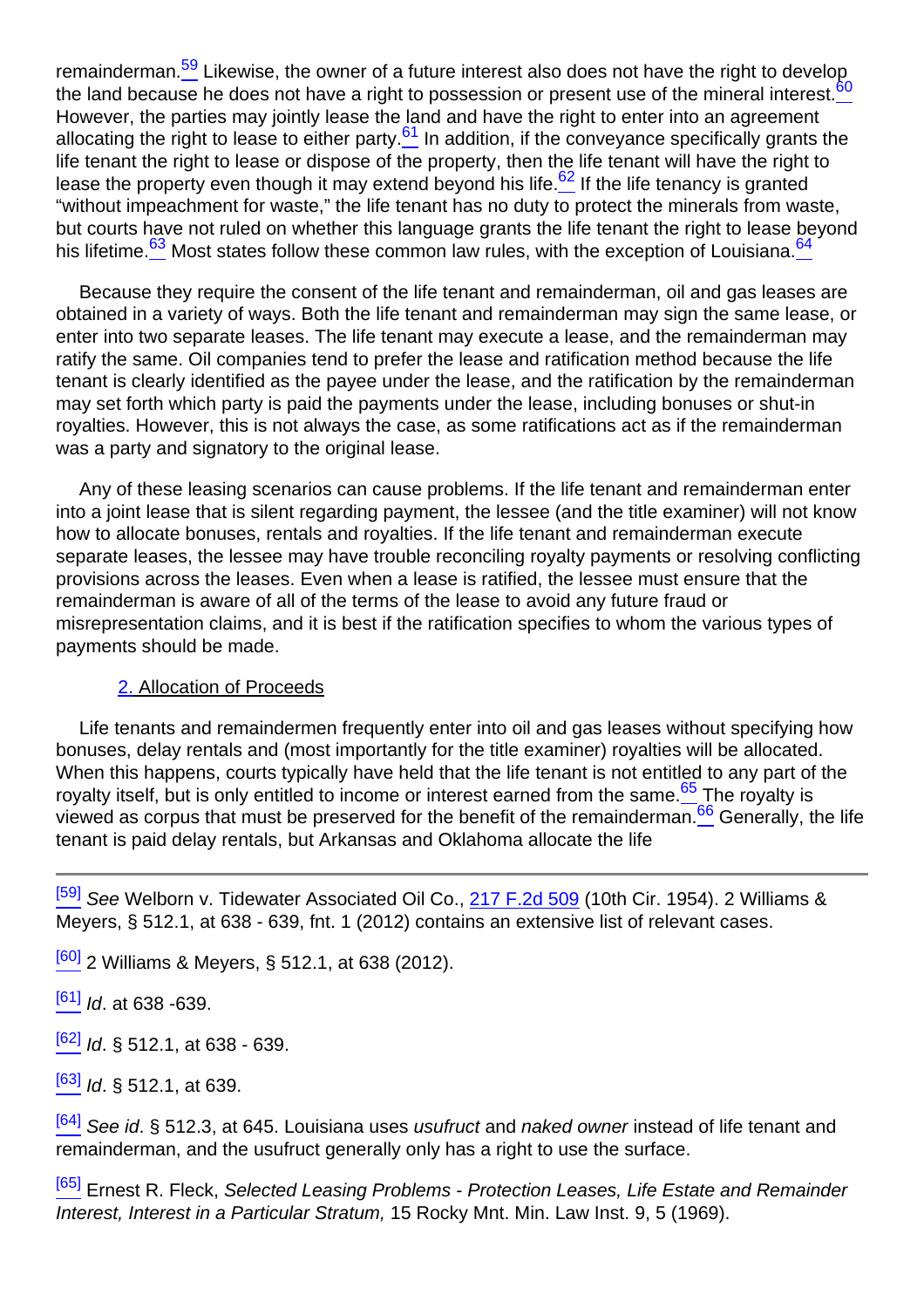# **[Page 1-14]**

<span id="page-15-1"></span><span id="page-15-0"></span>tenant bonus as well. $67$  The common law, however, has been modified by the Uniform Principal and Income Act (the "UPIA"), which has been adopted in all of the Rocky Mountain States.<sup>68</sup> The UPIA provides for a default method of dividing the royalty interest more equitably between the life tenant and the remainderman when no agreement is in place. For example, if parties in North Dakota cannot come to a mutual agreement as to how the royalties will allocated, the UPIA statute requires that 90% of royalties be allocated to principal for the benefit of the remaindermen and that 10% be allocated to income for the benefit of the life tenant.<sup>69</sup>

<span id="page-15-5"></span><span id="page-15-4"></span><span id="page-15-3"></span><span id="page-15-2"></span>An exception to this rule, however, arises through the "open mine doctrine." When there is production prior to and at the time the life estate begins, this doctrine reverses the common law rule and the life tenant, and not the remainderman, is entitled to the royalties from the subject lands or well during his life time. $\frac{70}{2}$  Texas and Oklahoma have limited this to the term of the lease in existence when the life tenancy was created. $\frac{71}{2}$  Courts have held that the execution of the lease alone is enough to effect the open mine doctrine, and actual production is not required.<sup>72</sup>

#### 3. Comment and Requirement Drafting Tips

Because the application of these rules is very mechanical, the title examiner must pay close attention to the circumstances surrounding the life estate. First, the title examiner should simply determine whether the life tenant is still alive. If not, she should recommend that the client obtain and record a death certificate or other official documentation of the life tenant's death in order to pass title. If the life tenant is alive, the title examiner should then determine if the document creating the life estate describes how funds are to be allocated between the parties. She should also examine any relevant wills, as life estates are often created pursuant to a will. If any of these documents unambiguously describe how the royalties are to be allocated, the title examiner should draft a comment and allocate the royalties pursuant to the clear intent of the parties.

If these documents are silent as to how the funds are to be allocated, the title examiner should determine whether the open mine doctrine applies in the subject jurisdiction, and, if so, draft a comment and schedule the royalty interests in the life tenant based upon the doctrine. The title examiner should also recommend that the remainderman is included as a signatory of the division order out of an abundance of caution in order to avoid future disputes. If the open mine doctrine does not apply, the title examiner should draft a comment stating that the parties have not agreed upon the distribution of royalties and schedule the royalty interest subject to the common law or the state's UIPA, depending on state law. The title examiner should then advise the client to obtain a stipulation of interests or similar document confirming who is entitled to receive lease bonuses, rentals, royalties and other distributions attributable to the interest, and to provide the properly executed and recorded document to the title examiner so that she may update the opinion accordingly.

 $\frac{[67]}{[67]}$  $\frac{[67]}{[67]}$  $\frac{[67]}{[67]}$  2 Williams & Meyers, § 512.2, at 644 (2012).

<sup>[\[68\]](#page-15-1)</sup> The Act has been adopted in some form in California, Colorado, Kansas, Montana, Nebraska, Nevada, North Dakota, Oklahoma, Texas, Utah and Wyoming. See 76 Am. Jur. 2d Trusts § 476 (2013).

<sup>[\[69\]](#page-15-2)</sup> N.D. Cent Code § 59-04.2-19 (West 2013).

 $\frac{[70]}{[70]}$  $\frac{[70]}{[70]}$  $\frac{[70]}{[70]}$  Fleck, supra note 65, at 5; see, e.g., Wyoming Bank, N.A. Cheyenne v. Hewlett, [628 P.2d](http://links.casemakerlegal.com/books/Case_Law/results?ci=45ampsearch[Cite]=628+P.2d+1355ampfn=2014%20Jan%20(Advanced%20Mineral%20Title%20Examination)) [1355](http://links.casemakerlegal.com/books/Case_Law/results?ci=45ampsearch[Cite]=628+P.2d+1355ampfn=2014%20Jan%20(Advanced%20Mineral%20Title%20Examination)) (Wyo. 1981).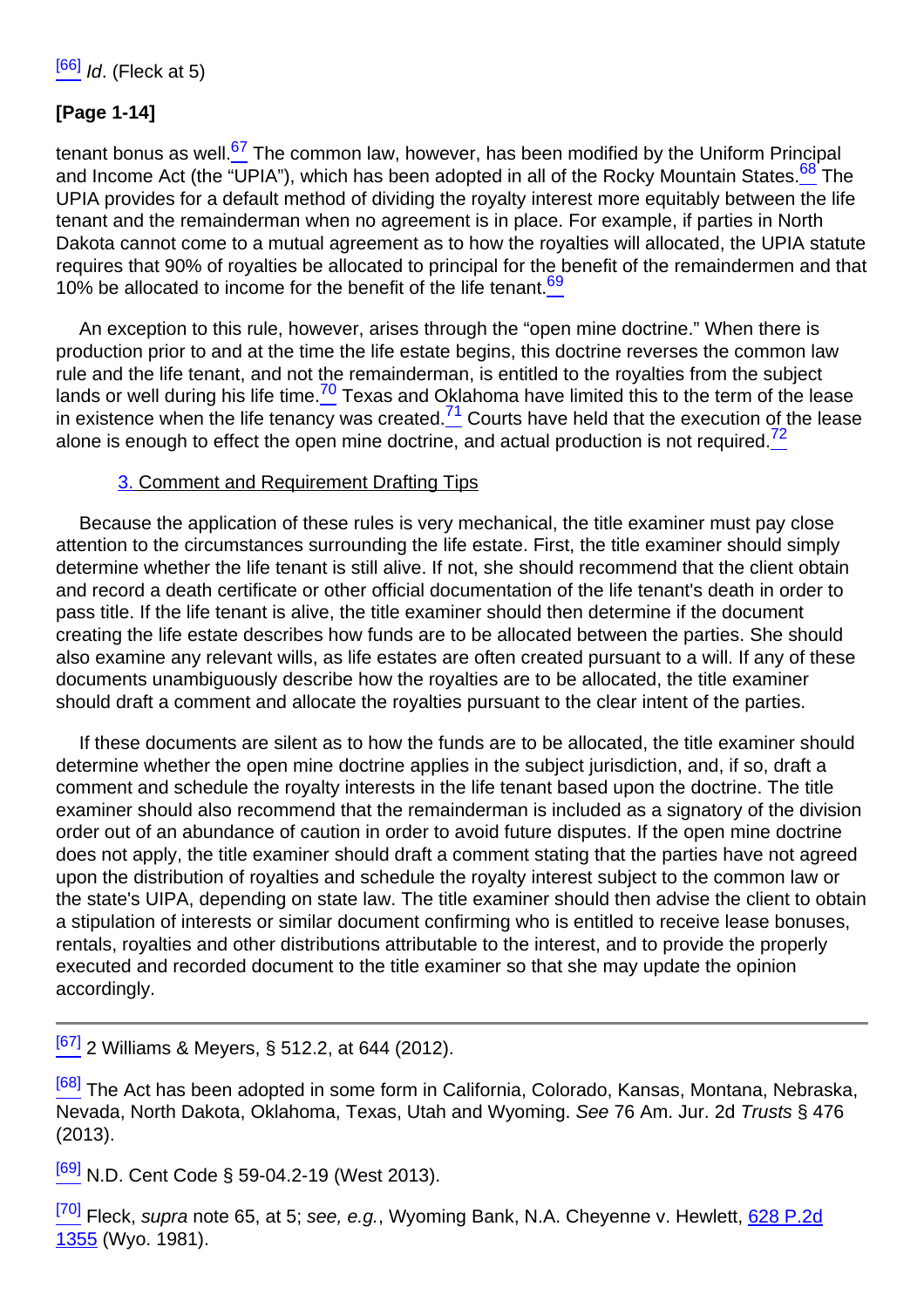$[71]$  2 Williams & Meyers, § 513, at 648 (2012).

<sup>[\[72\]](#page-15-5)</sup> Fleck, *supra* note 65, at 5.

#### **[Page 1-15]**

#### **V. Complicated Conveyances**

The interplay between conveyances of mineral interests results in many complicated title issues. This section discusses several problematic issues that arise from multiple or concurrent conveyances and reservations, and how the title examiner should address them.

#### A. The Duhig Rule: Fulfilling the Grant and Reservation

<span id="page-16-0"></span>A common title issue arises when a grantor who owns less than the full mineral estate purports to both convey and reserve a mineral interest. The traditional Duhig hypothetical is as follows: A owns title to an undivided 50% mineral interest and the entire surface of a tract. A conveys the tract to B by warranty deed, reserving 50% of the minerals with no exceptions. The result under Duhig is that B is the owner of the 50% mineral interest, because A, as grantor, did not own a sufficient mineral interest to make both B, as grantee, and herself whole. A must make B whole at the expense of A's reservation.<sup>73</sup> The *Duhig* case involved a warranty deed, and the result is in part based upon the grantor's breach of her warranty. However, subsequent courts have interpreted Duhig more on an estoppel by deed theory and less on a breach of warranty theory. Some states apply the Duhig rule in the absence of a warranty as long as the grantor purports to convey a "definite estate."<sup>74</sup> No court, however, has extended the rule to quitclaim deeds.<sup>75</sup>

<span id="page-16-1"></span>The Duhig rule typically does not apply to deeds that except from the grant any previously reserved interest. Using the example above, if A had included the following clause in the deed to B, she would have retained her interest:

<span id="page-16-2"></span>A excepts and reserves for all purposes for the exclusive benefit of A, his heirs and assigns, all previous reservations to A, including the undivided 50% mineral interest reserved in the warranty deed dated January 1, 2013, recorded January 12, 2013, Reception No. 123456XX, Garfield County, Colorado.<sup>76</sup>

Thus, the title examiner should always look for a previously conveyed or reserved interest that is expressly excepted from the conveyance. If the language is unambiguous in removing the interest from the conveyance, the Duhig analysis will not apply.

The title examiner should also closely analyze any "subject to" clauses included in a deed. Texas courts have held that a "subject to" clause which addresses the mineral interest at

<sup>&</sup>lt;sup>[\[73\]](#page-16-0)</sup> See 1 Williams & Meyers, § 311 (2012), explaining Duhig, et al v. Peavy-Moore Lumber Co., 135 Tex. 503, [144 S.W.2d 878](http://links.casemakerlegal.com/books/Case_Law/results?ci=45ampsearch[Cite]=144+S.W.2d+878ampfn=2014%20Jan%20(Advanced%20Mineral%20Title%20Examination)) (1940). The rule has been adopted throughout the Rocky Mountain region. George A. Snell, "Title Examination of Fee Lands," Mineral Title Examination III, 31B Rocky Mnt. Min. L. Inst. 3, fnt. 118 (1992) cites cases from Colorado, Montana, North Dakota, New Mexico, Oklahoma and Wyoming that adopt the *Duhig* rule. Utah, on the other hand, has rejected it without referring to the case by name. See Hartman v. Potter, [596 P.2d 653](http://links.casemakerlegal.com/books/Case_Law/results?ci=45ampsearch[Cite]=596+P.2d+653ampfn=2014%20Jan%20(Advanced%20Mineral%20Title%20Examination)) (Utah 1979).

<sup>&</sup>lt;sup>[\[74\]](#page-16-1)</sup> See 1 Williams & Meyers, § 311.1 (2012); M. Steve Smith, The Duhig Rule in 'Real Life', Landman, 30 (Jan/Feb 2013); see also Enerlex Inc. v. Ameralda Hess Inc., [302 S.W.3d 351](http://links.casemakerlegal.com/books/Case_Law/results?ci=45ampsearch[Cite]=302+S.W.3d+351ampfn=2014%20Jan%20(Advanced%20Mineral%20Title%20Examination)) (Tex. App. - Eastland 2009, no pet.).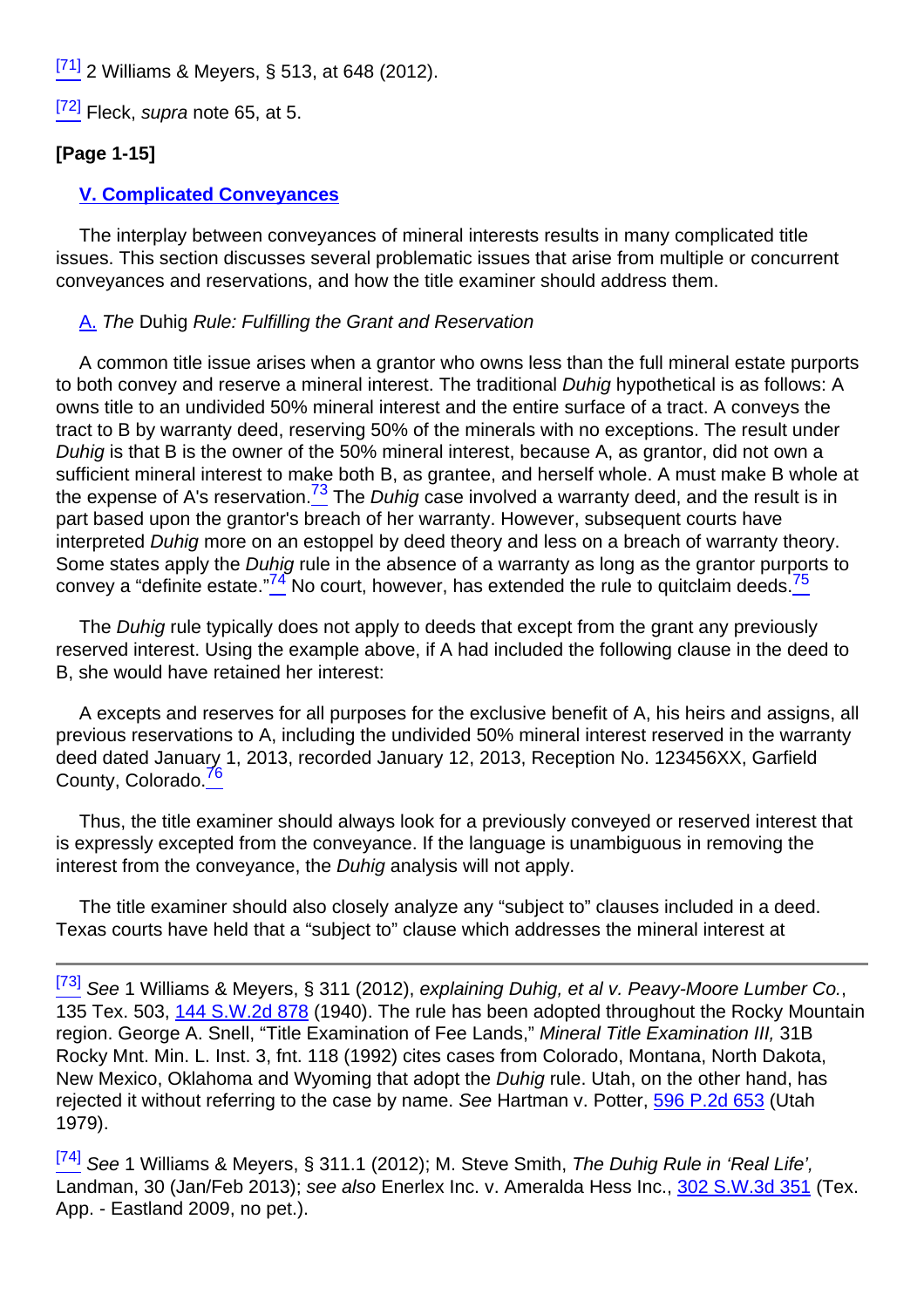<sup>[\[75\]](#page-16-1)</sup> M. Steve Smith, *supra* note 74, at 30.

<sup>[\[76\]](#page-16-2)</sup> Snell, *supra* note 73, at 19.

#### **[Page 1-16]**

<span id="page-17-0"></span>issue may also protect the grantor's interest from the application of the *Duhig* rule.<sup>77</sup> For example, if the deed includes a clause that makes the grant subject to a clearly-defined prior conveyance ( e.g. "subject to the 1/2 mineral interests reserved by O in the certain deed dated January 1, 2013, recorded January 13, 2013, Reception No. 1234567, Weld County, Colorado"), then Duhig would not apply. However, if the "subject to" clause is more general (e.g. "subject to all restrictions, reservations, covenants, conditions, and rights-of-way now outstanding and of record, if any in Weld County, Colorado"), a court might be hesitant to protect the grantor's reservation.

<span id="page-17-1"></span>The Texas Supreme Court also has held that the Duhig rule does not apply to oil and gas leases. In McMahon v. Christmann<sup>78</sup> the lessee argued that an overriding royalty was to be reduced on the basis of the lessors' ownership of less than all of the mineral interests in the subject lands. The court rejected this argument, stating that because deeds are usually prepared by the grantor, Duhig properly places the risk of loss on the grantor. The court reasoned that leases are usually prepared by the lessee, so the risk of loss in a lease should be placed on the lessee as drafter. Further, the court noted that a lessee usually requires the lessor to lease full fee title in the subject lands, even if the lessor owns less, "in order to make certain that no fractional interest is left outstanding the lessor." $\frac{79}{2}$  If the lessor owned less than all of the subject lands, the strict application of Duhig would result in the lessor losing all or a portion of her reserved royalty in order to fulfill the grant of the leasehold in full fee title in the subject lands. $80$ 

<span id="page-17-5"></span><span id="page-17-4"></span><span id="page-17-3"></span><span id="page-17-2"></span>Analysis under the Duhig rule is further complicated because courts have extended and limited its application to different perpetual interests in a variety of scenarios. For example, the North Dakota Supreme Court has occasionally used the *Duhig* rule as an equitable tool. In Acoma Oil Corporation v. Wilson<sup>81</sup> the North Dakota Supreme Court has held that a grantee is "not burdened by prior assignments of [royalty interests] where the grantor retained ownership of enough minerals in the tract of land when conveying mineral acres to grantee to satisfy the prior [royalty assignment] without burdening the interest conveyed to grantee." $82$  In this case, the original mineral owner made three royalty conveyances, cumulatively transferring a 6.5% royalty of all oil and gas produced from a 160 acre parcel of land to third parties. The original mineral owner then conveyed the 160 acre parcel, including all of the minerals, to the Wilsons. The Wilsons then conveyed by warranty deed to the grantee a 1/8 mineral interest, retaining a 7/8 mineral interest, with no mention of the outstanding 6.5% royalty. The court held that because the Wilsons conveyed the 1/8 mineral interest to the grantee by warranty deed without mentioning the outstanding 6.5% royalty (even though the royalty conveyance was properly recorded), and because the entire 6.5% royalty interest could be satisfied out of the Wilsons' remaining 7/8 interest, the 6.5% royalty only burdened the Wilsons' interest, and not that of the grantee. The North Dakota courts have applied the Duhig rule to the conveyance of non-

<sup>[\[77\]](#page-17-0)</sup> M. Steve Smith, *supra* note 74, at 40.

- $^{[78]}$  $^{[78]}$  $^{[78]}$  [303 S.W.2d 341](http://links.casemakerlegal.com/books/Case_Law/results?ci=45ampsearch[Cite]=303+S.W.2d+341ampfn=2014%20Jan%20(Advanced%20Mineral%20Title%20Examination)) (Tex. 1957).
- [\[79\]](#page-17-2) McMahon, [303 S.W.2d at 346](http://links.casemakerlegal.com/books/Case_Law/results?ci=45ampsearch[Cite]=303+S.W.2d+346#page346ampfn=2014%20Jan%20(Advanced%20Mineral%20Title%20Examination)).
- $[80]$  Id.
- $^{[81]}$  $^{[81]}$  $^{[81]}$  [471 N.W.2d 476](http://links.casemakerlegal.com/books/Case_Law/results?ci=45ampsearch[Cite]=471+N.W.2d+476ampfn=2014%20Jan%20(Advanced%20Mineral%20Title%20Examination)) (N.E. 1991).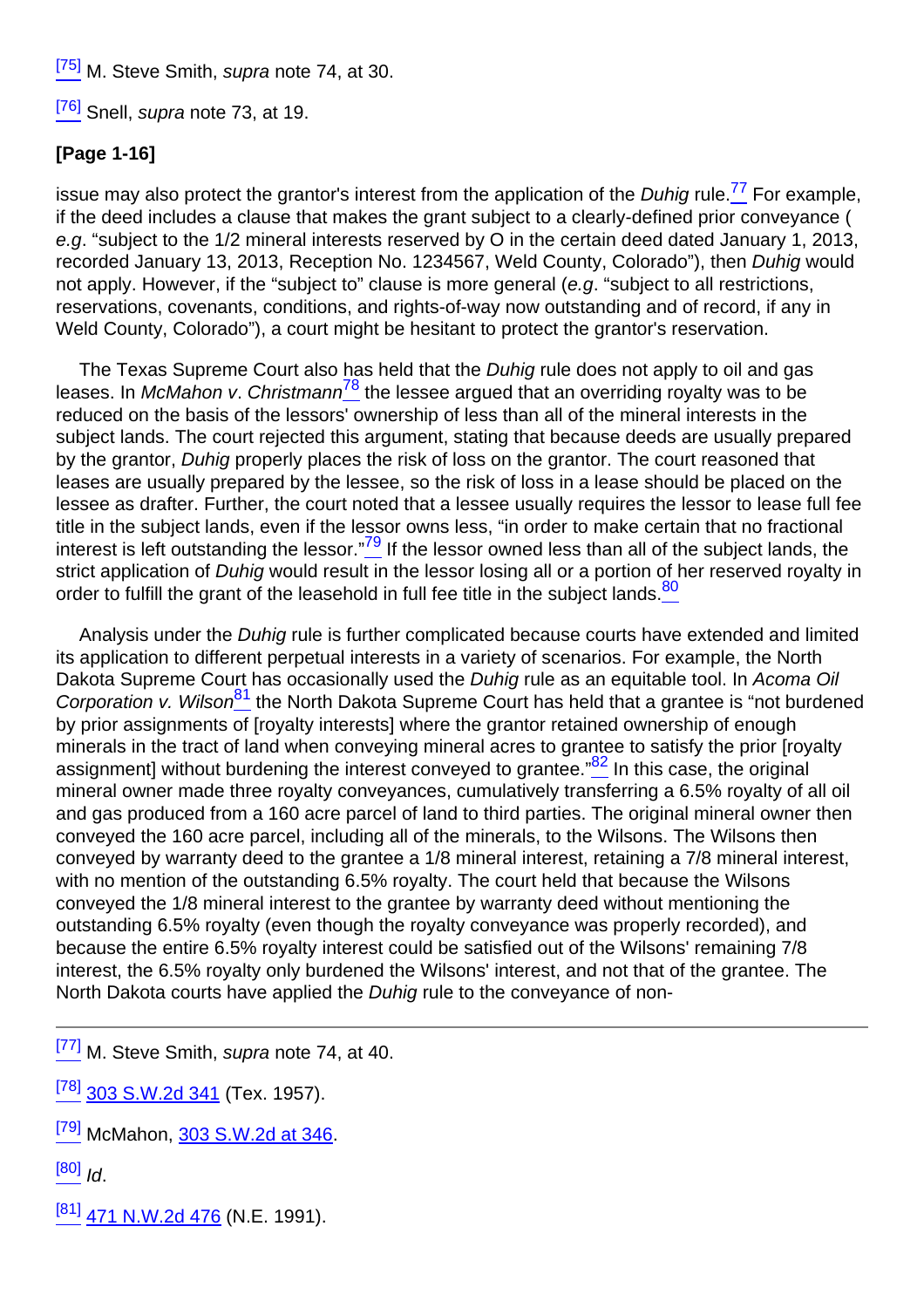$[82]$  *Id.* at 481.

# **[Page 1-17]**

<span id="page-18-1"></span><span id="page-18-0"></span>participating royalty interests, $\frac{83}{2}$  and declined to apply the rule in a case where a co-tenant grantee had constructive or actual notice of the outstanding mineral interests.<sup>84</sup>

<span id="page-18-3"></span><span id="page-18-2"></span>Wyoming courts defer to the intent of the parties whenever possible, holding that the subsequent conduct of the grantor and grantee can be used to confirm their intent and circumvent the strict application of *Duhig*.<sup>85</sup> Similarly, courts in Colorado and Texas have held that expressions of intent in subsequent deeds may prevent application of the rule.<sup>86</sup> Because the states vary in how far their courts choose to extend the rule, it is of utmost importance that the title examiner familiarizes herself with her state's application of Duhig principles.

#### 1. Comment and Requirement Drafting Tips

The application of the Duhig rule can be confusing and complicated, and no two states follow the rule in the same manner. When reviewing abstracts, the title examiner should look for the following conditions where the application of the rule may apply:

(1) The conveyance is by warranty or mineral deed and is of a mineral or non-leasehold interest;

- (2) Interests are both transferred and reserved;
- (3) The grantor owns less than the entire mineral estate at the time of conveyance; and
- (4) The grantor does not except any prior reservations or conveyances of record.

If a Duhig issue arises, the title examiner should clearly and concisely comment on the state law, apply it to the facts of the case, and make a conclusion as to the ownership of the interests. If the parties or their successors-in-interest are available, the title examiner should advise the client to contact the parties involved to determine their intent, and if necessary, have them execute a correction deed or stipulation and cross-conveyance with words of grant. She should require that the client provide her with the correction or stipulation so that she may, if necessary, update her ownership schedules. If the parties are unavailable or do not agree as to their intent, the title examiner may recommend the client suspend the payment of proceeds on the interest in dispute pending the completion of a settlement agreement or a quiet title or declaratory judgment action.

#### B. Simultaneous Conveyances

<span id="page-18-4"></span>Title examiners frequently discover issues based upon simultaneous conveyances of mineral or leasehold interests. As a general rule, separate instruments executed contemporaneously as part of the same transaction and relating to the same subject matter will be construed together as a single instrument.<sup>87</sup> This rule applies to deeds that do not expressly refer to one another.<sup>88</sup> Further, when two deeds involve the same party or parties and relate to the

[\[83\]](#page-18-0) See, e.g., Wenco v. EOG Resources, Inc., [822 N.W.2d 701](http://links.casemakerlegal.com/books/Case_Law/results?ci=45ampsearch[Cite]=822+N.W.2d+701ampfn=2014%20Jan%20(Advanced%20Mineral%20Title%20Examination)) (N.D. 2012).

 $[84]$  Gilbertson v. Charlson, [301 N.W.2d 144](http://links.casemakerlegal.com/books/Case_Law/results?ci=45ampsearch[Cite]=301+N.W.2d+144ampfn=2014%20Jan%20(Advanced%20Mineral%20Title%20Examination)) (N.D. 1981).

[\[85\]](#page-18-2) Whitney Holding Corp. v. Terry, 2012 WY 21, [270 P.3d 662](http://links.casemakerlegal.com/books/Case_Law/results?ci=45ampsearch[Cite]=270+P.3d+662ampfn=2014%20Jan%20(Advanced%20Mineral%20Title%20Examination)).

<sup>[\[86\]](#page-18-3)</sup> See Dixon v. Abrams, [357 P.2d 917](http://links.casemakerlegal.com/books/Case_Law/results?ci=45ampsearch[Cite]=357+P.2d+917ampfn=2014%20Jan%20(Advanced%20Mineral%20Title%20Examination)) (1960); Pich v. Lankford, [295 S.W.2d 749](http://links.casemakerlegal.com/books/Case_Law/results?ci=45ampsearch[Cite]=295+S.W.2d+749ampfn=2014%20Jan%20(Advanced%20Mineral%20Title%20Examination)) (Tex. Civ. App. 1956), rev'd on other grounds.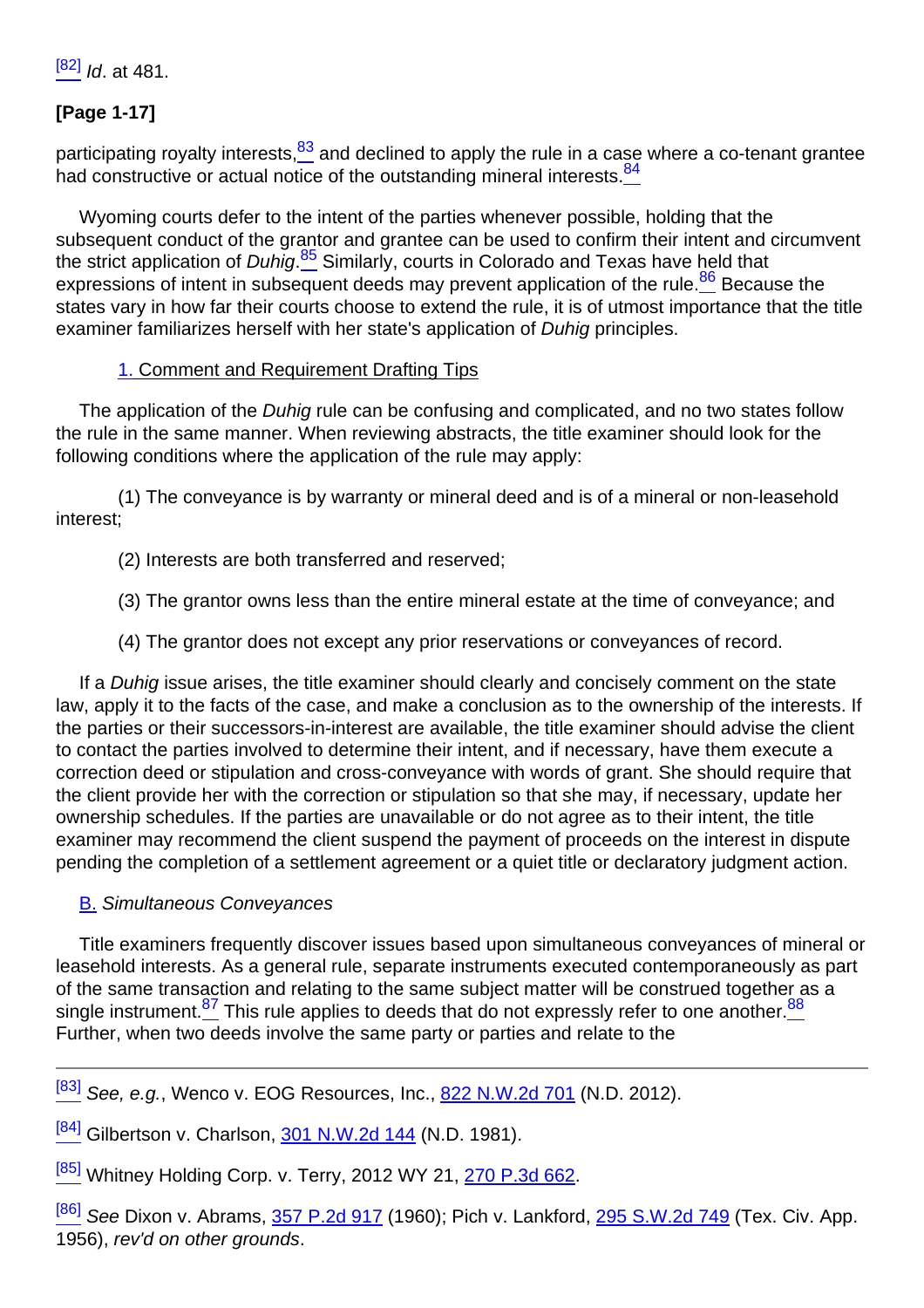$[87]$  4 Tiffany Real Prop. § 981 (3d ed., West 2013).

 $[88]$   $Id.$ 

# **[Page 1-18]**

<span id="page-19-1"></span><span id="page-19-0"></span>same transaction, courts will read the deeds together to establish their intent. $\frac{89}{2}$  In the oil and gas context, these same rules of construction apply.<sup>90</sup>

As a result, a title examiner can safely assume that deeds executed and acknowledged on the same date by the same grantor covering the same lands would be construed by a court together. For example, if O conveyed "an undivided 1/2 of grantor's mineral interests" in certain lands to A on January 1, 2013, and also conveyed "an undivided 1/2 of grantor's mineral interests" in the same lands to B on the same date, the title examiner could assume that A received an undivided 1/2 mineral interest, B received an undivided 1/2 mineral interest, and O retained no interest. Because they were properly executed and acknowledged on the same date, a court would read them together, and the order in which they were recorded would not affect the interests of A and B.

This rule is important because the result would be entirely different if O did not execute the deeds to A and B on the same date. In the example above, if the deed to A was executed on January 1, 2013, and the deed to B was executed on January 2, 2013, A would still own an undivided 1/2 mineral interest in the subject lands. However, B would only receive an undivided 1/4 mineral interest, as "an undivided 1/2 of grantor's mineral interest" would equal 1/2 of an undivided 1/2 mineral interest. This diminishing interest effect only becomes more pronounced with additional conveyances and more complicated fractional interests.

#### 1. Comment and Requirement Drafting Tips

When analyzing conveyances from the same grantor of the type described above, the title examiner should first focus on the language describing the interest conveyed. If the conveyance is of "an undivided 1/2 mineral interest in the subject lands," and not "an undivided 1/2 of grantor's mineral interest in the subject lands" than the conveyances are not reduced based upon the grantor's interest. If the conveyances are fractions of the "grantor's interest" and are conveyed on the same date, the title examiner should probably include an advisory comment explaining that a court would read the conveyances together, and neither parties' interest would be reduced due to a reduction in the grantor's interest by the conveyance to the other party. If the conveyances are fractions of the "grantor's interest" and take place over several days, the title examiner should see if there are any other documents of record that clarify the grantor's intent to convey the interest simultaneously or separately. If not, she should schedule the interests based upon the separate conveyances.

# C. Effective Dates

Title examiners should always take note when effective dates are used in the conveyance of leasehold interests. Assignors sometimes use effective dates in an attempt to simulate a simultaneous conveyance after the fact, often with disastrous results. For example, assume A receives a 3% overriding royalty interest on an oil and gas lease by assignment dated August 1.

[\[89\]](#page-19-0) 16A C.J.S. Deeds § 217 (2013).

 $[90]$  38 Am. Jur. 2d Gas and Oil § 29 (2013).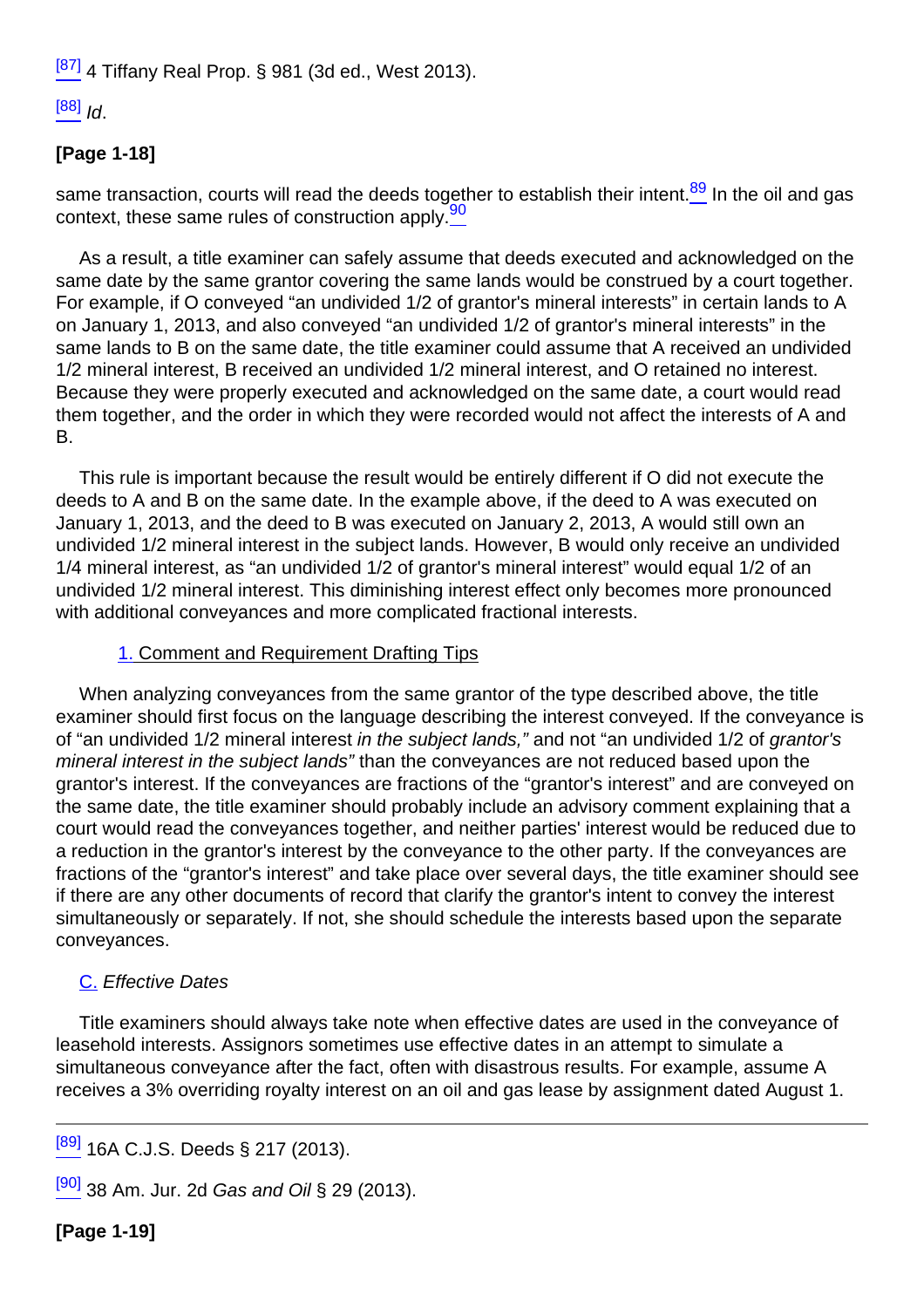By assignment executed August 20, A conveys 50% of his overriding royalty interest to B, but the assignment is "made effective for all purposes as of August 15." Then, by assignment executed August 30, A conveys 50% of his overriding royalty interest to C, but the assignment is "made effective for all purposes as of August 1." Without any information apart from these assignments, the title examiner could interpret A's intent in several ways. First, A may have intended to convey his 3% override in equal 50% shares of 1.5% to each of B and C, and used effective dates to backdate the conveyances. Alternatively, A may have intended to convey a 50% interest in his 3% override (or 1.5%) to C, as evidenced by the earlier effective date, and a 50% interest in his remaining 1.5% override (or 0.75%) to B, thereby retaining a 0.75% interest for himself. However, if the effective dates are disregarded and the fractional interests are calculated based upon what A actually owned on the dates of conveyance, the results would be reversed. A and C would each own a 0.75% interest and B would own a 1.5% interest. These issues are compounded when, as described above, the interests assigned are calculated based upon the "assignor's interest" in the lands and/or leasehold, are calculated based upon the "existing burdens" on the lease, or a combination of both.

#### 1. Comment and Requirement Drafting Tips

If the scenario is easy to track as set forth in the example above and the documents were recorded in the order they were executed, the title examiner can schedule 1.5% overriding royalty in B and 0.75% in each of A and C. However, if many more documents, fractions and effective dates are used, the intent of the assignor may become so unclear that the title examiner should request that all of the owners or claimants of interests execute and record a stipulation of interest, with words of grant and cross-conveyance, which states the parties' interests based upon these back-dated assignments.

#### D. After-Acquired Title

<span id="page-20-2"></span><span id="page-20-1"></span><span id="page-20-0"></span>When a grantee receives a mineral interest guaranteed by warranty, the grantee will receive any after-acquired title in that interest received by the grantor *(i.e.* an interest not greater than the interest conveved).<sup>91</sup> This rule is based on an estoppel by deed theory, as the grantor is estopped from claiming that he did not own what he conveyed when he conveyed it. $\frac{92}{2}$  Thus, the afteracquired title doctrine is not strictly limited by the warranty in most states, and likely applies to all conveyances apart from a quitclaim.  $\frac{93}{10}$  The after-acquired title doctrine is limited in several ways, however. The doctrine does not protect the grantee if the grantor receives the after-acquired interest through the grantee or his successors in interest. In addition, it may not usually apply to leases for the same reason as the *Duhig* rule: the lessee typically controls the terms of the lease, and lessors are usually protected by the inclusion of a proportionate reduction clause. $\frac{94}{2}$  However, the title examiner may schedule leasehold interests as if the after-acquired title doctrine applies, subject to a ratification by the lessor.

 $[92]$   $\overline{1}$ 

 $[93]$  Id.

 $[94]$  McMahon v. Christmann,  $303$  S.W.2d 341 (Tex. 1957).

# **[Page 1-20]**

A typical after-acquired title problem arises when a conveyance describes the land but is not

<span id="page-20-3"></span>[<sup>\[91\]</sup>](#page-20-0) Robert L. Theriot and Jana Grauberger, "Assignments and Conveyances," Oil and Gas Agreements: The Exploration Phase, Paper 11, page 10-13 (Rocky Mnt. Min. L. Fdn., March 3-4, 2010).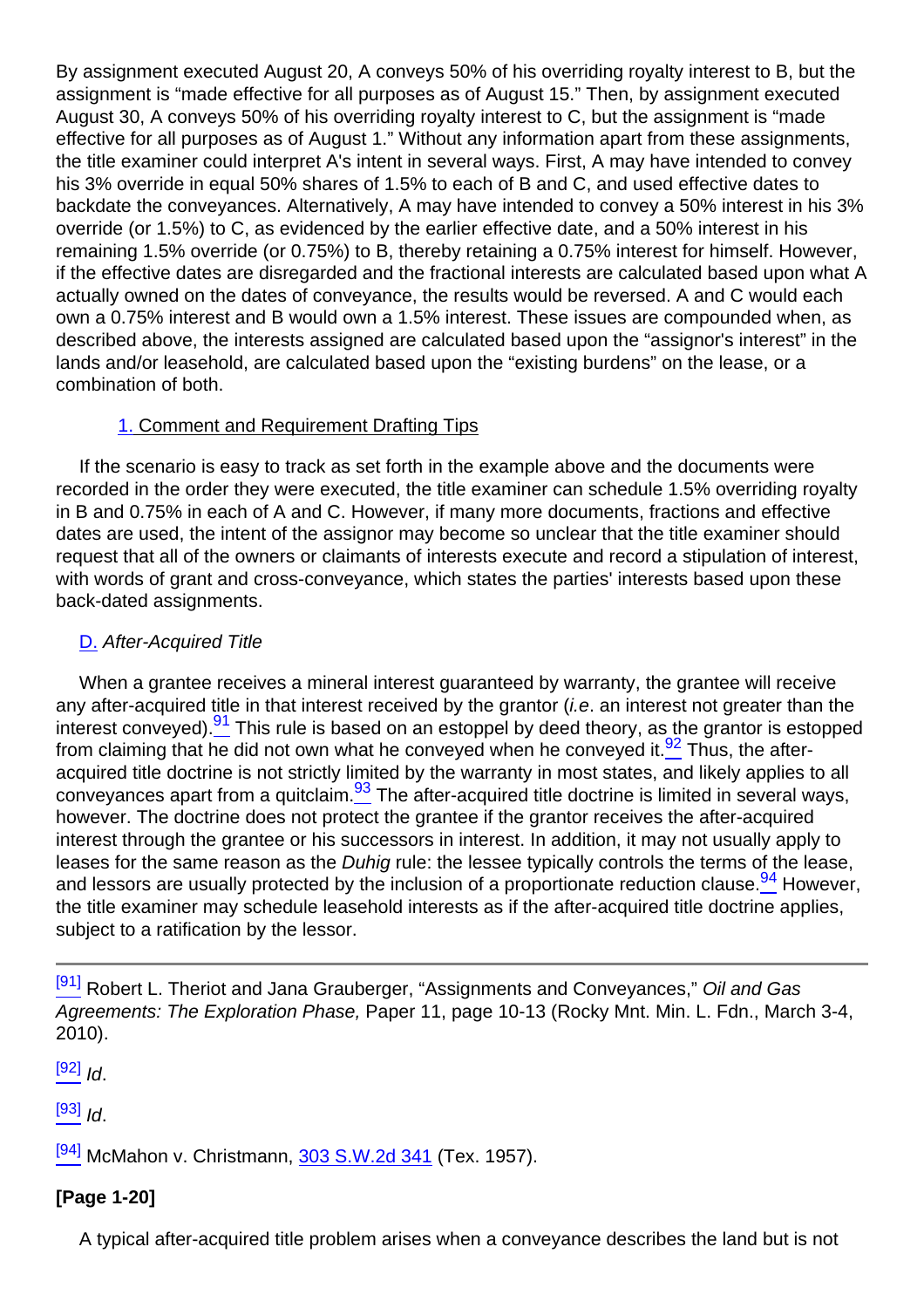clear as to what fraction of the mineral interest is being conveyed. This can happen when the grantor attempts to clarify a property description by reference to a prior deed, and the prior deed lists an interest greater or less than the interests cited on the conveyance. For example, a conveyance from A to B conveys "all right, title and interest in oil, gas and other minerals in Section 10" by specific reference to a prior deed. The prior deed, however, purports to convey "an undivided 50% interest" in the oil, gas and other minerals in the same lands. If A subsequently acquires the additional 50% interest in Section 10, courts have held that the after-acquired interest rule would apply in some states and would not apply in others.<sup>95</sup>

#### 1. Comment and Requirement Drafting Tips

<span id="page-21-0"></span>As with the other issues described above, after-acquired title issues generally turn on the intent of the grantor. The title examiner should first review other documents and conveyances related to the mineral interest at issue to attempt to determine the intent of the grantor, and comment on the same if applicable. She may then schedule the interests based upon the apparent intent, subject to the fulfillment of the stipulation requirement below. If the intent of the parties cannot be determined, the title examiner should schedule the interests based upon the application of the after-acquired title doctrine, and request that all of the owners or claimants of interests execute and record a stipulation of interests, with words of grant and cross-conveyance, which states the parties' interests based upon their shared intent. The title examiner should require the client to provide her with the properly executed and recorded documents so that she can update her ownership schedule and make any further requirements as necessary.

#### E. A Note on Multiple Recorded Counterparts

Occasionally, parties to an assignment of an oil and gas lease interest will execute the assignment in counterparts as a convenience or to comply with BLM filing requirements, and multiple counterparts signed by both parties will be recorded in the county records. This causes a problem for the title examiner because she may not be able to determine whether the recorded assignment is a subsequent conveyance of the same interest or just a counterpart. When this happens, the title examiner should contact the client upon discovering the issue to see if the intent of the assignor can be determined. If not, the title examiner should require that the client have the parties execute and properly record a stipulation of interests or ownership affidavit describing whether the recorded documents are counterparts or separate conveyances.

# **VI. Anti-Washout Provisions, a.k.a. Extension and Renewal Clauses**

#### A. Overview

<span id="page-21-1"></span>Ordinarily, an overriding royalty or other non-operating interest is extinguished when the underlying oil and gas lease expires. $\frac{96}{6}$  Some case law protects an overriding royalty owner against "washout" of an overriding royalty interest. A typical washout occurs when an operator

[\[95\]](#page-21-0) Donald G. Sinex and Susan A. Stanton, After Acquired Title Revisited, Landman, 16, (Mar/Apr 2005).

[\[96\]](#page-21-1) 2 Williams & Meyers, § 420.2 (2012).

# **[Page 1-21]**

<span id="page-21-2"></span>allows a lease to expire and acquires a new lease on the same lands from the same lessor with the intent of taking the new lease burden-free.  $97$ 

While a few cases have proposed that an operator has an implied duty of good faith and fair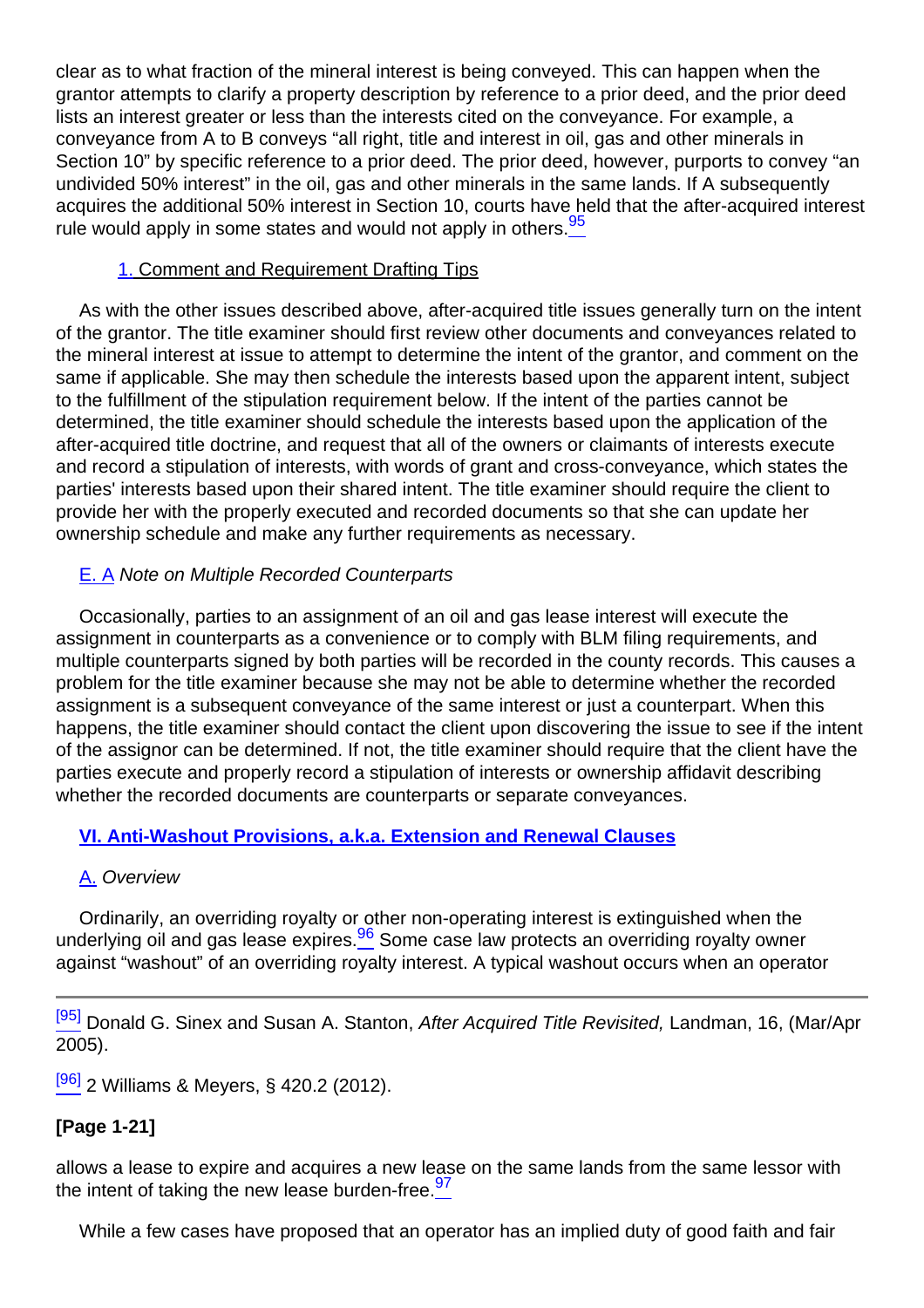<span id="page-22-2"></span><span id="page-22-1"></span><span id="page-22-0"></span>dealing to the non-operating interest holder and may not washout the non-operating interest in bad faith,<sup>98</sup> most jurisdictions do not recognize any duty from the operator to the non-operating interest holder in the absence of an extension and renewal provision or other express contractual duty.<sup>99</sup> Oklahoma case law grants the non-operator greater protection, and links the contract rules and fiduciary duty concepts, holding that an extension and renewal clause places a fiduciary duty on the operator to protect the non-operating interest holder's interest.<sup>100</sup> On the other hand, a federal court applying Wyoming law has rejected that any heightened duty to the non-operator arises from an extension and renewal clause. $\frac{101}{2}$  A very recent Texas case found that intentionally terminating a set of leases to extinguish the overriding royalties and acquiring new leases from the lessors did not amount to an actionable wrong under Texas law.<sup>102</sup>

<span id="page-22-5"></span><span id="page-22-4"></span><span id="page-22-3"></span>In the case law regarding washout or finding that an override extends to a new lease even in the absence of an extension and renewal clause, the claims are based on legal theories such as constructive trust, breach of fiduciary duty, negligence (in allowing the lease to expire), bad faith and estoppel. Court analysis of these factors has been inconsistent at best, favoring equity over standardized judicial rules. In these types of cases, the factors considered by the court include the consideration paid by the operator for the working interest burdened by the non-operating interest. The higher the consideration paid to the non-operating interest owner, the better the argument that the override should not extend to the new lease.<sup>103</sup> However, if the cash consideration is minimal and the primary obligation of the operator is to develop and drill, it is more likely that the new lease is burdened by the original non-operating interest, as it would be inequitable for the operator to washout the overriding royalty interest holder after providing minimal consideration.<sup>104</sup> In addition, the relationship between the operator and the non-operating interest holder may evidence their intent for the non-operating interest to extend or not extend to a new lease. To assess these facts, you should consider "(1) whether there is a long standing relationship between the parties; (2) whether the parties have equal bargaining position; (3) whether there were any oral or written agreements or representations to drill wells; and (4) whether there is evidence of collusion or bad faith dealings."<sup>105</sup>

<span id="page-22-7"></span><span id="page-22-6"></span>Non-operating interest holders often protect their interests with provisions in the assignment creating their interests, the most common of which is an extension and renewal

 $[97]$  Id.

<sup>[\[98\]](#page-22-0)</sup> See, e.g., Rees v. Briscoe, [315 P.2d 758](http://links.casemakerlegal.com/books/Case_Law/results?ci=45ampsearch[Cite]=315+P.2d+758ampfn=2014%20Jan%20(Advanced%20Mineral%20Title%20Examination)) (Okla, 1957).

[\[99\]](#page-22-1) 2 Williams & Meyers, § 420.2 (2012); Sawyer v. Gurthrie, et al., [215 F.Supp.2d 1254](http://links.casemakerlegal.com/books/Case_Law/results?ci=45ampsearch[Cite]=215+F.Supp.2d+1254ampfn=2014%20Jan%20(Advanced%20Mineral%20Title%20Examination)) (D.Wyo. 2002).

[\[100\]](#page-22-2) See John K. H. Akers, Overriding Royalty Interests: Pitfalls, Precedent and, Protection, [50](http://rmmlf.casemakerlibra.com/home/libra_2_rmmlf.aspx?doc=d:/data/RMMLF/Samples/50%20Rocky%20Mt.%20Min.%20L.%20Inst.%20(2004)/Chapter%2021%20OVERRIDING.htmampcurdoc=24ampp=12256#page21-1) [Rocky Mtn. Min. L. Inst 21-1 \(2004\)](http://rmmlf.casemakerlibra.com/home/libra_2_rmmlf.aspx?doc=d:/data/RMMLF/Samples/50%20Rocky%20Mt.%20Min.%20L.%20Inst.%20(2004)/Chapter%2021%20OVERRIDING.htmampcurdoc=24ampp=12256#page21-1), describing the "Oklahoma Rule," which provides for the existence of an extension and renewal clause, by itself, gives rise to a fiduciary duty between parties to the assignment and their successors, citing Independent Gas & Oil Producers, Inc. v. Union Oil Co., [669 F.2d 624](http://links.casemakerlegal.com/books/Case_Law/results?ci=45ampsearch[Cite]=669+F.2d+624ampfn=2014%20Jan%20(Advanced%20Mineral%20Title%20Examination)) (10th Cir. 1982).

[\[101\]](#page-22-3) Sawyer v. Gurthrie, et al., [215 F.Supp.2d 1254](http://links.casemakerlegal.com/books/Case_Law/results?ci=45ampsearch[Cite]=215+F.Supp.2d+1254ampfn=2014%20Jan%20(Advanced%20Mineral%20Title%20Examination)) (D.Wyo. 2002).

[\[102\]](#page-22-4) Stroud Production, L.L.C. v. Hosford, [405 S.W.3d 794](http://links.casemakerlegal.com/books/Case_Law/results?ci=45ampsearch[Cite]=405+S.W.3d+794ampfn=2014%20Jan%20(Advanced%20Mineral%20Title%20Examination)), [811](http://links.casemakerlegal.com/books/Case_Law/results?ci=45ampsearch[Cite]=405+S.W.3d+811#page811ampfn=2014%20Jan%20(Advanced%20Mineral%20Title%20Examination)) (Tex. App. 2013). This case includes an good review of the Texas law regarding duty to overriding royalty owners. A petition for review was filed April 18, 2013.

 $\frac{[103]}{[103]}$  $\frac{[103]}{[103]}$  $\frac{[103]}{[103]}$  Gregory R. Danielson, *Will This Overriding Royalty Ever Die?*, The Rocky Mnt. Landman, 5 (1993).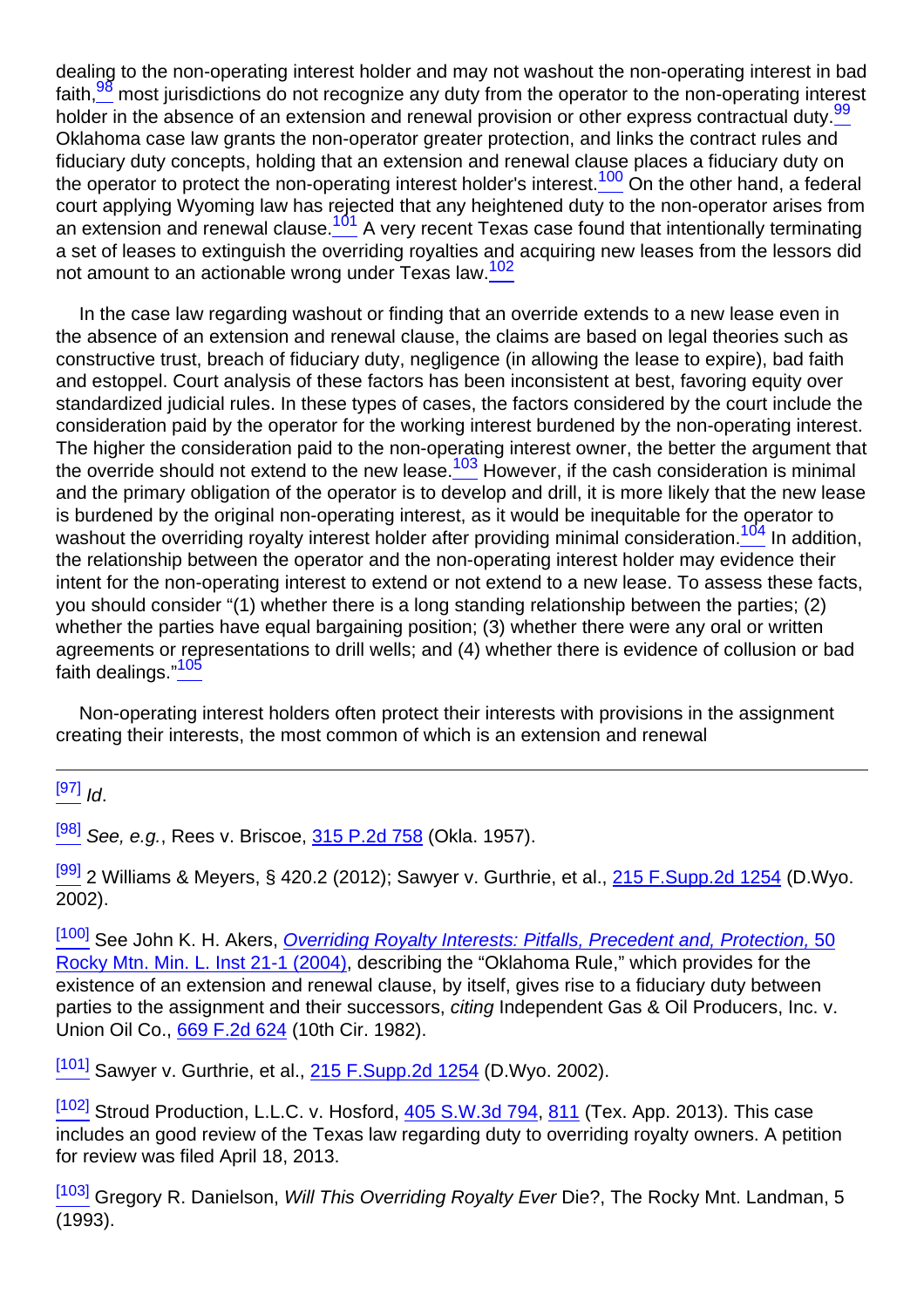$[104]$   $Id.$ 

 $[105]$   $\overline{1}$ 

# **[Page 1-22]**

<span id="page-23-0"></span>clause. An extension and renewal clause generally causes a non-operating interest attached to a working interest to apply to any subsequent renewal, extension or substitution of the lease when the renewal, extension or substitution is entered into on the same lands by the same working interest holder.<sup>106</sup> Courts have consistently upheld the validity of extension and renewal clauses. Most cases apply the extension and renewal clause based on contract interpretation laws. However, in a few cases interpreting express extension and renewal clauses, the court uses language more relevant to the fiduciary duty basis for a claim, emphasizing bad faith or intent to washout an override.

Because extension and renewal clauses vary significantly from assignment to assignment, complicated title issues often arise from their usage. The next sections examine two of the most common title issues involving. express extension and renewal clauses.

#### B. Specific Issues regarding Extension and Renewal Clauses

#### 1. Is the New Lease an "Extension or Renewal"?

<span id="page-23-1"></span>When a title examiner considers the application of an extension and renewal clause, her first concerns should be the language of the extension and renewal clause and whether a new lease is considered an extension, renewal or substitution of the original lease and, therefore, is burdened by the non-operating interest attached to the prior lease.<sup>107</sup>

Most Rocky Mountain states have no strict rules in place that differentiate a lease that is an extension, renewal or substitution from a "new" lease. Courts typically resolve this question on a lease-by-lease basis by examining the facts and circumstances surrounding the conveyance. Thus, the title examiner should do the same and consider factors such as timing, similarities in the terms of the leases, the relationship of the parties, and what consideration, if any, is paid for the new lease.<sup>108</sup>

<span id="page-23-4"></span><span id="page-23-3"></span><span id="page-23-2"></span>The title examiner should first compare the terms of the original lease and the new lease. Courts usually consider factors such as the lands and formations covered, the execution and effective dates, the addition, modification or removal of special provisions such as a Pugh clause, the royalty rate in the leases, and the length of the primary term.<sup>109</sup> Courts are more likely to find a new lease to be an extension and renewal if its terms are closely aligned with those of the prior lease.<sup>110</sup> Another critical factor is whether the same lessee held the old lease and took the new lease. "Extension and renewal clauses extend the overriding royalty interest 'to new leases obtained on the same property by the same lessee."<sup>111</sup>

<span id="page-23-5"></span>[\[106\]](#page-23-0) For examples of common extension and renewals clauses, see 2 Williams & Meyers, § 428.1 (2009).

 $\frac{[107]}{[107]}$  $\frac{[107]}{[107]}$  $\frac{[107]}{[107]}$  The issues discussed in this section can also apply to other non-operating interests such as production payments, but overriding royalty interests are the most common interest covered by an extension and renewal clause, so we will refer to overriding royalties in this discussion.

[\[108\]](#page-23-2) Danielson, supra note 103, at 5.

[\[109\]](#page-23-3) L. Victoria Shape and Craig Rowland, March Field Landman Question of the Month, The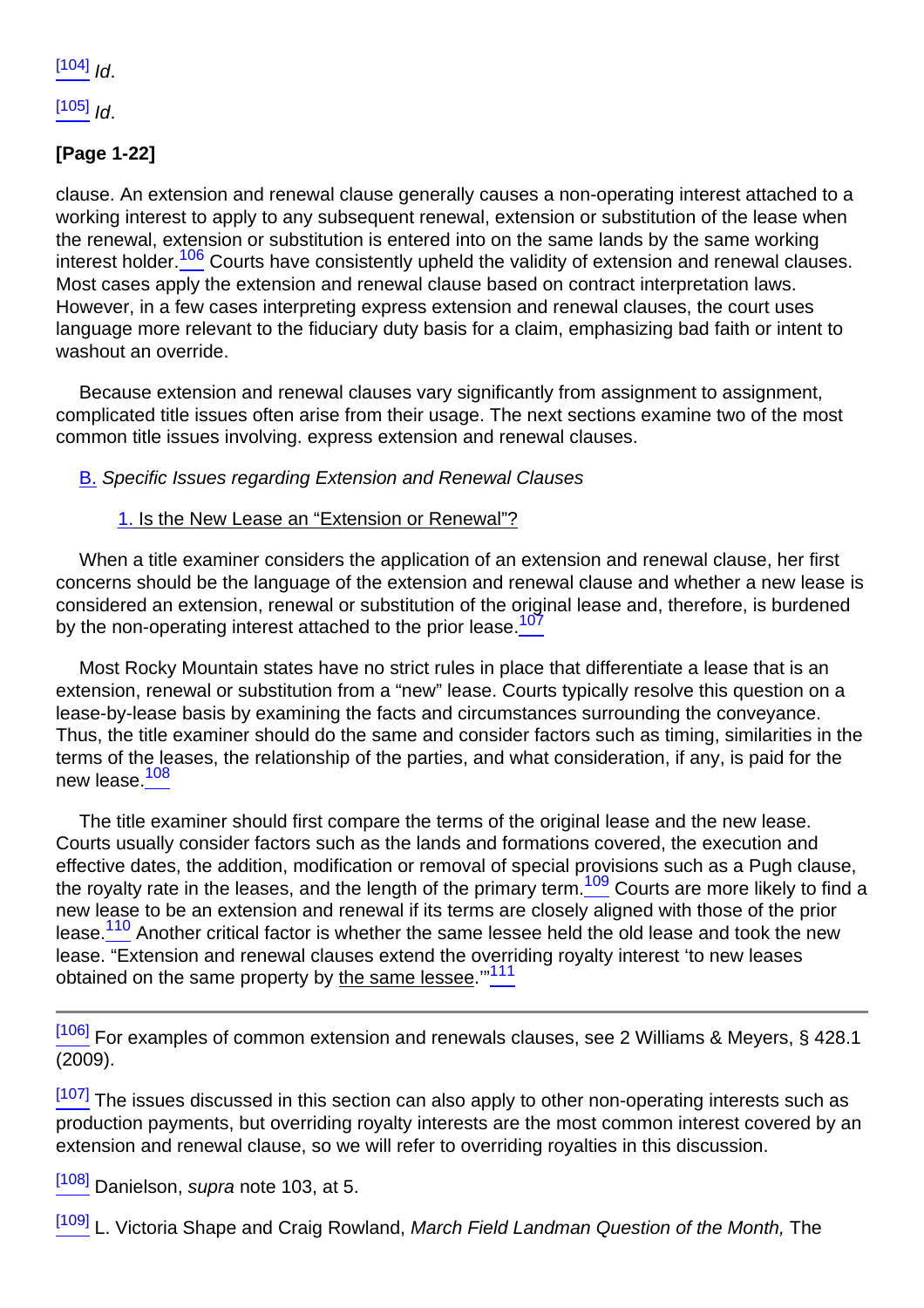#### Rocky Mnt. Landman, 12 (March 2013).

 $[110]$  Id.

[\[111\]](#page-23-5) Randall J. Bakke, P.C. v. Murex Petroleum Corporation, not reported in F. Supp.2d, 2008 WL 4937553, D.N.D (2008), citing Avatar Exploration, Inc. v. Chevron USA, Inc., [933 F2d 314,](http://links.casemakerlegal.com/books/Case_Law/results?ci=45ampsearch[Cite]=933+F.2d+314ampfn=2014%20Jan%20(Advanced%20Mineral%20Title%20Examination)) [319](http://links.casemakerlegal.com/books/Case_Law/results?ci=45ampsearch[Cite]=933+F.2d+319#page319ampfn=2014%20Jan%20(Advanced%20Mineral%20Title%20Examination)) (5th Cir. 1991).

# **[Page 1-23]**

<span id="page-24-0"></span>The Kansas Supreme Court found that an overriding royalty could attach under an extension and renewal clause to a lease that covered more lands than the original lease, had a different term than the prior lease (1 year vs. 3 years), and was taken more than thirteen months after the prior lease expired.<sup>112</sup> This case involved a geologist who brought a prospect to the defendant, an allegation that there was a confidential relationship between the parties, steps by the plaintiff to work with the defendant to acquire the new lease after the original lease expired, and ongoing negotiations with the lessor regarding the new lease during the thirteen months that elapsed from expiration of the original lease until the new lease was taken. This case was the appeal of a ruling on a demurrer (a precursor to the modern day summary judgment motion) so the court's decision essentially means that the new lease could be found to be a renewal of the original lease and the trial court was correct not to dismiss the case at the preliminary demurrer stage.

<span id="page-24-1"></span>Both a Texas court and a federal court applying Wyoming law have held that new leases with many variances from the prior leases, such as different formations, acreage, landowner royalties, primary terms, and pooling clauses, are not extensions and renewals of the prior leases.<sup>113</sup> The Texas court was interpreting a clause regarding an overriding royalty that provided "Said Interest is to apply to all amendments, extensions, renewals or new leases taken on all or a part of the lease premises within one year after termination of the present lease." The original lease was dated in 1966 and covered approximately 40,000 acres. In 2000 a lessee released about 22,000 of the acres covered by the lease. The subsequent lease was taken more than a year later. The plaintiffs argued that "termination of the present lease" had not occurred because the 1966 lease was in effect as to part of the original lease lands. The court disagreed, and stated that in Texas, an overriding royalty interest does not survive the termination of the leasehold it burdens absent an express provision to the contrary.<sup>114</sup> The court found that "termination of the lease" in the extension and renewal clause included a partial termination. One fact relied upon by the court is that the lease provided the lessee could release all or part of the leasehold and thereby be relieved of all obligations as to the released acreage or interest.<sup>115</sup>

<span id="page-24-4"></span><span id="page-24-3"></span><span id="page-24-2"></span>In the federal case applying Wyoming law, the assignment provided the overriding royalty would apply to "all extension, renewal and substitute leases obtained by [AOG], its successors or assigns on the land described herein." $116$  The court stated that "[r]enewal and extension are concepts closely allied to one another, normally involving a continuation of the

[\[112\]](#page-24-0) Howell v. Cooperative Refinery Ass'n, [271 P.2d 271](http://links.casemakerlegal.com/books/Case_Law/results?ci=45ampsearch[Cite]=271+P.2d+271ampfn=2014%20Jan%20(Advanced%20Mineral%20Title%20Examination)) (Kan. 1954).

<sup>[\[113\]](#page-24-1)</sup> See Sawyer, [215 F.Supp.2d at 1264](http://links.casemakerlegal.com/books/Case_Law/results?ci=45ampsearch[Cite]=215+F.Supp.2d+1264#page1264ampfn=2014%20Jan%20(Advanced%20Mineral%20Title%20Examination)); SM Energy Co. v. Sutton, [376 S.W.3d 787](http://links.casemakerlegal.com/books/Case_Law/results?ci=45ampsearch[Cite]=376+S.W.3d+787ampfn=2014%20Jan%20(Advanced%20Mineral%20Title%20Examination)) (Tex. App. 2012), review denied (Feb. 15, 2013).

# [\[114\]](#page-24-2) SM Energy Co., [376 S.W.3d at 791](http://links.casemakerlegal.com/books/Case_Law/results?ci=45ampsearch[Cite]=376+S.W.3d+791#page791ampfn=2014%20Jan%20(Advanced%20Mineral%20Title%20Examination)).

 $[115]$  A second case in Texas between the same parties, Sutton v. SM Energy Co., 2013 WL 5989445 (2013), pertained to the 18,000 acres that had remained in the original lease. The original lease expired insofar as it covered these 18,000 acres due to failure to conduct continuous drilling operations. An additional well would have needed to be drilled by February 5, 2009, but SM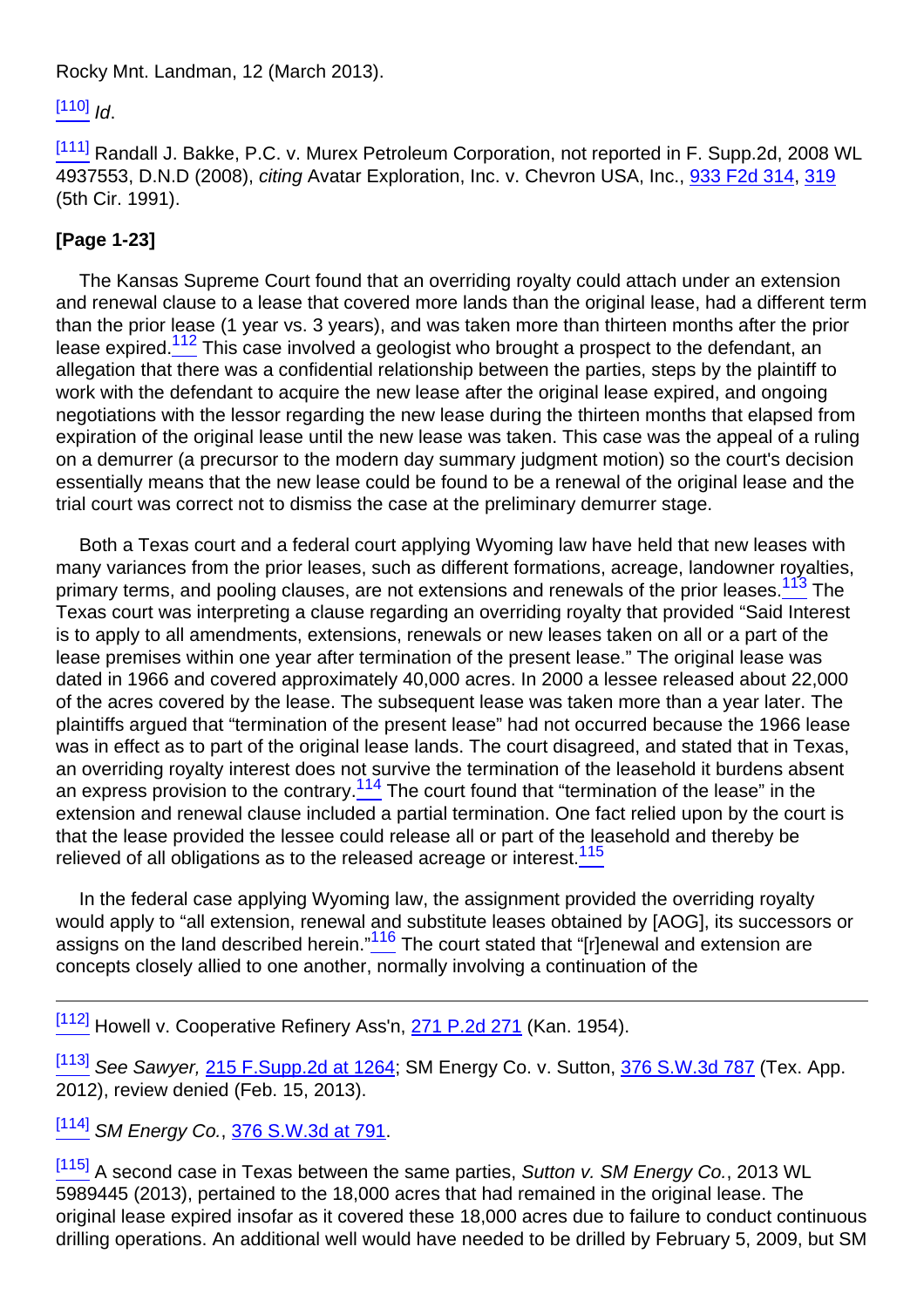did not drill due to low gas prices in late 2008. Later in 2009, SM drilled a successful Eagle Ford well on land not covered by the original lease, and based on this new find and changed economics, went back to the lessor of the original lease and obtained a new lease dated May 1, 2010. This second case addresses the question of when the original lease terminated and found that more than a year had passed since the original lease terminated and the new lease was taken as to certain lands. The plaintiffs therefore did not have an overriding royalty in the new lease.

[\[116\]](#page-24-4) See Sawyer, 215 F. Supp. 2d at 1264.

#### **[Page 1-24]**

<span id="page-25-0"></span>relationship on essentially the same terms and conditions as the original contract."<sup>117</sup> The court found that the subsequent leases were not extensions or renewals, because they lacked significant similarity to the original leases, aside from the fact that they involved a portion of the same lands and the lessee of the subsequent leases was a former lessee of the original leases. The other differences between the two sets of leases were that the new leases pertained only to shallow gas, while the original leases included all oil and gas; the subsequent leases covered about 1,000 fewer acres; the primary term was reduced from five years to three years; the shut-in clause was limited to one year instead of three years; the original leases included a one year extension if any part of the land was held by production, whereas the subsequent leases contained no extension; a 180-day continuous drilling clause vs. a 60-day continuous drilling clause; a minimum well requirement in the subsequent leases; and "normal pooling consents" in the original leases and rigid requirements in the subsequent leases including the duty to drill out unitized lands. The court stated it was significant that the original leases expired according to their own terms over two and a half months before the subsequent leases were executed.

<span id="page-25-2"></span><span id="page-25-1"></span>An earlier Texas case found that a new lease was not an extension or renewal of an old lease, so the overriding royalty in question did not apply to the new lease.<sup>118</sup> The court states, "[a]n extension, as used in this context, generally means the prolongation or continuation of the term of the existing lease (citations omitted). It might also encompass the enlarging of the territory or strata to be covered by the lease."<sup>119</sup> The court also found the new lease was not a renewal of the old lease because the new lease was executed under different circumstances, for a new consideration, upon different terms, and over a year after the expiration of the old lease. The different terms included that the original lease had a 10-year primary term and provided for delay rentals; the new lease had no primary term and no provision for delay rentals; and the new lease had a drilling commitment with different time periods for the continuous operations clause.

<span id="page-25-4"></span><span id="page-25-3"></span>The North Dakota Supreme Court has held that top leases, nearly identical in all respects to the original leases, between the same parties, covering the same lands for the same duration of time as the prior oil and gas lease, were extensions of the prior leases. This North Dakota case involved a claim under a joint venture, rather than under an extension and renewal clause. $\frac{120}{2}$  In a case applying Kansas law, the United States Court of Appeals for the Tenth Circuit held that five top leases (leases that began the same day as the expiration date of the prior lease) were new leases and were not extensions or renewals of the prior lease. Thus, the new leases were not burdened by the disputed override, which the assignment provided would apply to any extensions and renewals of the prior lease.<sup>121</sup> The original lease covered 800 acres, and the new leases were five separate leases of 160 acres each (for a total of the same 800 acres); the original lease had a 1/8 royalty and the new leases had a 3/16 royalty; the original lease had a ten year primary term and the new leases were for three year primary terms; and the lessee paid a \$130,200 bonus for the five new leases. The trial court had found there were material differences between the original lease and the five subsequent leases and therefore the five leases were new leases and not extensions or renewals. The court distinguished the prior Kansas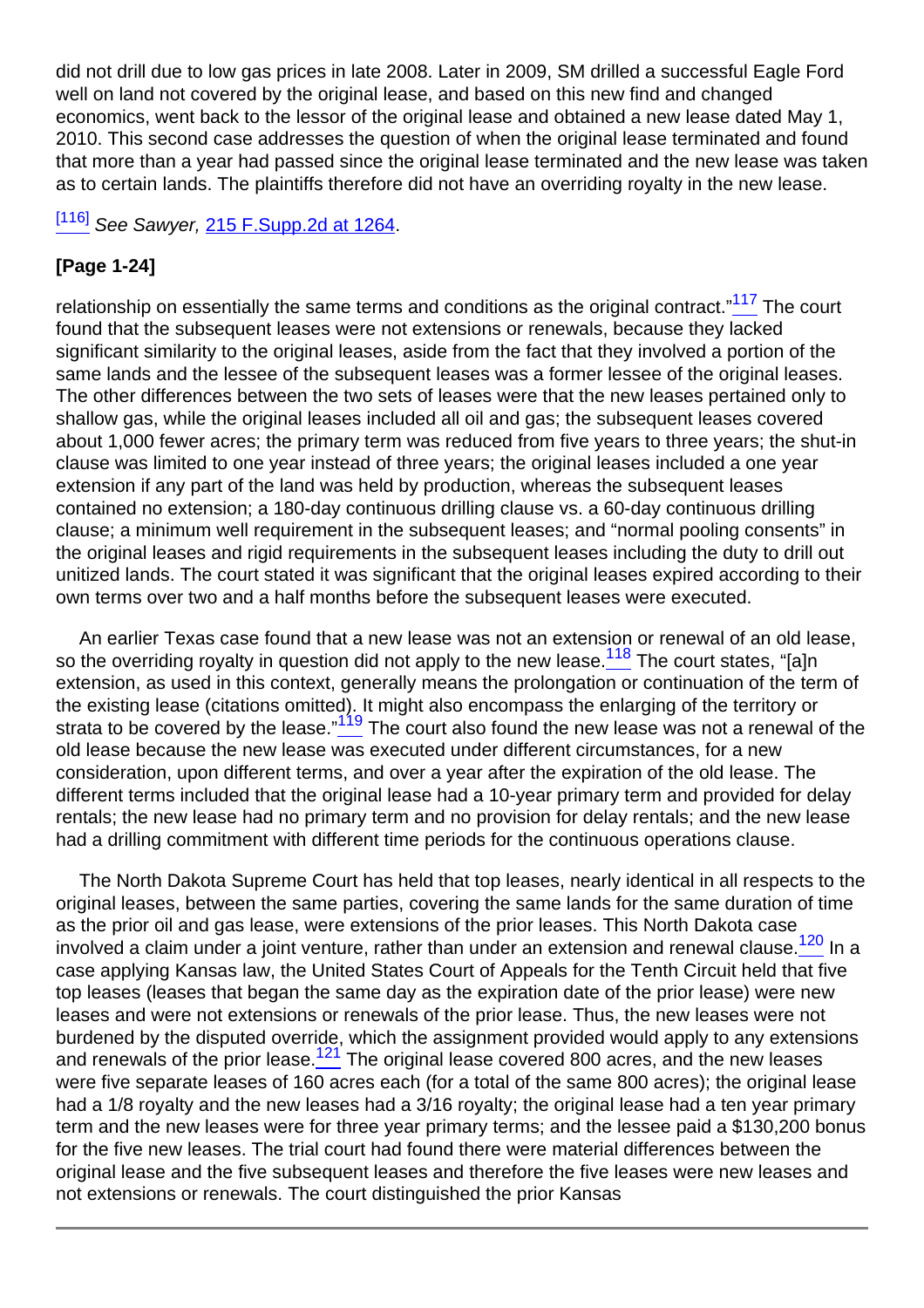$[117]$  Id. at 1264, citations omitted.

[\[118\]](#page-25-1) Sunac Petroleum Corp. v. Parkes, [416 S.W. 2d 798](http://links.casemakerlegal.com/books/Case_Law/results?ci=45ampsearch[Cite]=416+S.W.+2d+798ampfn=2014%20Jan%20(Advanced%20Mineral%20Title%20Examination)) (1967).

 $[119]$  *Id.* at 802.

 $\frac{[120]}{[120]}$  $\frac{[120]}{[120]}$  $\frac{[120]}{[120]}$  See Sandvick v. LaCrosse, [2008 ND 77](http://links.casemakerlegal.com/books/Case_Law/results?ci=45ampsearch[Cite]=2008+ND+77ampfn=2014%20Jan%20(Advanced%20Mineral%20Title%20Examination)), [747 N.W.2d 519,](http://links.casemakerlegal.com/books/Case_Law/results?ci=45ampsearch[Cite]=747+N.W.2d+519ampfn=2014%20Jan%20(Advanced%20Mineral%20Title%20Examination)) [524.](http://links.casemakerlegal.com/books/Case_Law/results?ci=45ampsearch[Cite]=747+N.W.2d+524#page524ampfn=2014%20Jan%20(Advanced%20Mineral%20Title%20Examination))

 $[121]$  Lillibridge v. Mesa Petroleum Co.,  $907$  F.2d 1031 (10th Cir. 1990).

#### **[Page 1-25]**

authority of Howell v. Cooperative Refinery Ass'n., mentioning the fact that the Howell case was procedurally different because it was an appeal from overruling a demurrer, there was a confidential relationship between the parties in Howell but not in Lillibridge and other factors.

These cases show that there are differences among courts in interpreting whether a new lease is an extension and renewal, when interpreting extension and renewal clauses. However, the cases we found where a new lease was found to be subject to the overriding royalty under an extension and renewal clause involved leases that were taken as top leases during the term of the original lease, or became effective the day after the first lease expired. One exception is the Howell case, but as noted above, that case was from Kansas (the Kansas case law, while not as favorable to the override owner as Oklahoma law, seems to be slightly more favorable to the override owner than some of the other states) and also involved a finding of a confidential relationship between the parties and ongoing efforts by the parties to renew the leases for the thirteen months between when the original lease expired and the new leases were executed.

The existing cases also show that, in addition to timing of the leases, the terms of the original lease and subsequent lease, and how many similarities or dissimilarities there are between the two, are an important part of the analysis to determine whether the overriding royalty will attach to the new lease.

#### 2. Effect of Royalty Increases on "Inclusive" Overriding Royalties

Another common issue created by extension and renewal provisions arises when an overriding royalty is calculated as a percentage interest less burdens and there is a subsequent increase in the land owner's royalty. For example, O enters into an oil and gas lease (Lease 1) with A for a five-year term, reserving a 1/6 (16.667%) royalty interest. Shortly thereafter, A assigns all of its working interest to B, reserving an overriding royalty equal to "20% less all existing burdens," or 3.333%. The assignment also includes an extension and renewal provision stating that the overriding royalty interest shall apply to all extensions, renewals, and substitute oil and gas leases taken by B, its successors or assigns, within one year of the expiration of the primary term of Lease 1. B then acquires a second oil and gas lease (Lease 2) from O covering the same lands dated within a year of the expiration of Lease 1 with a royalty rate of 20%; under these facts, if A's interest is recalculated, A would receive no interest in Lease 2. This scenario presents several questions for the title examiner to consider. First, the title examiner would need to determine whether, under the extension and renewal clause, Lease 2 is an extension, renewal or substitute of Lease 1 or a new lease as described in the previous section. Assuming that Lease 2 is an extension, renewal or substitute of Lease 1, the title examiner would then need to determine whether A's interest is eliminated by the royalty increase to 20%, or if it remains static at 3.333%.

<span id="page-26-0"></span>If the assignment is unambiguous, the title examiner should determine the outcome of this issue based upon its plain language. An overriding royalty interest is created from a contract between the assignor and the assignee, and the language of the contract determines what, if any, interest is conveyed.<sup>122</sup> If possible, the title examiner should follow the guidance of her state's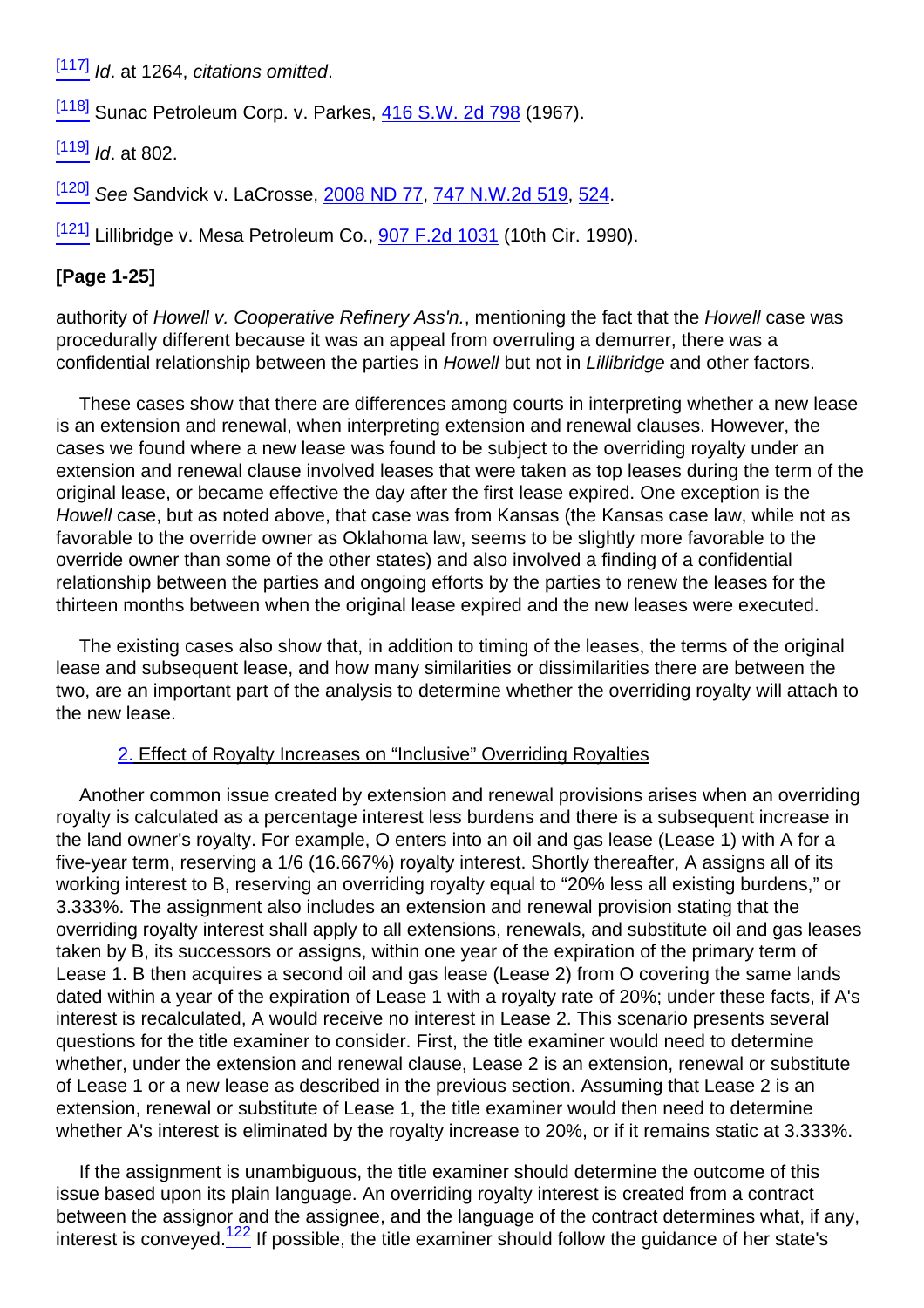rules of contract construction to determine the intent of the parties from the "four corners" of the

[\[122\]](#page-26-0) Akers, *supra* note 100, § 21.03.

### **[Page 1-26]**

<span id="page-27-0"></span>document.<sup>123</sup> The plain meanings of the words used by the parties are controlling. However, if the extension and renewal clause is ambiguous, then the court may examine extrinsic evidence and other factors to determine the intent of the parties at the time the conveyance was executed.

<span id="page-27-1"></span>The only reported case we have found addressing calculation of an "inclusive" overriding royalty when the extension or renewal lease has a higher royalty is a Texas appellate court decision which addressed a similar fact pattern, EOG Resources, Inc. v. Hanson Production Co.  $124$  There, Hanson reserved an overriding royalty calculated as "the difference between the aggregate of the basic royalties, overriding royalties and similar burdens chargeable to Assignor's leases existing on the effective date of this Assignment," or a 16.67% royalty, and 25%. The assignment provided the overriding royalty shall burden any extensions or renewals taken within one year of termination of the subject leases. EOG, the lessee, obtained a renewal of two of the subject leases and negotiated a new landowner royalty of 25%. The trial court found that Hanson's overriding royalty was fixed and determined on the date of the assignment. The court held that Hanson's override was to be calculated as of the date of the assignment, using the plain language of the assignment and the 1/6 royalty interest burden effective on the date of the assignment.<sup>12</sup> In our example, the extension and renewals clause may function in the same way, and the overriding royalty interest would remain at 3.333%, as calculated based on the royalty in the original lease. However, if the calculation of our overriding royalty interest was not based on an assignment that specifically provided the existing burdens would be calculated "as of the effective date of the assignment," the amount of A's override would remain in question.

<span id="page-27-2"></span>One interesting issue regarding the EOG Resources, Inc. v. Hanson Production Co. case is that the arguments on appeal focused on whether a letter agreement between the parties changed the terms of the assignment. The letter agreement was silent as to whether the overriding royalty applied to extensions and renewals of the lease. It seems the lessee could also have argued that the higher royalty rate meant that the new leases were not extensions or renewals, because of the different terms of the new leases. From the appellate decision, we cannot determine whether the court would have found such an argument persuasive.

#### 3. Comment and Requirement Drafting Tips

Because courts are inconsistent in determining what constitutes a new lease and what constitutes an extension and renewal, the title examiner should first familiarize herself the relevant case law and statutes of her state. The title examiner should then always look for any extension and renewal provisions coupled with assignments and reservations of non-operating interests, and comment on any that are found. In her comment, she should specifically and concisely describe the language in the extension and renewal provision and whether it is ambiguous. If it is ambiguous, the title examiner should set forth all relevant facts and circumstances that weigh towards or against a finding of an extension, renewal or substitution of the prior lease. In the situation where the assignment appears to be ambiguous, then a court would allow extrinsic evidence regarding the parties' intent, and a title examiner probably will

 $[123]$   $Id.$ 

 $[124]$  [94 S.W.3d 697](http://links.casemakerlegal.com/books/Case_Law/results?ci=45ampsearch[Cite]=94+S.W.3d+697ampfn=2014%20Jan%20(Advanced%20Mineral%20Title%20Examination)) (Tex. App. 2002).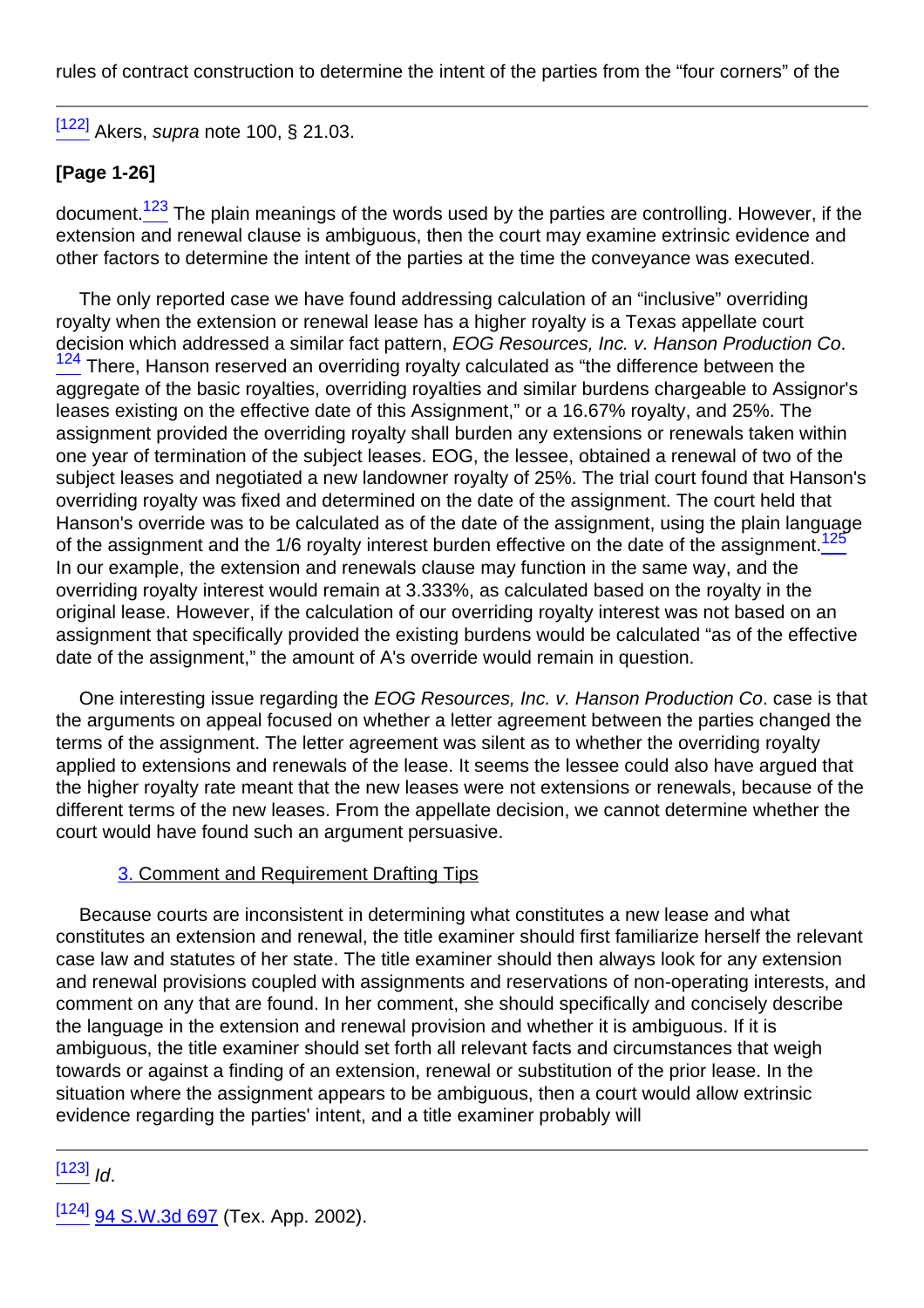# **[Page 1-27]**

not know what that extrinsic evidence would show. The title examiner should then conclude as to whether the overriding royalty interest most likely survives due to the extension and renewal provision and prepare her ownership schedules based upon that conclusion. The title examiner should recommend that the client suspend payment on the overriding royalty interest pending the receipt of a properly executed and recorded amendment of the assignment or a stipulation of interests signed by all parties to the original conveyance which created the overriding royalty interest or the current owners of those interests. The title examiner should also inform the client that, if the parties' interpretation of the extension and renewal clause is different than hers, she should be advised and will update the ownership schedules and make additional requirements as necessary.

If the extension and renewal clause appears to be unambiguous as applied to the facts, the comment should still be made, to explain the pertinent provisions and the title examiner's conclusions, and because many of the cases regarding these clauses show that the trial court may rule one way, and the appellate court a different way. Thus, there is a risk of litigation and there may be lawsuits to interpret the application of extension and renewal clauses to the particular fact pattern. In order to avoid litigation, an operator may want to obtain a stipulation of interests or disclaimer even if the application of the clause appears to be unambiguous.

Another key factor to consider is the relationship between the parties. Often times, the title examiner is completing the opinion for an operator with a controlling interest in the lease, who may have been a party to the assignment and knows the intentions of the assignor and assignee. In addition, many assignments and reservations of non-participating royalty interests today take place between associated companies. If the affected parties are subsidiaries or amicable parties, their intent in the assignment could be quickly determined through several phone calls. However, if the affected parties have a contentious relationship, the title examiner may need to require a more severe resolution, such as a quiet title or declaratory judgment action. Thus, the title examiner should be aware of the relationships between the parties when drafting her comments and requirements and likely will want to contact the client once the issue is identified to see whether the client has any additional information regarding the intent of the parties that would help in analyzing the issue.

#### **VII. Community Leasing and Community Title**

<span id="page-28-1"></span><span id="page-28-0"></span>Because they are used infrequently in the Rocky Mountain West today, many title examiners may be unfamiliar with community leases. A community lease is generally defined as "a single lease covering two or more tracts executed by separate owners as if they were joint owners" and is usually identified by the inclusion of multiple lessors in the granting clause.<sup>126</sup> The effect of a community lease is similar to that of an entireties clause in a standard oil and gas lease, in that royalties are apportioned in proportion to the interests owned in the entire leased premises barring the contrary intent of the parties.<sup>127</sup> Due to the customization of lease forms and the often conflicting interests of joint lessors, many complicated title issues arise when multiple fee owners of separate tracts enter into community leases or "communitize" their

 $[127]$  Id.

**[Page 1-28]**

 $[126]$  6 Williams & Meyers, § 904 (2012).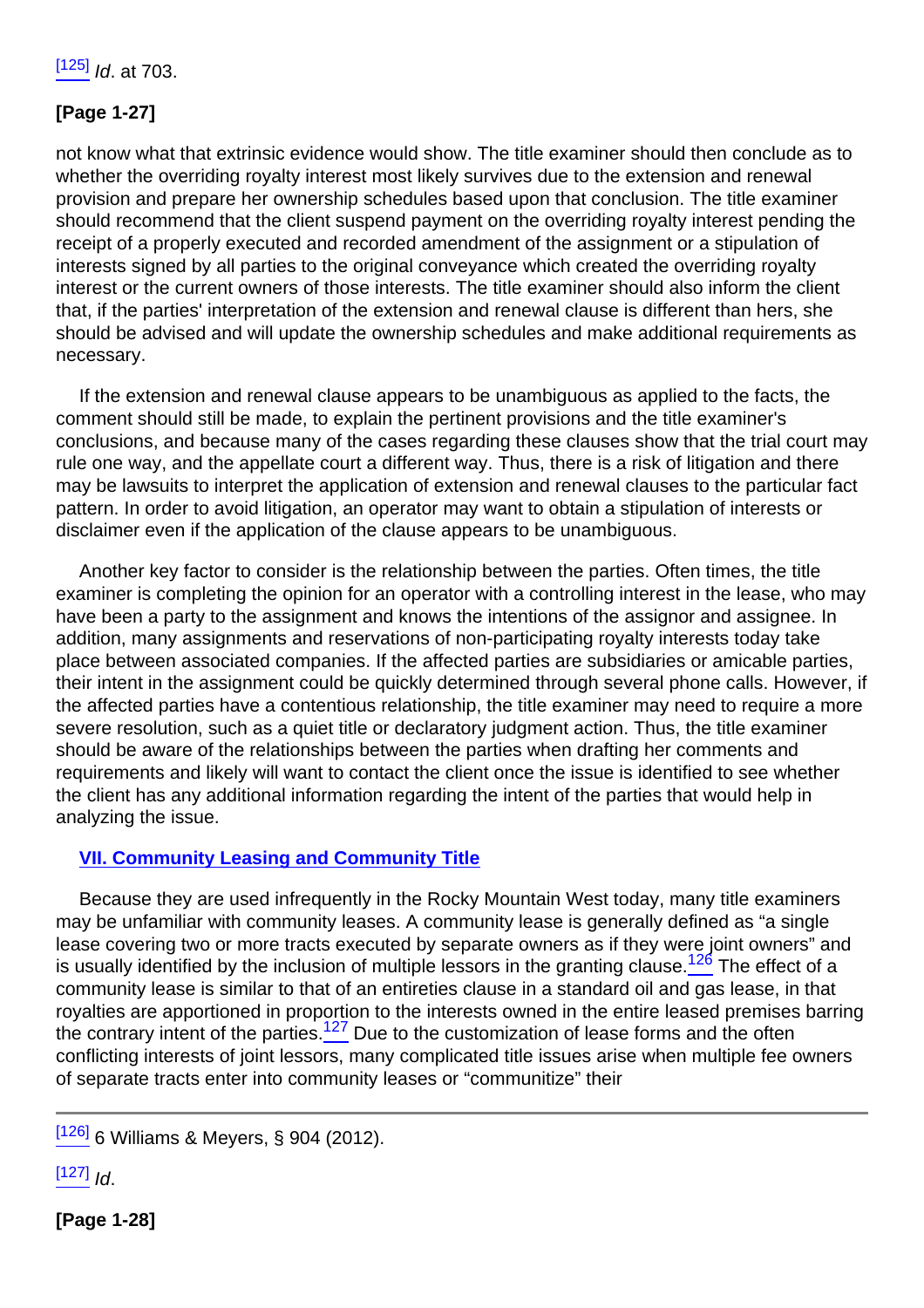<span id="page-29-0"></span>mineral acreage. This section will analyze several title issues that may arise within the context of community leasing between fee mineral interest owners.<sup>128</sup>

#### A. When Is a Lease a Community Lease?

<span id="page-29-4"></span><span id="page-29-3"></span><span id="page-29-2"></span><span id="page-29-1"></span>One of the most obvious and most difficult tasks for a title examiner is determining whether an oil and gas lease with multiple lessors is a community lease. The first and most common characteristic of a community lease is that multiple lessors who own separate property interests are included in the granting clause.<sup>129</sup> The lessors typically own mineral interests in segregated portions of a tract and then lease the entire tract as a unit to a single lessee.<sup>130</sup> Additionally, the lessors are bound by the same terms and have the same rights and obligations as if they were joint owners of a single tract of land.<sup>131</sup> Other indicators of a community lease include a clause calling for the apportionment of royalties (as described below), a clause appointing a common agent or executive to act on behalf of the lessors, a unified property description of the entire unified tract, and, simply, the identification of the lease as a "Community Oil and Gas Lease."<sup>132</sup> In at least one jurisdiction, the existence of an express pooling clause in a lease from multiple lessors is "the functional equivalent of a community lease in which apportionment among the interest owners is conclusive." $133$  Further, the Oklahoma Supreme Court has held that if the several owners of minerals in separate parcels combined into one tract by separate leases purport to lease the entire tract to a single lessee, by the same terms, then a community lease and the apportionment of royalties results. $\frac{134}{2}$  While courts typically do not find any of these factors alone to be dispositive, collectively they may indicate the lessors' intent to enter into a community lease.

<span id="page-29-7"></span><span id="page-29-6"></span><span id="page-29-5"></span>Conversely, any indicators that point away from joint ownership of a unified tract weigh against the creation of a community lease. For example, courts have held that factors such as the inclusion of noncontiguous tracts in a lease, inconsistent application of lease terms to the various lessors, and the existence of multiple units for operation and development purposes across the combined tract are inconsistent with the creation of a community lease.<sup>135</sup> Other clauses that treat lessors inconsistently by reducing the size of the communitized tract, such as a Pugh clause or retained acreage clause, also weigh against finding a community lease. Moreover, statutory considerations, such as restrictions on unit size and pooling, that would eliminate some of the lessors' lands from an agreed-upon unified tract would also be inconsistent with a community lease.

<sup>[\[128\]](#page-29-0)</sup> This section will analyze community title in the context of the community lease between fee owners. For an in depth analysis of title issues that may arise in the context of voluntary pooling, unitization, or federal leasing, please see Richard B. Johns, Title Examinations on Unitized Lands, 26A Rocky Mm Min. L. Inst. 17 (1990).

 $[129]$  4 Summers Oil and Gas § 52:13 (2012).

<sup>[\[130\]](#page-29-2)</sup> 2 Williams & Meyers, § 521.2 (2012), *quoting* Robert E. Hardwicke & Robert E. Hardwicke, Jr., Apportionment of Royalty to Separate Tracts: The Entirety Clause and the Community Lease, 32 Texas L. Rev 660 at 676 (1954).

 $\frac{[131]}{[131]}$  $\frac{[131]}{[131]}$  $\frac{[131]}{[131]}$  4 Summers Oil and Gas § 52:13 (2012).

<sup>[\[132\]](#page-29-4)</sup> 28A West's Legal Forms, Specialized Forms, § 22:54 (4th ed., updated 2012)

[\[133\]](#page-29-5) 4 Summers Oil and Gas § 52:13 (2012), citing Brown v. Smith, 141 Tex. 425, [174 S.W.2d 43](http://links.casemakerlegal.com/books/Case_Law/results?ci=45ampsearch[Cite]=174+S.W.2d+43ampfn=2014%20Jan%20(Advanced%20Mineral%20Title%20Examination)) (1943).

[\[134\]](#page-29-6) See Magnolia Petroleum Co. v. Ovart, [200 Okla. 258](http://links.casemakerlegal.com/books/Case_Law/results?ci=45ampsearch[Cite]=200+Okla.+258ampfn=2014%20Jan%20(Advanced%20Mineral%20Title%20Examination)), [192 P.2d 698](http://links.casemakerlegal.com/books/Case_Law/results?ci=45ampsearch[Cite]=192+P.2d+698ampfn=2014%20Jan%20(Advanced%20Mineral%20Title%20Examination)) (1947) (court held that the lessee may not claim that a lease is held by production yet refuse to pay the royalty owner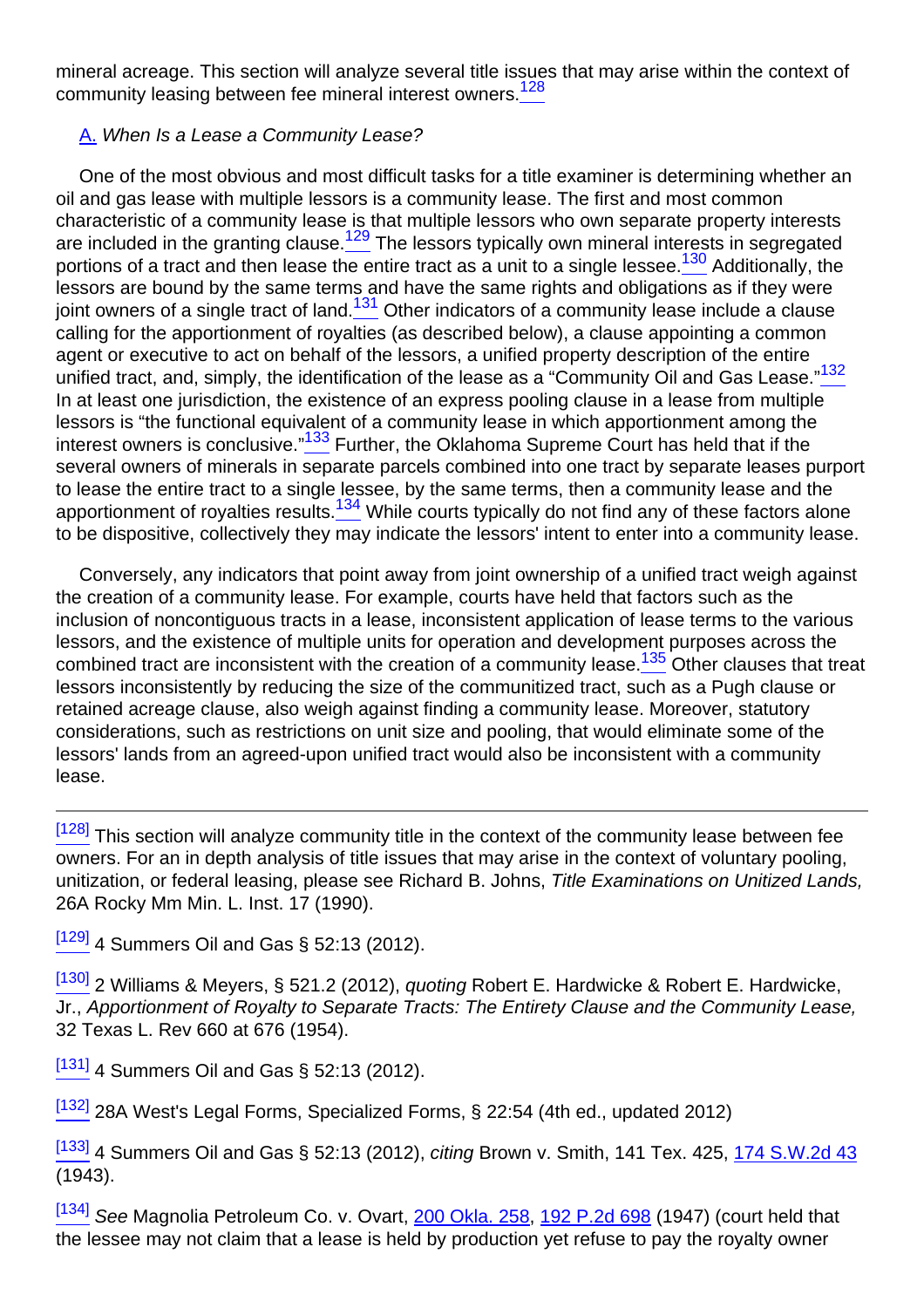based on the same).

# [\[135\]](#page-29-7) 2 Williams & Meyers, § 521.2 (2012).

#### **[Page 1-29]**

<span id="page-30-0"></span>Whether a lease is a community lease is important for several reasons. Most significantly, the status of the lease will likely affect how the apportionment of royalties occurs between lessors, as detailed in the next section. In some jurisdictions, the execution of a community lease, a pooling agreement, or unitization agreement may result in a cross-conveyance of interests, which can affect mineral ownership schedules.<sup>136</sup> Additionally, the lands that need to be examined for the title opinion may be greater than the lands originally examined because of their inclusion in the community lease.

#### 1. Comment and Requirement Drafting Tips

In examining what may be a community lease, a title examiner should include a comment concisely describing the relevant legal requirements for the creation of a community lease in the subject state. The title examiner should set forth the factors and indicators that weigh for or against the creation of a community lease, and make a determination as to how she will categorize the lease in order to schedule ownership in the opinion. Regardless of her categorization, she should specifically describe how and where the ownership schedules are affected.

The title examiner should then, at a minimum, require that her client contact the lessors (or the agent or the holder of executive rights as set forth in the lease) to inquire as to the lessors' intent to create a community lease. She should request that the lessors provide a written and signed lease amendment clarifying their intent to create or not create a community lease, and that the lessors then record the amendment in the county or counties where the subject lands are located. If the lessors' categorization of the lease is different from that of the title examiner, the title examiner should request that the client advise her so that she can update her ownership schedules as necessary. Additionally, if the lessors' categorization of the lease results in the inclusion of more acreage that needs to be covered in the opinion, the title examiner should inform the client that the examination of these additional lands will be required to accurately determine the leasehold interests.

<span id="page-30-1"></span>If a community lease is found, the title examiner must make certain that all necessary parties have committed their mineral acreage to the lease. If necessary, the title examiner should require a wrongly excluded party, such as a spouse or life tenant, to ratify the lease. Ratification may be done by execution of a separate document clearly identifying the lease to be ratified.<sup>137</sup> If these necessary parties cannot be found, the examiner should recommend that the interests of a necessary party who was excluded from the community lease be held in suspense pending ratification.

#### B. How Are Royalties Apportioned in a Community Lease?

Categorization of an oil and gas lease as a community lease is important because it determines the apportionment of royalties to lessors. In a standard oil and gas lease, the

[\[136\]](#page-30-0) Richard B. Johns, Title Examinations on Unitized Lands, 26A Rocky Mm Min. L. Inst. 17 (1990).

 $\frac{[137]}{[137]}$  $\frac{[137]}{[137]}$  $\frac{[137]}{[137]}$  Acceptance of royalty payments with knowledge of the lease and the basis for the apportionment of the payments may constitute ratification in some states, but an executed and recorded ratification is preferable. See Leopard v. Stanolind Oil and Gas Co., [220 S.W. 2d 259](http://links.casemakerlegal.com/books/Case_Law/results?ci=45ampsearch[Cite]=220+S.W.+2d+259ampfn=2014%20Jan%20(Advanced%20Mineral%20Title%20Examination))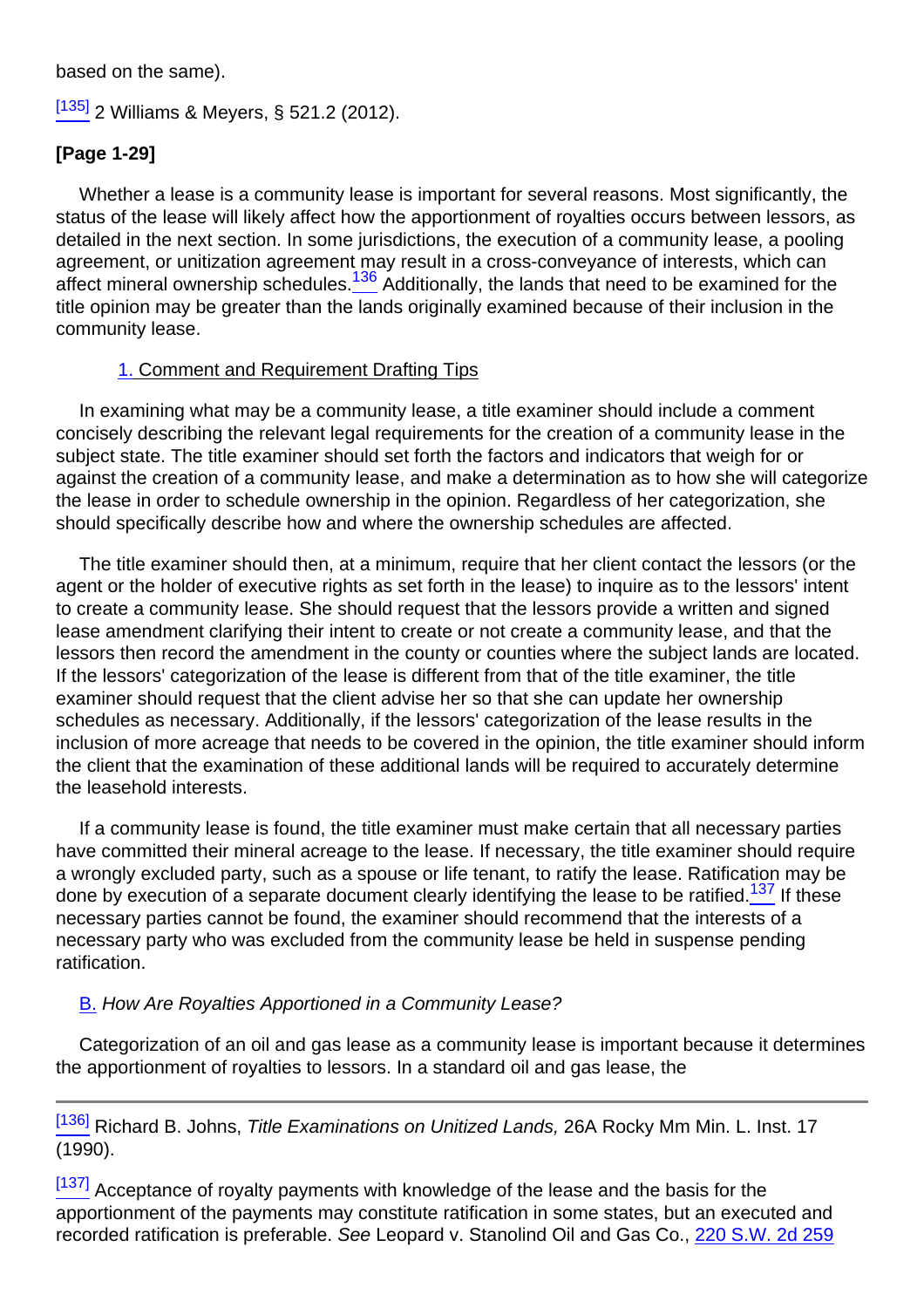(Tex. Civ. App. 1949).

### **[Page 1-30]**

<span id="page-31-1"></span><span id="page-31-0"></span>"apportionment rule" allocates to the lessors in proportion to their mineral acreage interests in the entire tract leased.<sup>138</sup> The non-apportionment rule, however, holds that lease royalties are not apportioned among lessors, and the owner of the tract where the producing well rests is entitled to all royalties under the lease.<sup>139</sup>

<span id="page-31-3"></span><span id="page-31-2"></span>The execution of a community lease, however, typically raises the presumption that the apportionment rule applies to the lessors' royalties absent evidence of intent otherwise.<sup>140</sup> Of course, if the community lease clearly sets forth whether apportionment or non-apportionment is to occur, the language of the lease controls.<sup>141</sup> If the lease language is ambiguous, the majority of jurisdictions that have answered this question allow evidence of contrary intent to some extent to rebut the presumption of apportionment. The rules of states which have answered this question are as follows:

<span id="page-31-4"></span>• California and West Virginia follow the rule that the execution of a community lease gives rise to an irrebuttable presumption of apportionment.<sup>142</sup>

<span id="page-31-5"></span>• Texas law favors a strong presumption in favor of apportionment that may only be overcome where there is clear evidence to the contrary set forth in the community lease.<sup>143</sup>

<span id="page-31-6"></span>• Oklahoma law holds that the execution of a community lease gives rise to a presumption of apportionment, but that presumption is rebuttable by parol evidence.<sup>144</sup>

<span id="page-31-7"></span>• Louisiana and New Mexico hold that no presumption for or against apportionment arises when a community lease is executed.<sup>145</sup>

<span id="page-31-8"></span>Courts have found that evidence of intent supporting non-apportionment of royalties includes noncontiguous tracts, non-uniform tract descriptions for each lessor, and the existence of multiple units for operation and development purposes.<sup>146</sup> To the contrary, the inclusion of standard lease terms, without more, weighs heavily in favor of apportionment in a community

[\[138\]](#page-31-0) 6 Williams & Meyers, § 904 (2012).

<sup>[\[139\]](#page-31-1)</sup> The non-apportionment rule is derived from the common law rule of capture, which holds that a landowner is entitled to all of the oil and gas produced from wells located on his tract, absent government restrictions. See Thomas W. Whittington, Voluntary Communitization--When Will It Be Implied in Oil and Gas Leases?[,](http://rmmlf.casemakerlibra.com/home/libra_2_rmmlf.aspx?doc=d:/data/RMMLF/Samples/22%20Rocky%20Mt.%20Min.%20L.%20Inst.%20(1976)/Chapter%202%20PERPETUITIES.htmampcurdoc=4ampp=12224#page16) [22 Rocky Mtn. Min. L. Inst. 16 \(1976\)](http://rmmlf.casemakerlibra.com/home/libra_2_rmmlf.aspx?doc=d:/data/RMMLF/Samples/22%20Rocky%20Mt.%20Min.%20L.%20Inst.%20(1976)/Chapter%202%20PERPETUITIES.htmampcurdoc=4ampp=12224#page16); see also Japhet v. McRae, [276 S.W. 669](http://links.casemakerlegal.com/books/Case_Law/results?ci=45ampsearch[Cite]=276+S.W.+669ampfn=2014%20Jan%20(Advanced%20Mineral%20Title%20Examination)) (Tex. Com. App. 1925).

[\[140\]](#page-31-2) 6 Williams & Meyers, § 904 (2012).

 $[141]$  See, e.g., Phillips Petroleum Co. v. McIllroy, [178 F. Supp. 107](http://links.casemakerlegal.com/books/Case_Law/results?ci=45ampsearch[Cite]=178+F.SUPP.+107ampfn=2014%20Jan%20(Advanced%20Mineral%20Title%20Examination)) (N.D. Tex. 1959).

 $^{[142]}$  $^{[142]}$  $^{[142]}$  4 Summers Oil and Gas § 54:13 (3d ed. 2012); See Clark v. Elsinore Oil Co., [138 Cal. App. 6](http://links.casemakerlegal.com/books/Case_Law/results?ci=45ampsearch[Cite]=138+Cal.+App.+6ampfn=2014%20Jan%20(Advanced%20Mineral%20Title%20Examination)), [31 P.2d 476](http://links.casemakerlegal.com/books/Case_Law/results?ci=45ampsearch[Cite]=31+P.2d+476ampfn=2014%20Jan%20(Advanced%20Mineral%20Title%20Examination)) (4th Dist. 1934), Lynch v. Davis, [79 W. Va. 437,](http://links.casemakerlegal.com/books/Case_Law/results?ci=45ampsearch[Cite]=79+W.+Va.+437ampfn=2014%20Jan%20(Advanced%20Mineral%20Title%20Examination))[92 S.E. 427](http://links.casemakerlegal.com/books/Case_Law/results?ci=45ampsearch[Cite]=92+S.E.+427ampfn=2014%20Jan%20(Advanced%20Mineral%20Title%20Examination)) (1917).

[\[143\]](#page-31-5) 4 Summers Oil and Gas § 54:13 (3d ed. 2012); Howell v. Union Producing Co., [392 F.2d 95](http://links.casemakerlegal.com/books/Case_Law/results?ci=45ampsearch[Cite]=392+F.2d+95ampfn=2014%20Jan%20(Advanced%20Mineral%20Title%20Examination)) (5th Cir. 1968), Samson Lone Star, Ltd. Partnership v. Hooks, 2012 WL 195113 (Tex. App. Houston 1st Dist. 2012), French v. George, [159 S.W.2d 566](http://links.casemakerlegal.com/books/Case_Law/results?ci=45ampsearch[Cite]=159+S.W.2d+566ampfn=2014%20Jan%20(Advanced%20Mineral%20Title%20Examination)) (Tex.Civ.App. 1942) (writ refused n.r.e.).

[\[144\]](#page-31-6) 4 Summers Oil and Gas § 54:13 (3d ed. 2012); See Peerless Oil & Gas Co. v. Tipken, [1942](http://links.casemakerlegal.com/books/Case_Law/results?ci=45ampsearch[Cite]=1942+OK+140ampfn=2014%20Jan%20(Advanced%20Mineral%20Title%20Examination))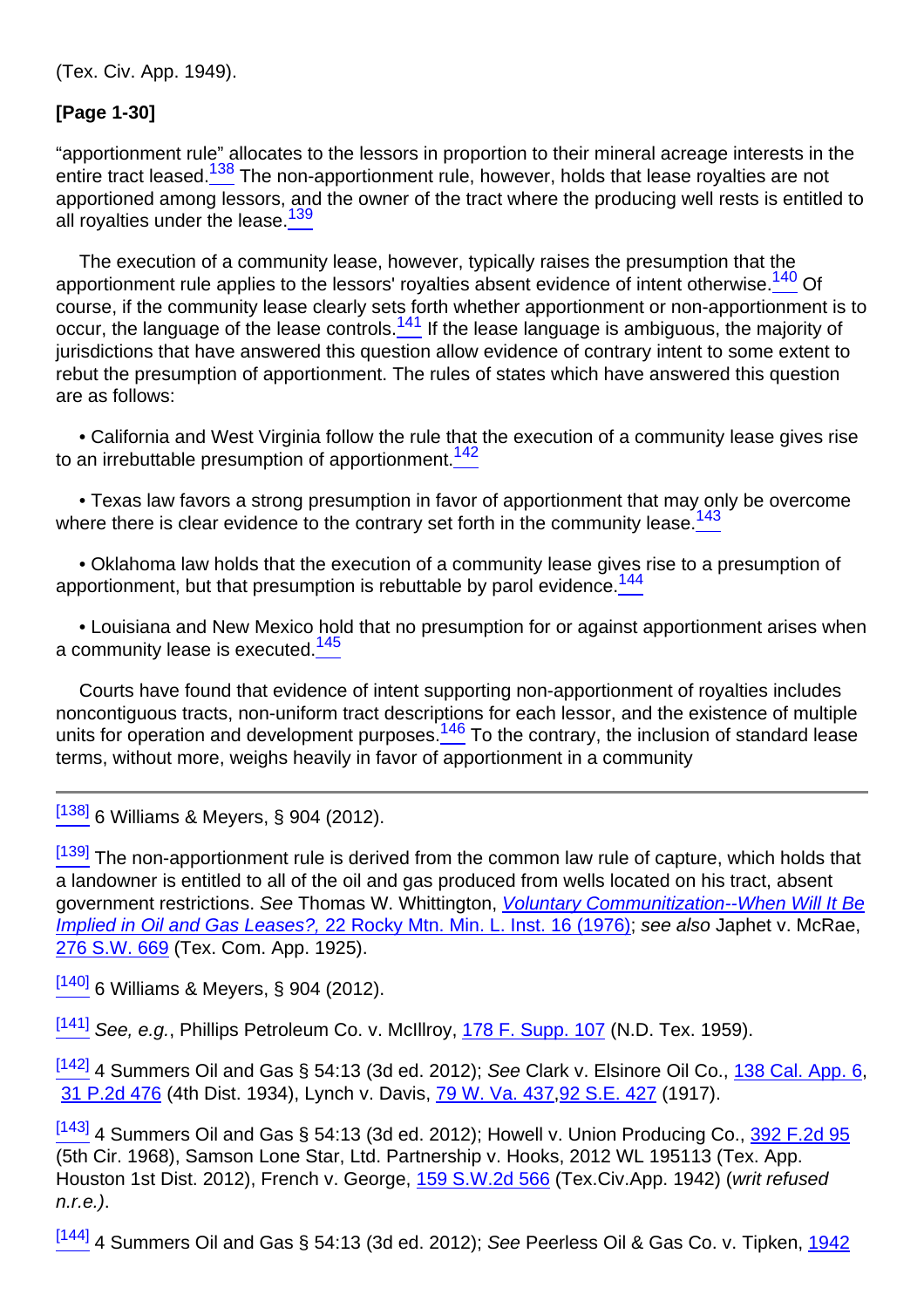[OK 140,](http://links.casemakerlegal.com/books/Case_Law/results?ci=45ampsearch[Cite]=1942+OK+140ampfn=2014%20Jan%20(Advanced%20Mineral%20Title%20Examination)) [190 Okla. 396](http://links.casemakerlegal.com/books/Case_Law/results?ci=45ampsearch[Cite]=190+Okla.+396ampfn=2014%20Jan%20(Advanced%20Mineral%20Title%20Examination)), [124 P.2d 418](http://links.casemakerlegal.com/books/Case_Law/results?ci=45ampsearch[Cite]=124+P.2d+418ampfn=2014%20Jan%20(Advanced%20Mineral%20Title%20Examination)) (1942).

 $^{[145]}$  $^{[145]}$  $^{[145]}$  4 Summers Oil and Gas § 54:13 (3d ed. 2012): See Fontenot v. Humble Oil & Refining Co., [210 So. 2d 340](http://links.casemakerlegal.com/books/Case_Law/results?ci=45ampsearch[Cite]=210+So.+2d+340ampfn=2014%20Jan%20(Advanced%20Mineral%20Title%20Examination)) (La. Ct. App. 3d Cir. 1968); Leonard v. Barnes, [75 N.M. 331,](http://links.casemakerlegal.com/books/Case_Law/results?ci=45ampsearch[Cite]=75+N.M.+331ampfn=2014%20Jan%20(Advanced%20Mineral%20Title%20Examination)) [404 P.2d 292](http://links.casemakerlegal.com/books/Case_Law/results?ci=45ampsearch[Cite]=404+P.2d+292ampfn=2014%20Jan%20(Advanced%20Mineral%20Title%20Examination)) (1965).

 $\frac{[146]}{]}$  $\frac{[146]}{]}$  $\frac{[146]}{]}$  Whittington, supra note 139.

# **[Page 1-31]**

<span id="page-32-0"></span>lease. $147 \text{ }$  While the majority of states have not considered this question, a title examiner can assume, based on existing case law, that there is a rebuttable presumption of apportionment when a community lease is executed.

The apportionment and non-apportionment rules are applied differently when a subdivision of mineral interest occurs after the execution of a community lease. For example, assume that S and R each own adjacent 320 acre parcels in a section, and S and R lease the mineral rights to Company X by community lease. At this point, royalties are presumed to be apportioned between S and R equally. Through a subsequent conveyance, S sells 160 acres to B, subject to the Company X lease, and a well is drilled on S's remaining parcel. Under the non-apportionment rule, the owner of the tract where the producing well rests is entitled to all royalty payments under the lease. Thus, S would receive all the royalties for the 320 acre parcel, and B would receive nothing. R's apportioned royalty would be unaffected. The rule of non-apportionment of royalties after subdivision is followed in the majority of states.<sup>148</sup>

<span id="page-32-3"></span><span id="page-32-2"></span><span id="page-32-1"></span>The minority rule of apportionment of royalties after subdivision has been adopted in only Pennsylvania, California and West Virginia.<sup>149</sup> In the example above, S would be forced to share its royalties with B in the proportion that the mineral acreage was owed (*i.e.* a 50%-50% split) even though the well was placed on S's land.<sup>150</sup>

#### 1. Comment and Requirement Drafting Tips

As illustrated in the example above, knowing when to apply the apportionment or nonapportionment rule is circumstantially driven, and requires the title examiner to clearly set forth the facts surrounding the allocation of lessor royalties. A title examiner should first determine (1) whether the lease is a community lease, as described above, (2) whether the lease has an apportionment clause, (3) whether a subdivision of the subject lands has occurred following the execution of the lease, and (4) how that subdivision is handled, if at all, in the apportionment clause. If the apportionment clause in the lease unambiguously sets forth how royalties are to be apportioned, the title examiner should schedule them accordingly, and draft a comment that clearly and concisely explains how the royalties were scheduled in conformance with the lease.<sup>151</sup> the lease is silent as to apportionment and there is no subdivision of mineral acreage after the execution of the lease or conflicting state law, a title examiner may schedule the lessors' royalty interests in proportion to mineral acreage ownership. In any case, a title examiner should

<span id="page-32-4"></span> $\frac{[147]}{[147]}$  $\frac{[147]}{[147]}$  $\frac{[147]}{[147]}$  4 Summers Oil and Gas § 52:13 (2012), *citing* Louisiana Canal Co. v. Heyd, [189 La. 903,](http://links.casemakerlegal.com/books/Case_Law/results?ci=45ampsearch[Cite]=189+La.+903ampfn=2014%20Jan%20(Advanced%20Mineral%20Title%20Examination)) [181 So. 439](http://links.casemakerlegal.com/books/Case_Law/results?ci=45ampsearch[Cite]=181+So.+439ampfn=2014%20Jan%20(Advanced%20Mineral%20Title%20Examination)) (1938).

[\[148\]](#page-32-1) Several states that apply the non-apportionment rule to royalties in subdivision-after-lease cases are Colorado (see Moshiek v. Linger, [130 Colo. 266](http://links.casemakerlegal.com/books/Case_Law/results?ci=45ampsearch[Cite]=130+Colo.+266ampfn=2014%20Jan%20(Advanced%20Mineral%20Title%20Examination)), [274 P.2d 965](http://links.casemakerlegal.com/books/Case_Law/results?ci=45ampsearch[Cite]=274+P.2d+965ampfn=2014%20Jan%20(Advanced%20Mineral%20Title%20Examination)) (1954)), Kansas (see Carlock v. Krug, [151 Kan. 407](http://links.casemakerlegal.com/books/Case_Law/results?ci=45ampsearch[Cite]=151+Kan.+407ampfn=2014%20Jan%20(Advanced%20Mineral%20Title%20Examination)), [99 P.2d 858](http://links.casemakerlegal.com/books/Case_Law/results?ci=45ampsearch[Cite]=99+P.2d+858ampfn=2014%20Jan%20(Advanced%20Mineral%20Title%20Examination)) (1940)), Louisiana (see French v. Quebes, [200 La.](http://links.casemakerlegal.com/books/Case_Law/results?ci=45ampsearch[Cite]=200+La.+654ampfn=2014%20Jan%20(Advanced%20Mineral%20Title%20Examination)) [654](http://links.casemakerlegal.com/books/Case_Law/results?ci=45ampsearch[Cite]=200+La.+654ampfn=2014%20Jan%20(Advanced%20Mineral%20Title%20Examination)), [8 So.2d 631](http://links.casemakerlegal.com/books/Case_Law/results?ci=45ampsearch[Cite]=8+So.2d+631ampfn=2014%20Jan%20(Advanced%20Mineral%20Title%20Examination)) (1942)), New Mexico (see Leonard v. Barnes, [75 N.M. 331,](http://links.casemakerlegal.com/books/Case_Law/results?ci=45ampsearch[Cite]=75+N.M.+331ampfn=2014%20Jan%20(Advanced%20Mineral%20Title%20Examination)) [404 P.2d 292](http://links.casemakerlegal.com/books/Case_Law/results?ci=45ampsearch[Cite]=404+P.2d+292ampfn=2014%20Jan%20(Advanced%20Mineral%20Title%20Examination)) (1965)), Oklahoma (see Magnolia Petroleum Co. v. Ouart, [200 Okla. 258](http://links.casemakerlegal.com/books/Case_Law/results?ci=45ampsearch[Cite]=200+Okla.+258ampfn=2014%20Jan%20(Advanced%20Mineral%20Title%20Examination)), [192 P.2d 698](http://links.casemakerlegal.com/books/Case_Law/results?ci=45ampsearch[Cite]=192+P.2d+698ampfn=2014%20Jan%20(Advanced%20Mineral%20Title%20Examination)) (1947)), Texas (see Japhet v. McRae, [276 S.W. 669](http://links.casemakerlegal.com/books/Case_Law/results?ci=45ampsearch[Cite]=276+S.W.+669ampfn=2014%20Jan%20(Advanced%20Mineral%20Title%20Examination)) (Tex. Com. App. 1925)), and Nebraska (see Hafeman v. Gem Oil Company, [163 Neb. 438](http://links.casemakerlegal.com/books/Case_Law/results?ci=45ampsearch[Cite]=163+Neb.+438ampfn=2014%20Jan%20(Advanced%20Mineral%20Title%20Examination)), [80 N.W.2d 139](http://links.casemakerlegal.com/books/Case_Law/results?ci=45ampsearch[Cite]=80+N.W.2d+139ampfn=2014%20Jan%20(Advanced%20Mineral%20Title%20Examination)) (1956). Other states which have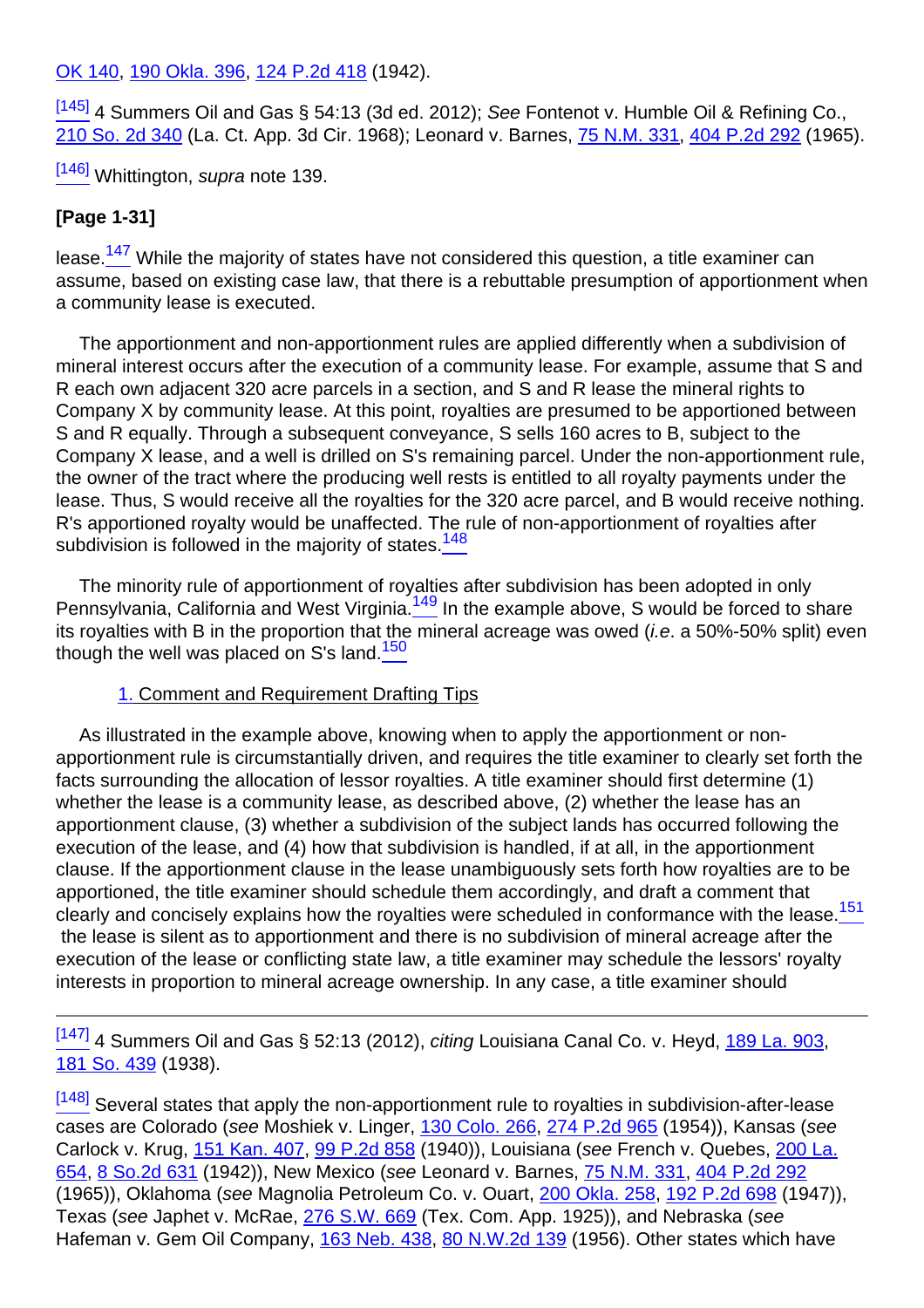adopted the rule include Arkansas, Illinois, Indiana, Kentucky, Ohio, and West Virginia. 2 Williams & Meyers, § 520 (2012).

[\[149\]](#page-32-2) See 2 Williams & Meyers § 521.2 (2012); Whittington, supra note 139.

<sup>[\[150\]](#page-32-3)</sup> The apportionment after subdivision rule was founded under the assumption of the Pennsylvania Supreme Court that minerals could be produced equally from all subdivided parts of land. Wettengel v. Gormley, [28 A. 934](http://links.casemakerlegal.com/books/Case_Law/results?ci=45ampsearch[Cite]=28+A.+934ampfn=2014%20Jan%20(Advanced%20Mineral%20Title%20Examination)) (Pa. 1894).

[\[151\]](#page-32-4) For an example of an unambiguous apportionment clause, see 28A West's Legal Forms, Specialized Forms, § 22:54 (4th ed., updated 2012).

# **[Page 1-32]**

always base her comment upon how royalties will be apportioned pursuant to the lease and the statutory and case law of the particular state involved. The title examiner should also always include a comment specifically and concisely explaining which community lease apportionment rule is used, and how that rule was applied to the allocation of royalty interests in the ownership schedules.

When an apportionment clause is ambiguous, analysis becomes more difficult. The title examiner must first examine the lease for further evidence of the intent of the parties. As noted above, factors that courts have found that favor non-apportionment include noncontiguous tracts, non-uniform tract descriptions for each lessor, and the existence of multiple units for operation and development purposes. Also, the existence of Pugh clauses, retained acreage clauses, or statutory unitization requirements that are inconsistent with joint ownership will weigh towards a finding of non-apportionment. The title examiner should comment on the relevant statutory and case law of the state, describe the evidence for or against the parties' intent to apportion, and, based upon the same, make a determination as to whether she will apply the apportionment rule to the lease in order to schedule royalty ownership. She should then describe how the ownership schedules are affected.

The title examiner should require her client to contact the lessors (or the agent or the holder of executive rights as set forth in the lease) to inquire about the lessors' intent to apportion and request that the lessors provide a properly executed and recorded amendment for clarification. If the lessors' intent was misconstrued and causes the ownership schedules to be changed, the title examiner should request that the client advise her of the same so that she can update her ownership schedules as needed.

# C. Cross-Assignment of Interests

<span id="page-33-4"></span><span id="page-33-3"></span><span id="page-33-2"></span><span id="page-33-1"></span><span id="page-33-0"></span>In several jurisdictions, the execution of a community lease, pooling agreement or unitization agreement creates a cross-assignment of the underlying mineral interest.<sup>152</sup> The Texas Supreme Court has held that unitization agreements "are essentially a conveyance of interest in realty,"<sup>153</sup> holding that the owners of mineral acreage in a unitized area or community lease are treated as joint owners of all royalties reserved in the lease or several leases in such area.<sup>154</sup> Similarly, several California cases state that each lessor that executes a community lease assigns to his colessors a portion of the oil produced from his land, and that royalty interest is "an incorporeal hereditament analogous to the right to receive future rents.<sup>155</sup> The cross-assignment theory is problematic because all communitized owners are now, in theory, joint owners of the tracts. While there is considerable authority in other states that rejects this theory,  $156$  a title examiner drafting an opinion covering Texas or California lands should be aware of it.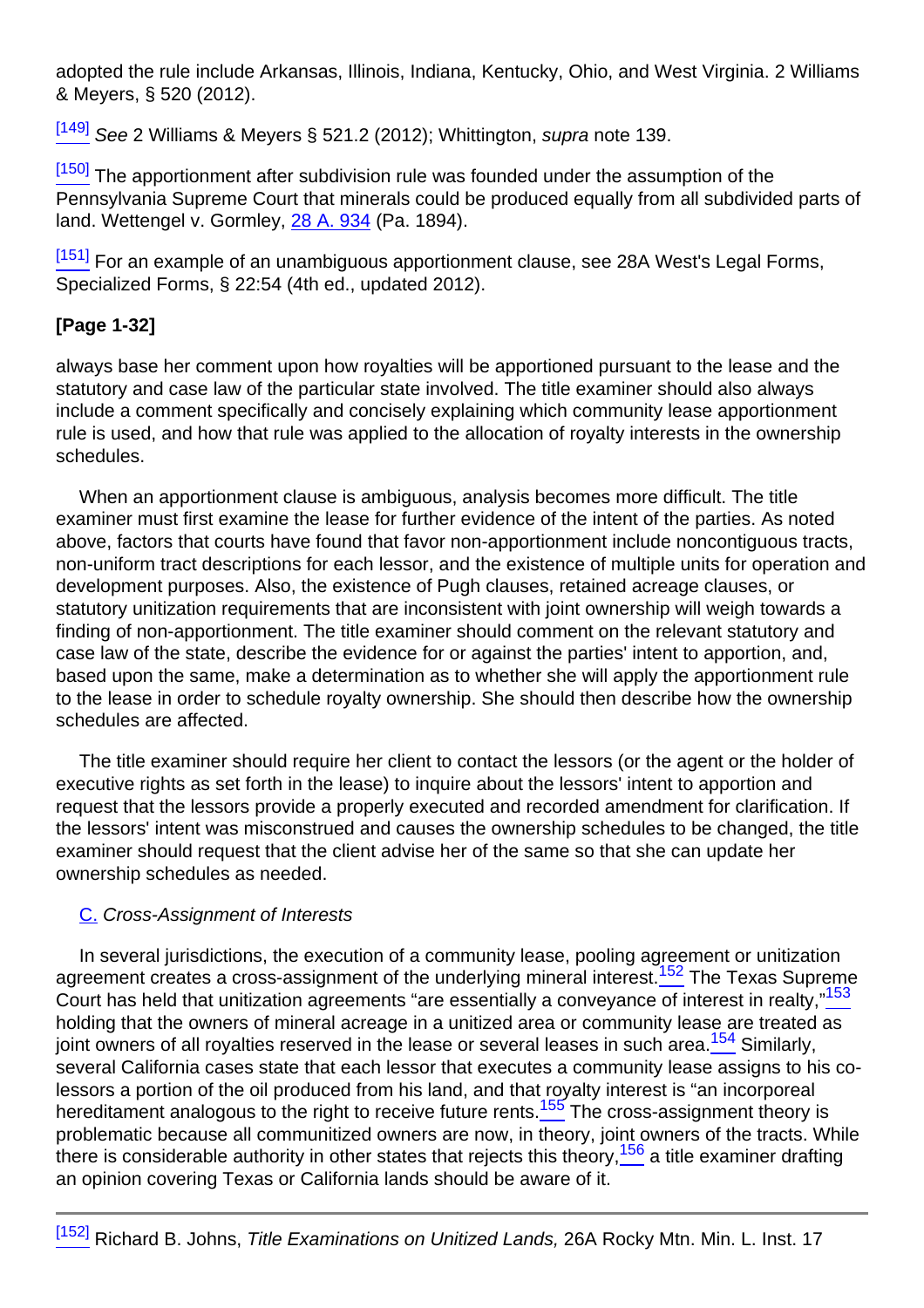(1990).

[\[153\]](#page-33-1) Renwar Oil Corporation v. E. L. Lancaster, [276 S.W.2d 774](http://links.casemakerlegal.com/books/Case_Law/results?ci=45ampsearch[Cite]=276+S.W.2d+774ampfn=2014%20Jan%20(Advanced%20Mineral%20Title%20Examination)) (Tex. 1955).

 $\underline{\left[154\right]}$  Johns, supra note 152.

 $\frac{[155]}{[155]}$  $\frac{[155]}{[155]}$  $\frac{[155]}{[155]}$  Johns, supra note 152, at 1, citing Tanner v. Title Insurance & Trust Co., [129 P.2d 383](http://links.casemakerlegal.com/books/Case_Law/results?ci=45ampsearch[Cite]=129+P.2d+383ampfn=2014%20Jan%20(Advanced%20Mineral%20Title%20Examination)) (Cal. 1942), Tanner v. Olds, [173 P.2d 6](http://links.casemakerlegal.com/books/Case_Law/results?ci=45ampsearch[Cite]=173+P.2d+6ampfn=2014%20Jan%20(Advanced%20Mineral%20Title%20Examination)) (Cal. 1946). Illinois and Mississippi also have adopted the cross-assignment theory.

[\[156\]](#page-33-4) States that have expressly rejected cross-assignment theory include Kansas, Oklahoma, Pennsylvania, West Virginia, and others. Johns, supra note 152, at 1, fnt. 9.

# **[Page 1-33]**

#### 1. Comment and Requirement Drafting Tips

Because cross-assignment theory may create an ownership interest in all of the tracts, a title examiner should describe the case law that supports cross-assignment theory and schedule all interests in the lessors collectively based upon the same. More often than not, the lessors probably did not intend to convey interests in their acreage to one another by a community lease. The title examiner may request that the client confirm with the lessors their intent to cross-assign their interests. If their intent was not to cross-assign these interests, the title examiner should recommend that all of the lessors properly execute and record an amendment clearly stating their intent not to cross-assign their interests.

In the unlikely event that the lessors did intend to cross-assign their interests, the title examiner should be aware that all conveyances of the underlying mineral interest or royalty following the lease should be executed or ratified by all of the lessors, who would now all own a joint interest in each other's property. If such conveyances are not properly executed, the title examiner should draft comments requiring that the incorrectly executed deeds are corrected by amendment executed by the necessary parties and recorded in the subject county or counties. Additionally, the title examiner should require, if necessary, that all leases and assignments are properly ratified by the necessary parties and properly recorded in the subject counties.

#### **VIII. Conclusion**

As illustrated in this paper, there are many scenarios that raise complicated title issues during the preparation of a title opinion. The title examiner must have the foresight to recognize complicated issues and the ability to clearly and concisely draft comments and requirements pertaining to the issues. The final written title opinion should be adequately prepared to protect the title examiner from liability, and, more importantly, to accurately describe all title issues and to advise proper resolutions of those title issues to the client.

The views expressed in this paper are solely those of the author (or authors).

Please cite as: Howe, Sheryl L., and Turner, Scott L, "Advanced Mineral Conveyancing and Title Issues - Part 1," Advanced Mineral Title Examination - Oil, Gas, and Mining, Paper 1, Page No. (Rocky Mt. Min. L. Fdn. 2014).

# **[Page 1-35]**

Advanced Mineral Conveyancing and Title Issues- Part 1

Sheryl Howe and Scott Turner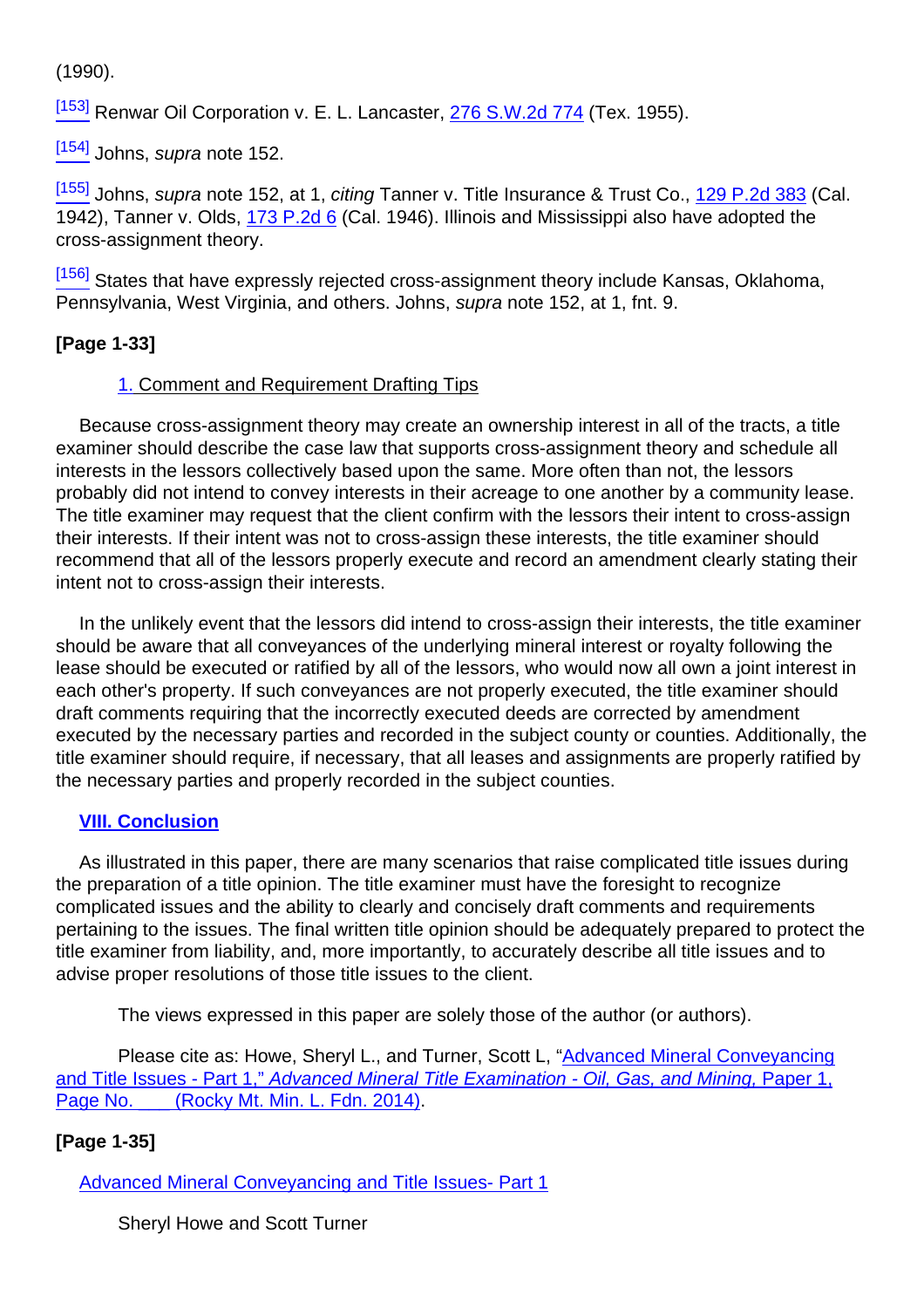Welborn Sullivan Meek & Tooley, P.C.

Dealing With Complicated Title Issues

- Identify
- Comments: clear, concise, organized
- Requirements: State what is necessary to solve the title issue and consider practicalities

# **[Page 1-36]**

"If there is a more repulsive requirement to a landman than a Quiet Title Action, I don't know what it is. Most Quiet Title suits take at least 10 - 15 months and stir up much more flack than is justified. If possible and if an alternative is available which will protect the leasehold title, suggest that the suit be deferred until the worth of the property has been established. A dry hole is an effective - if costly - remedy for title headache."

The quote on the preceding slide was taken from E. J. (Gene) Wentworth, "The Title Examiner and His Opinions as Viewed by the Landman - Curative" Mineral Title Examination Institute, Paper 9, page 9-4 (Rocky Mnt. Min. L. Fdn. 1977).

# **[Page 1-37]**

What Was Conveyed?

- Minerals: "In, on and under"
- Royalties: "Produced and saved from"

— A 50% non-participating royalty is possible!

- See Gavenda v. Strata Energy, Inc., [705 S.W.2d 690](http://links.casemakerlegal.com/books/Case_Law/results?ci=45ampsearch[Cite]=705+S.W.2d+690ampfn=2014%20Jan%20(Advanced%20Mineral%20Title%20Examination)) (Tex. 1986).
- Fractions: Fractional Royalty v. Fraction of Royalty

Common Co-Tenancies

- Tenancy In Common: Concurrent and alienable
- Joint Tenancy: Possession, Interest, Time, Title
- Tenancy by the Entirety: Marriage and Wyoming

#### **[Page 1-38]**

Pirate Storms Ship and Purloins Captain's Gold

Reservations to Strangers to Title

The Rule Against Perpetuities Is Still Alive, but the Courts and Statutes Are Chipping Away at the Rule

• The Traditional Rule

"No interest is good unless it must vest, if at all, not later than twenty-one years after some life in being at the creation of the interest"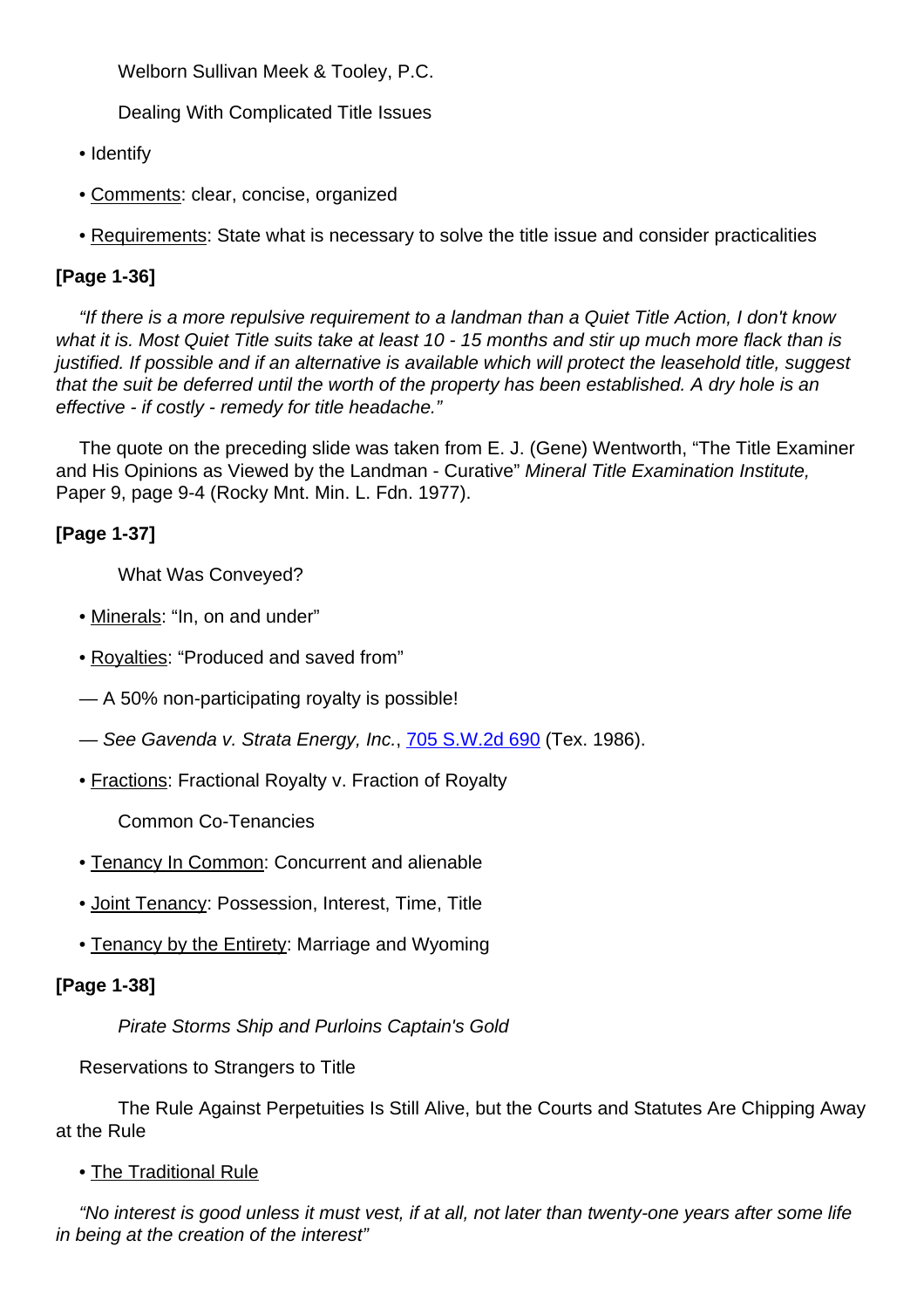# **[Page 1-39]**

Extinct Rule Jumps Out of Grave and Slaps Down Farmer

The Rule Against Perpetuities Violated

The New Rule Against Perpetuities

• Wait and See: "A nonvested property interest is invalid unless within **1,000 years** after the interest's creation the interest vests or terminates." - [Utah Code Ann. § 75-2-1203](http://links.casemakerlegal.com/states/UT/books/Code/browse?ci=45ampcodesec=75-2-1203ampTitle=75ampfn=2014%20Jan%20(Advanced%20Mineral%20Title%20Examination)) (West)

• Reformation: "Upon the petition of an interested person, a court shall reform a disposition in the manner that most closely approximates the transferor's manifested plan

Of distribution . . . ." -- [Utah Code Ann. § 75-2-1205](http://links.casemakerlegal.com/states/UT/books/Code/browse?ci=45ampcodesec=75-2-1205ampTitle=75ampfn=2014%20Jan%20(Advanced%20Mineral%20Title%20Examination)) (West)

# **[Page 1-40]**

"All Together Now" Life Tenants and Remainderman

- A life tenant leasing alone commits waste
- A remainderman leasing alone trespasses
- They have to lease or produce together

The Open Mine Doctrine

If the lease predates the creation of the life estate (or production in some states), then the life tenant gets paid.

# **[Page 1-41]**

Know what you own, know what you are conveying, and hire a (good) lawyer!

The mineral ownership pie is valuable

People slice it up and make a mess of it (sometimes)

# **[Page 1-42]**

The Duhig Rule

• Seller owns Blackacre, and conveys to Buyer 1, reserving an undivided 1/2 mineral interest.

• Buyer 1 conveys Blackacre to Buyer 2 by warranty deed, reserving an undivided 1/2 mineral interest with no exceptions.

• Results in Seller owning an undivided 1/2 mineral interest, Buyer 2 owning an undivided 1/2 mineral interest, and Buyer 1 owing nothing.

Anti-Washout Provisions

# **[Page 1-43]**

Extension and Renewal Clauses